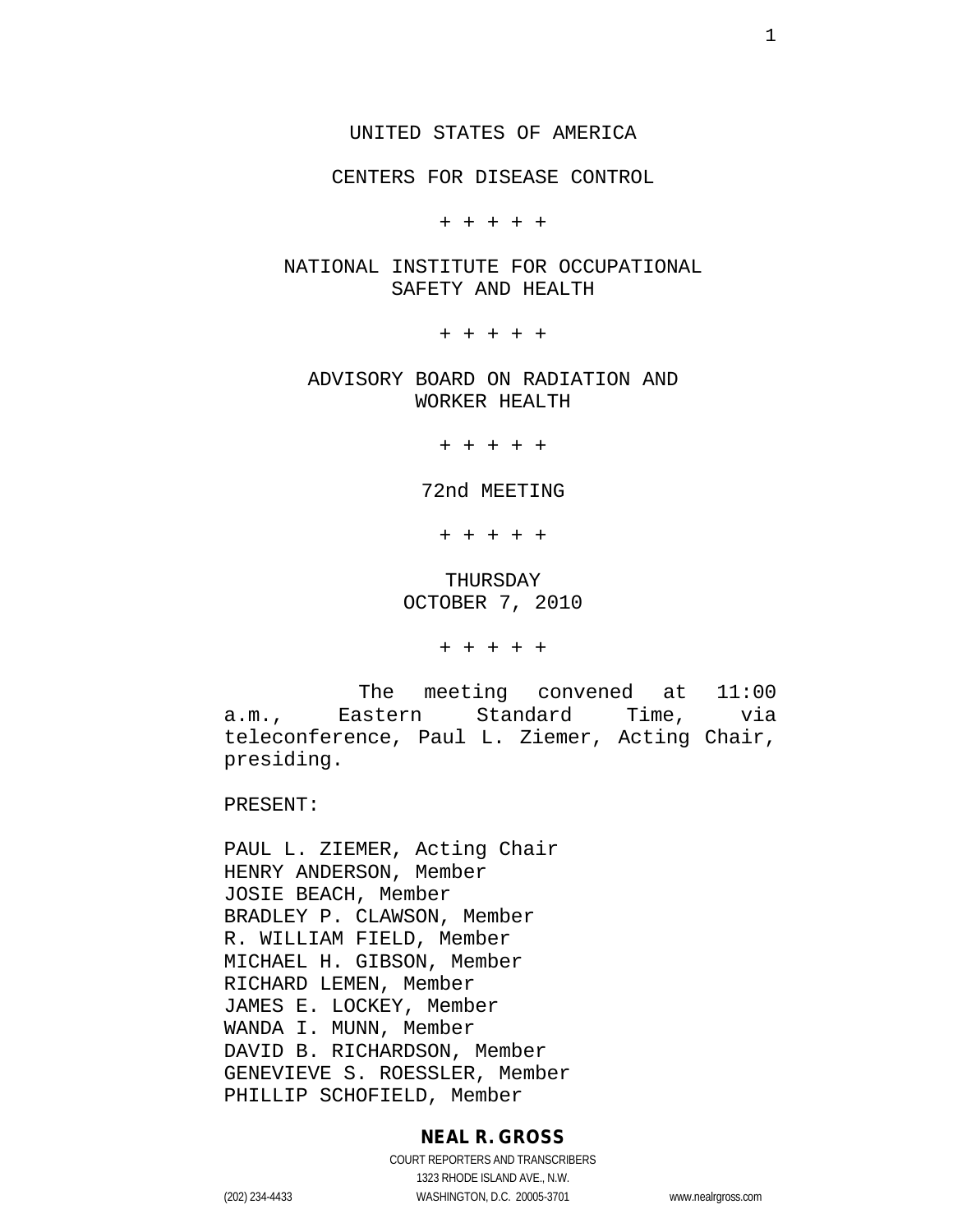TED KATZ, Designated Federal Official

REGISTERED AND/OR PUBLIC COMMENT PARTICIPANTS

ADAMS, NANCY, NIOSH Contractor BARRIE, TERRIE, ANWAG HOWELL, EMILY, HHS HINNEFELD, STU, DCAS FITZGERALD, JOE, SC&A KOTSCH, JEFF, DOL LIN, JENNY, HHS MCKEEL, DAN MAKHIJANI, ARJUN, SC&A MAURO, JOHN, SC&A NETON, JIM, DCAS RABINOWITZ, RANDY, Contractor RUTHERFORD, LaVON, DCAS SUNDIN, DAVE, DCAS WADE, LEW, DCAS

## **NEAL R. GROSS**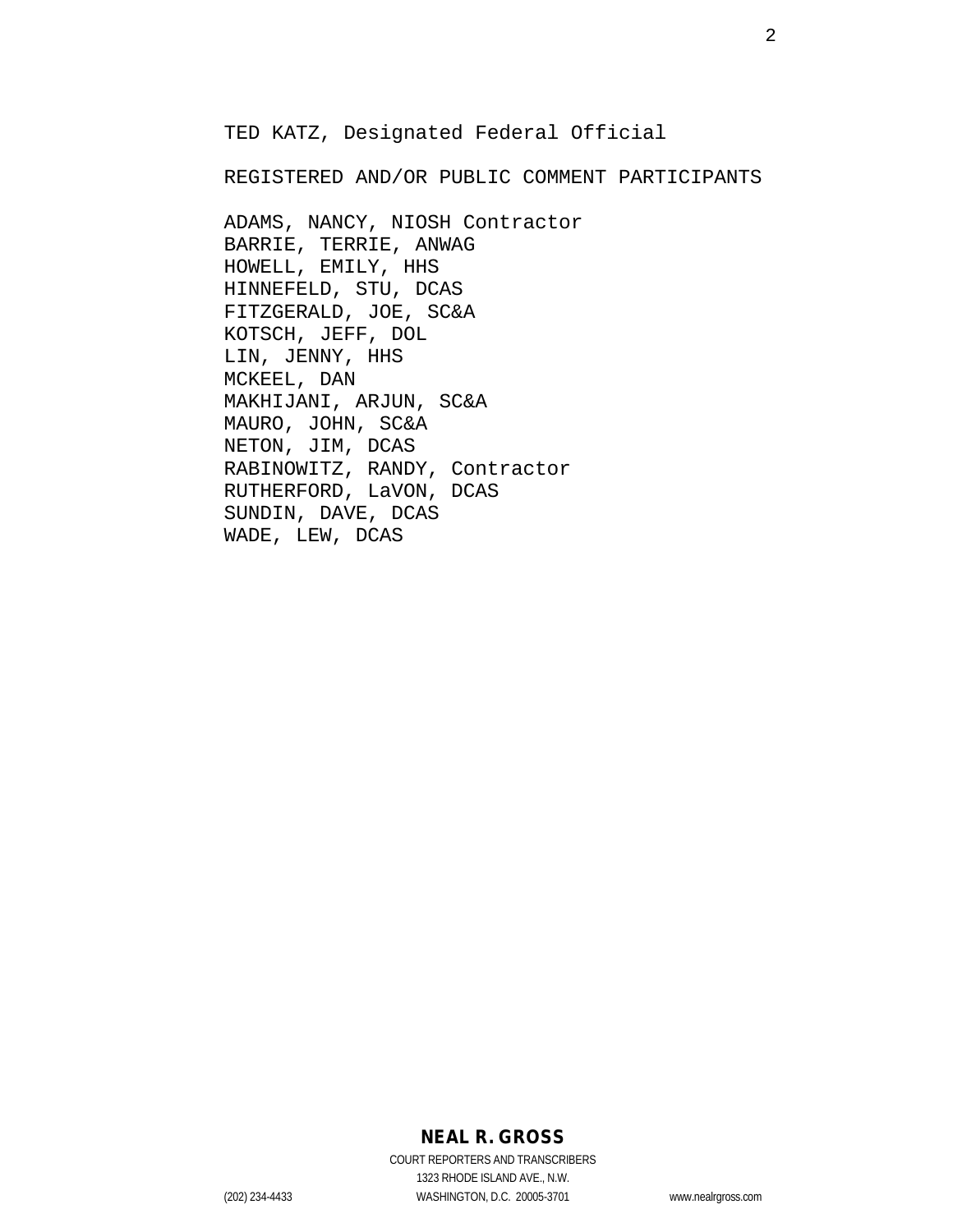T-A-B-L-E O-F C-O-N-T-E-N-T-S Roll Call, Mr. Katz, DFO 4 Welcome, Acting Chair Ziemer 9 Discussion of NIOSH 10-Year Program Review, Dr. Wade 10 Reviewing Public Comments to Board, Mr. Katz, DFO 14 Special Exposure Cohort (SEC) Petition Status Update - Mr. Rutherford, DCAS - Update on petitions to be presented at the November 2010 Board meeting 21 Status of DOL Policy Issuance on Use of Ruttenber Data, Mr. Kotsch, DOL 29 Coordinating DCAS Support of Board Activities, Acting Chair Ziemer 41 Updates from Work Groups and Subcommittees (as necessary) WG/SC Chairs 51 Board Correspondence, Acting Chair Ziemer 62 Future Plans/Suggestions for the November 2010 Board Meeting Agenda, All Members 63 Adjournment 73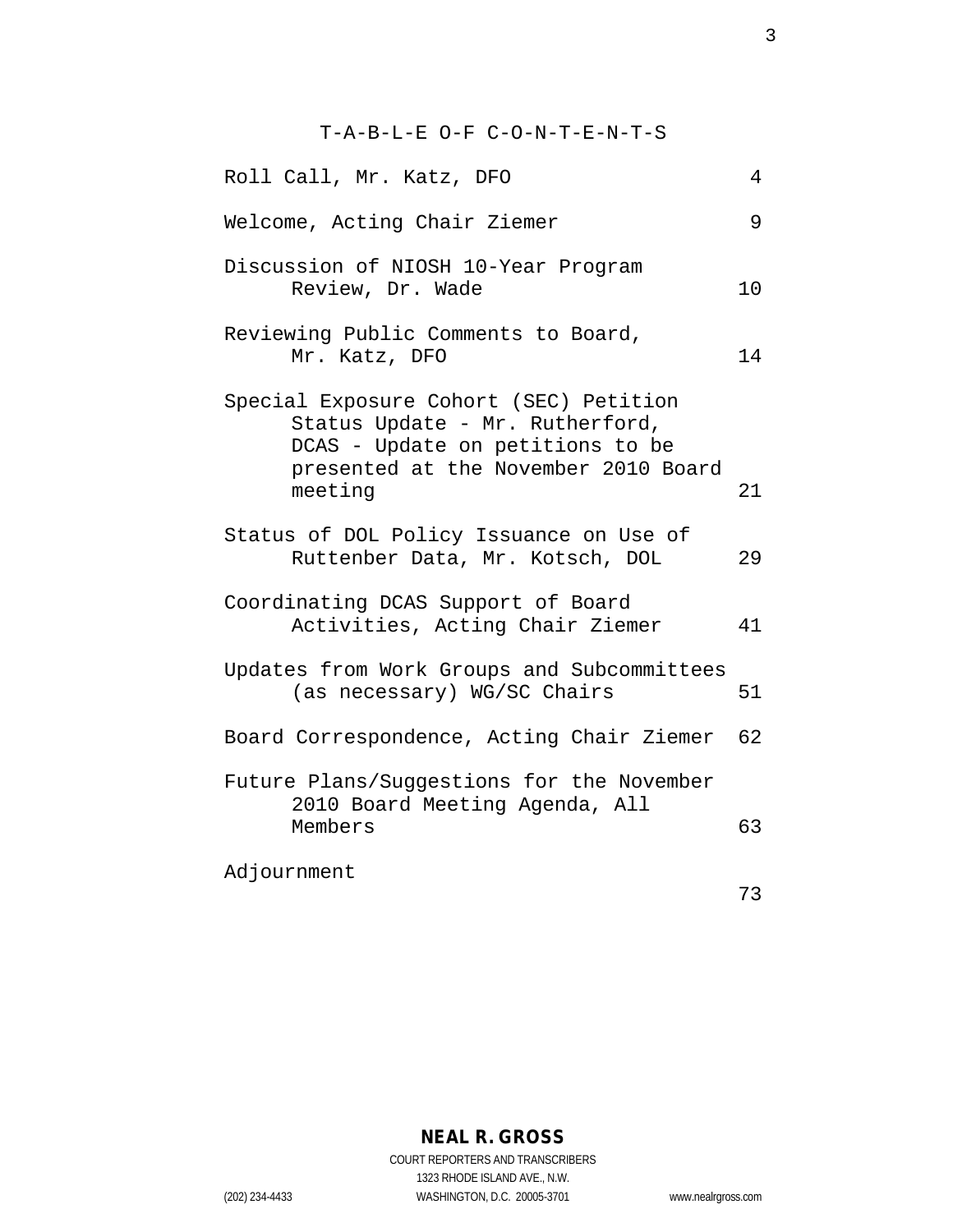P-R-O-C-E-E-D-I-N-G-S (11:00 a.m.) MR. KATZ: It's eleven o'clock. Let's begin. This is Ted Katz. I'm the Designated Federal Official for the Advisory Board on Radiation Worker Health. And this is a teleconference meeting which is -- the teleconference meetings are primarily to get us prepared for upcoming face-to-face Board meetings. We have one in November in Santa Fe. Let us begin with roll call. Now, I believe -- Dr. Melius, you're not on the line, is that correct? ACTING CHAIR ZIEMER: I just got an email from him, Ted, and he'll join us later he hopes. MR. KATZ: Okay. I have that email too. I just wanted to make certain he wasn't there. Absent, Dr. Melius. Dr. Ziemer has volunteered to act as Chair for this meeting. Let me get us going though with roll

## **NEAL R. GROSS**

COURT REPORTERS AND TRANSCRIBERS 1323 RHODE ISLAND AVE., N.W. (202) 234-4433 WASHINGTON, D.C. 20005-3701 www.nealrgross.com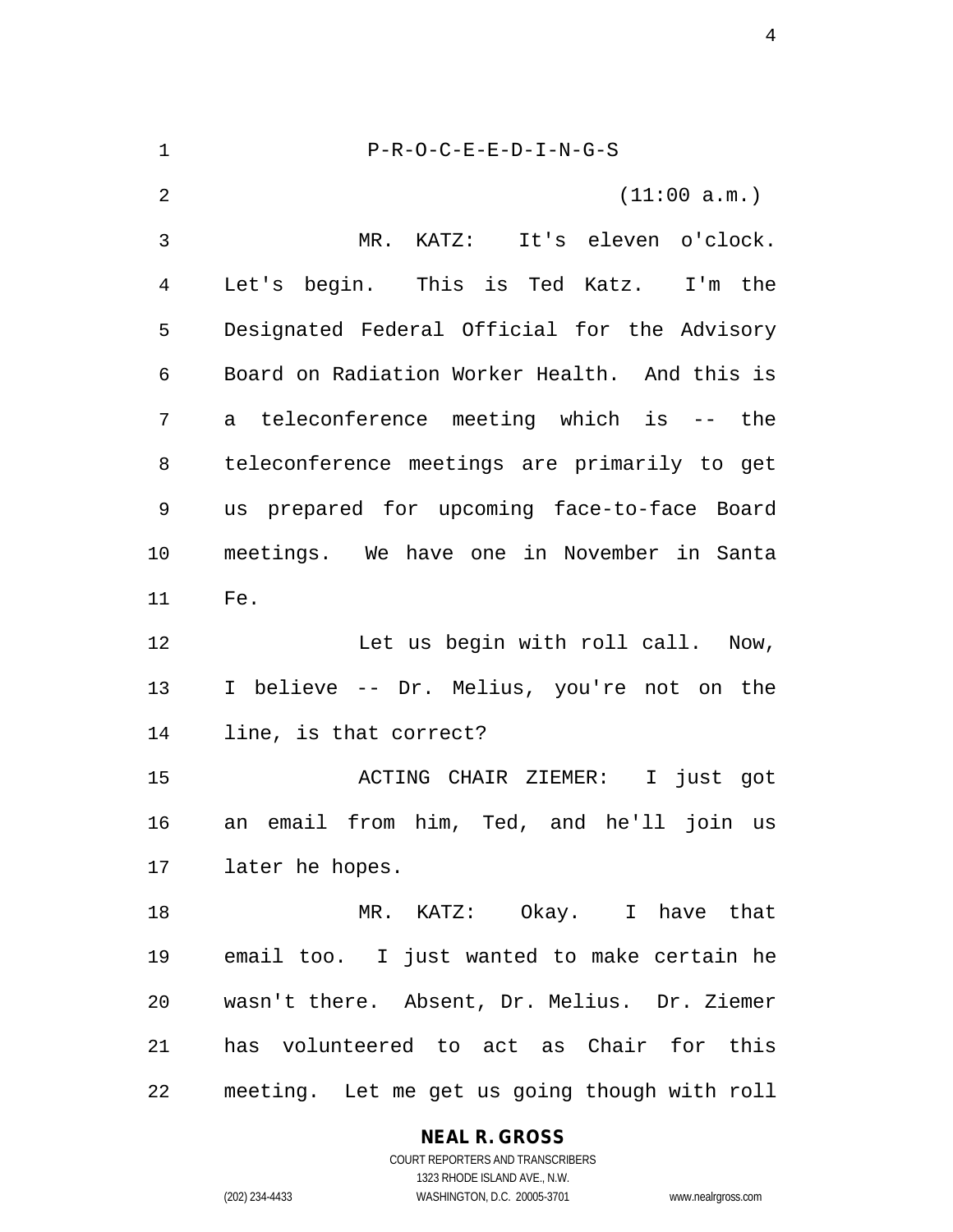call of Board Members and others, beginning with Board Members. We've just heard Dr. Ziemer, but let's go on down the list with the rest. MEMBER BEACH: Josie Beach. MEMBER ANDERSON: Henry Anderson. MEMBER GIBSON: Michael Gibson. 8 MEMBER LOCKEY: Jim Lockey. MEMBER MUNN: Wanda Munn. MEMBER FIELD: Bill Field. MEMBER ROESSLER: Gen Roessler. MEMBER RICHARDSON: David Richardson. MR. KATZ: Okay, I thought I heard maybe Wanda Munn got trampled by someone else. Are you on, Wanda? 17 MEMBER MUNN: They wouldn't dare. Yes. MR. KATZ: Okay. Now I know Bob Presley probably cannot make it. So -- and I didn't hear him. I thought Dr. Lemen, Dr. Poston --

**NEAL R. GROSS**

COURT REPORTERS AND TRANSCRIBERS 1323 RHODE ISLAND AVE., N.W. (202) 234-4433 WASHINGTON, D.C. 20005-3701 www.nealrgross.com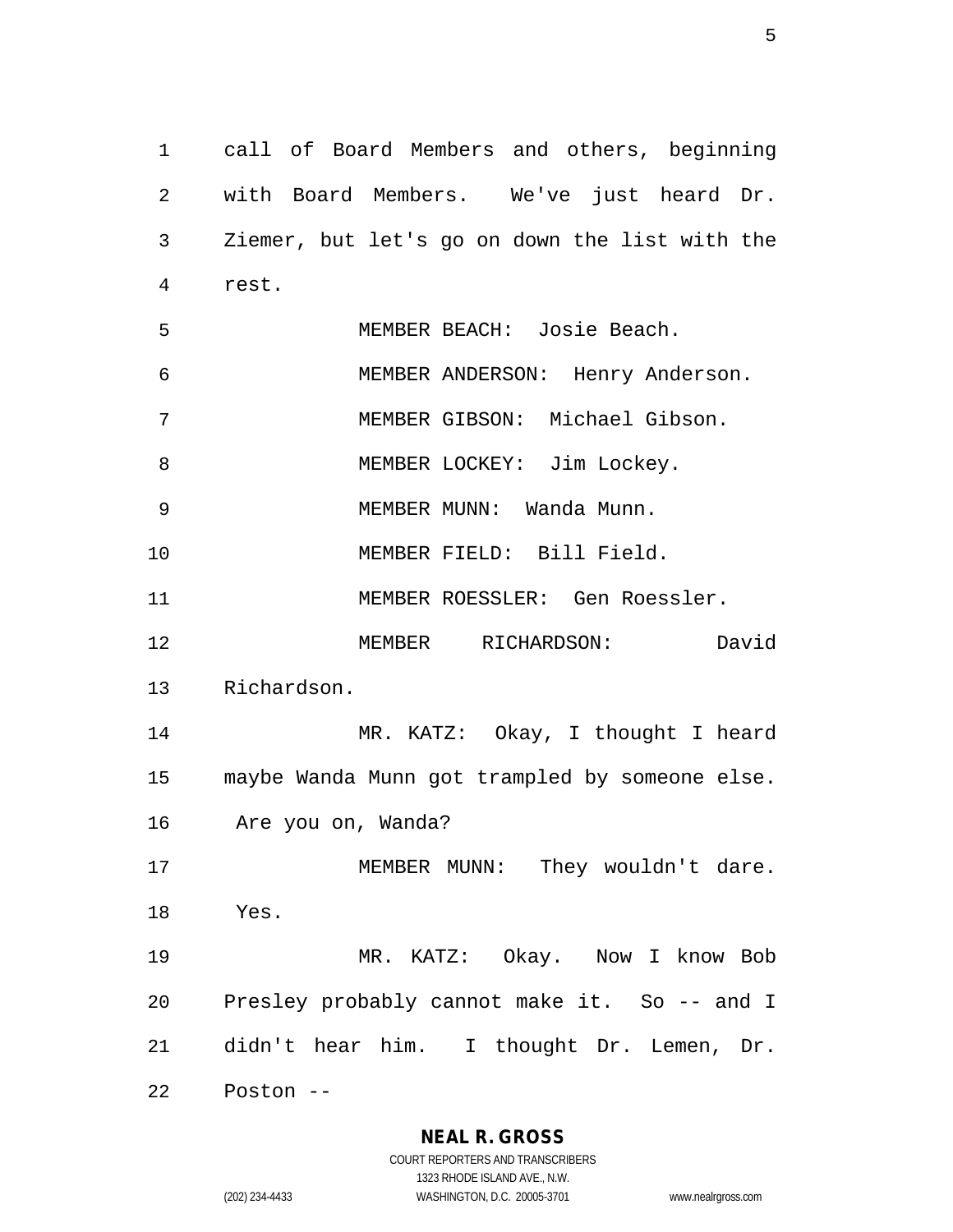MEMBER LEMEN: Dr. Lemen is here. MR. KATZ: Was that Dick? MEMBER LEMEN: Yes. MR. KATZ: Okay, so we have Dr. Lemen. MEMBER GIBSON: Ted, this is Mike. I'm here. 8 MR. KATZ: I heard you, Mike. I've got you checked off. 10 Do we have Dr. Poston? Okay. I didn't hear Brad Clawson. Okay. Apparently no Mr. Clawson, no Dr. Poston, no Mr. Presley, and no Dr. Melius. Dr. Poston wasn't expected. Dr. Melius isn't expected right now. So I think we can get started. Let me ask everyone who -- on the line -- well, let me do the rest of the roll call first and then I'll get to this. MEMBER CLAWSON: Ted, this is Brad. 21 MR. KATZ: Okay. MEMBER CLAWSON: I'm the one who

> **NEAL R. GROSS** COURT REPORTERS AND TRANSCRIBERS

> > 1323 RHODE ISLAND AVE., N.W.

(202) 234-4433 WASHINGTON, D.C. 20005-3701 www.nealrgross.com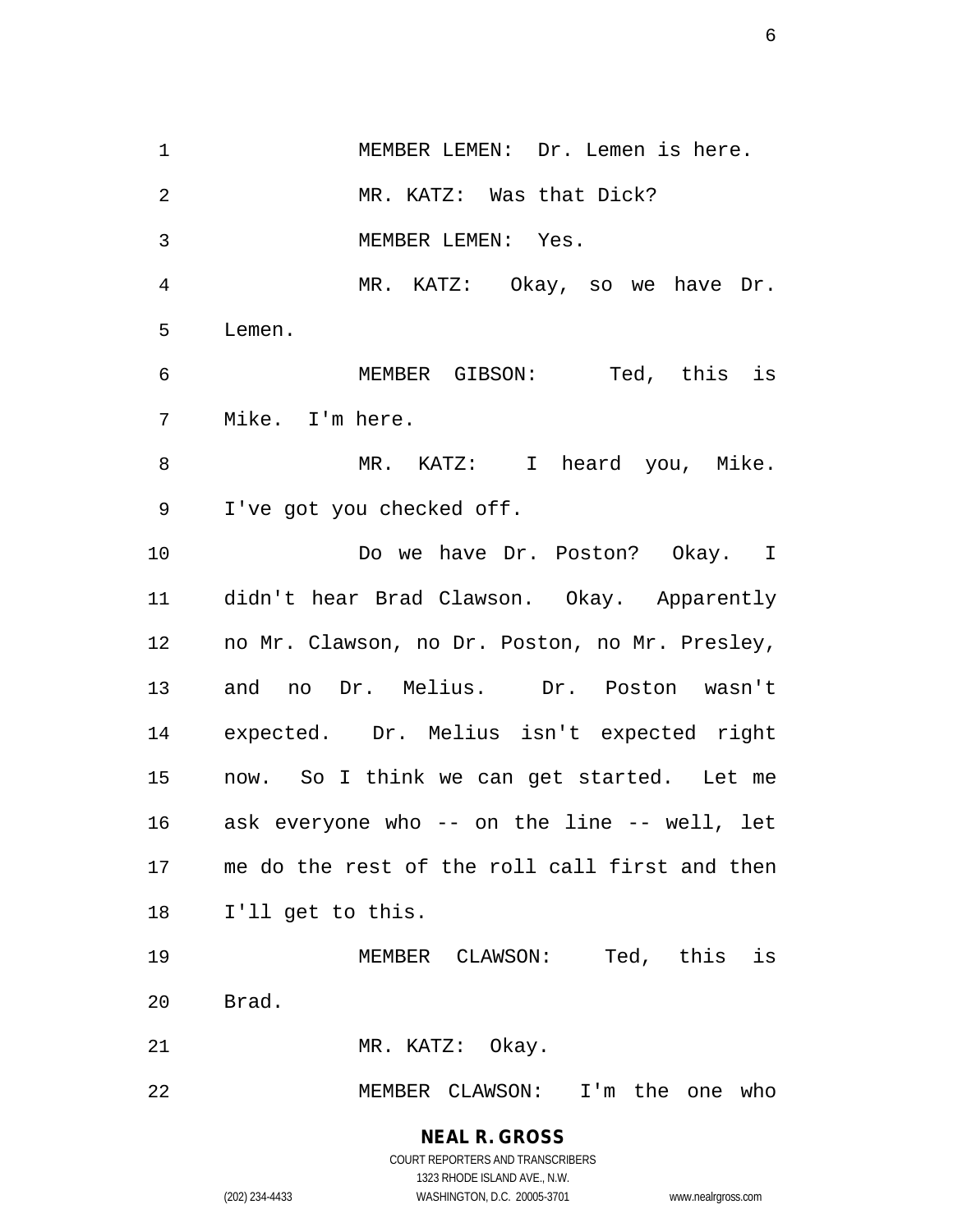spoke over Wanda.

 (Laughter.) MEMBER CLAWSON: Sorry, Wanda. I dared. (Laughter.) MEMBER MUNN: That's okay. We'll take care of that later. MR. KATZ: I also want to say I didn't get Phil Schofield. Phil, are you on? Okay, let me go to the rest of the roll call. How about NIOSH ORAU Team? MR. HINNEFELD: This is Stu Hinnefeld from DCAS. 14 DR. NETON: Jim Neton, DCAS. 15 MR. RUTHERFORD: LaVon Rutherford, DCAS. 17 MR. SUNDIN: Dave Sundin, DCAS. 18 MR. KATZ: Okay. Very good. How about SC&A Team? DR. MAURO: John Mauro, SC&A. MR. FITZGERALD: Joe Fitzgerald, SC&A.

**NEAL R. GROSS**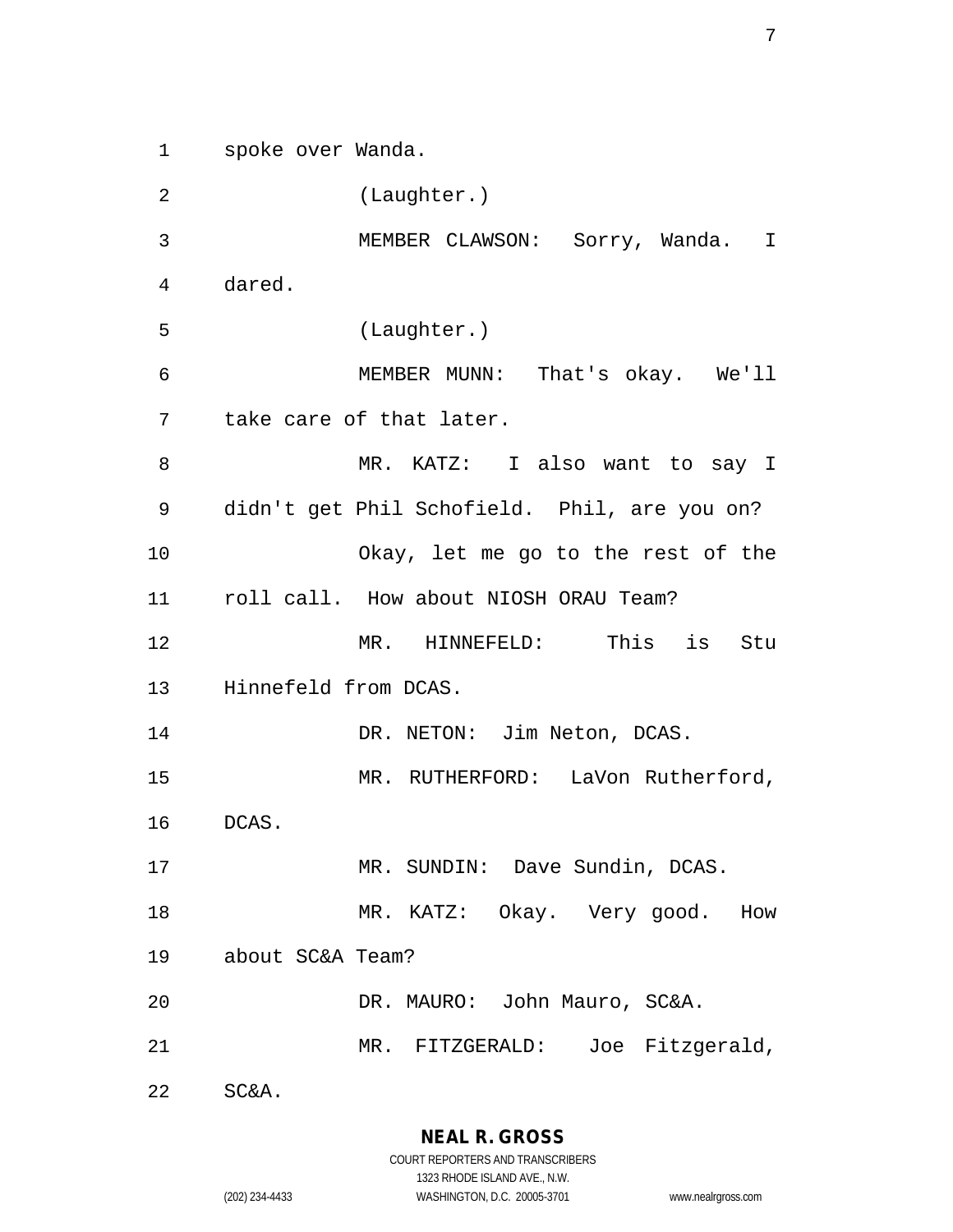DR. MAKHIJANI: Arjun Makhijani, SC&A. MR. KATZ: Very good. How about other HHS or federal officials or contractors? DR. WADE: This is Lew Wade. MS. HOWELL: This is Emily Howell. 7 MR. KATZ: Emily. 8 MS. HOWELL: Hi. I think I spoke over Nancy. MS. LIN: This is Jenny with OGC. MR. KOTSCH: Jeff Kotsch, Department of Labor. MS. RABINOWITZ: Randy Rabinowitz, contractor. MR. KATZ: Did I hear someone from DOE? MEMBER SCHOFIELD: Phil Schofield, I'm on the line. MR. KATZ: Great. Glad to have you, Phil. Moving along, last, but not least, any members of the public on the line who would like to be recognized?

# **NEAL R. GROSS**

COURT REPORTERS AND TRANSCRIBERS 1323 RHODE ISLAND AVE., N.W. (202) 234-4433 WASHINGTON, D.C. 20005-3701 www.nealrgross.com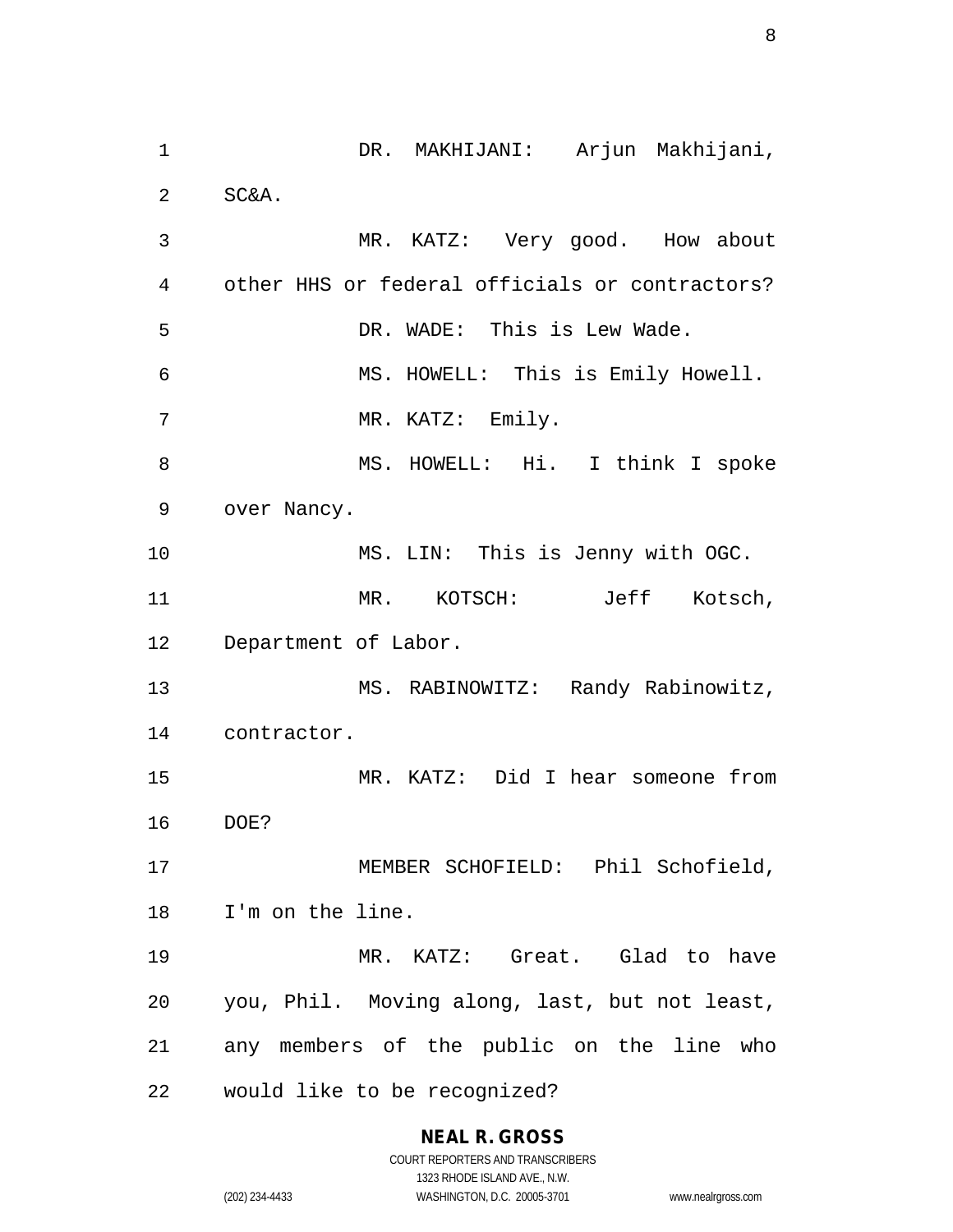DR. McKEEL: This is Dan McKeel. MS. BARRIE: This is Terrie Barrie with ANWAG. MR. KATZ: Welcome to both of you. Let me ask everyone when you're not speaking to the group, mute your phones. If you don't have a mute button, hit \*6. Right now, there's quite a bit of background noise, so I imagine a few people are not muted. 10 And then Paul, it's your agenda. ACTING CHAIR ZIEMER: Thank you very much, I'll call the meeting to order. I do want to ask if everyone can hear me. The line at this end seems very faint. Is anyone having trouble hearing me? I don't hear any response. You either didn't hear me or -- MR. KATZ: Paul, you're very clear on this end. DR. MAURO: Paul, this is John. You're very clear. ACTING CHAIR ZIEMER: Okay, very good. Thank you. I assume everyone has a

> **NEAL R. GROSS** COURT REPORTERS AND TRANSCRIBERS

> > 1323 RHODE ISLAND AVE., N.W.

(202) 234-4433 WASHINGTON, D.C. 20005-3701 www.nealrgross.com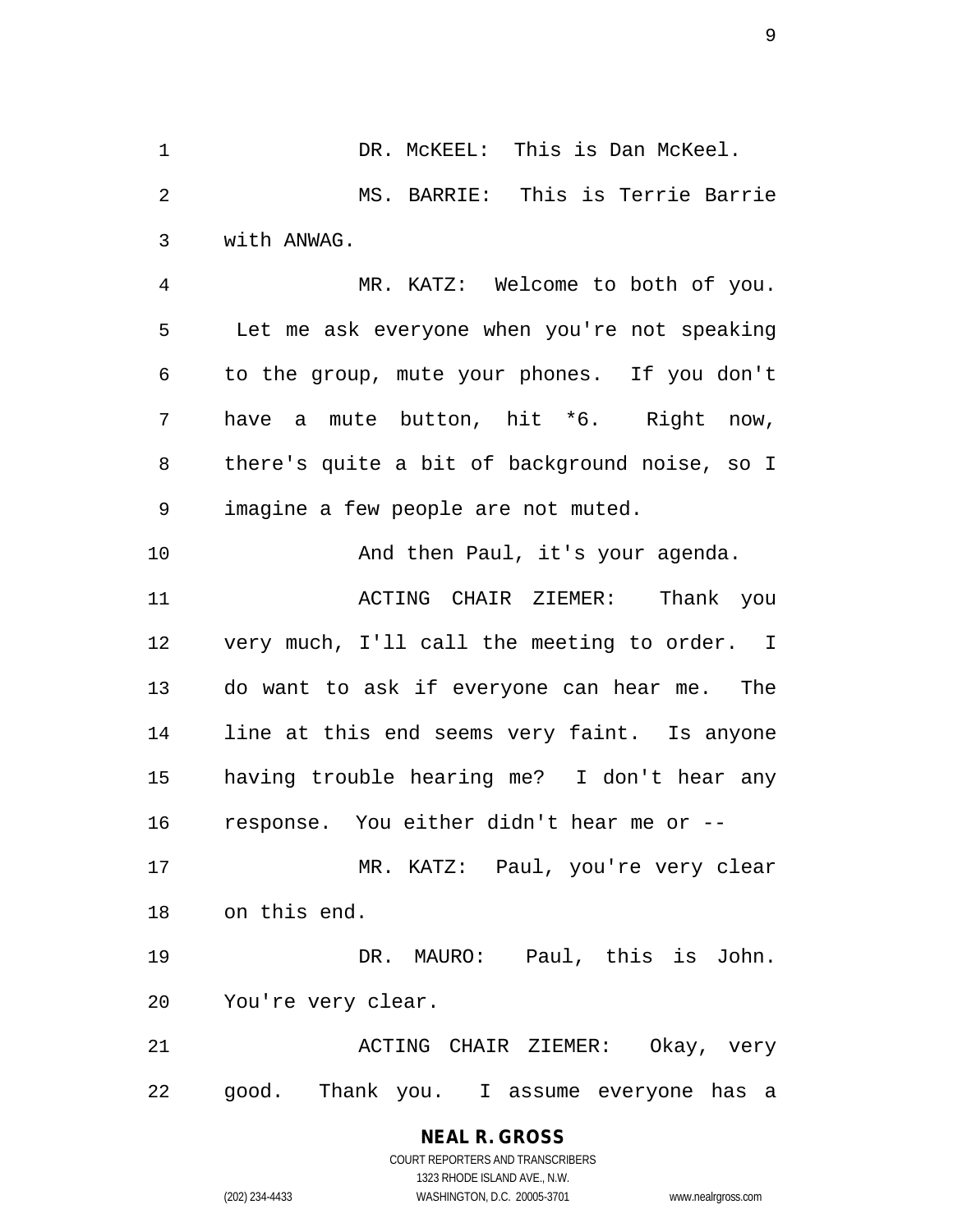copy of the agenda. It was distributed by email to Board Members and it's been on the website as well. So we will proceed through the agenda as it's given in order. Dr. Melius is unable to be here, at least at the start of meeting. He may join us later at which point I'll yield the

 Chair back to him since he is the official Chair. But this came up at the last moment and he did ask me to fill in, so I'm glad to do that for him.

 So I do officially welcome everyone. We appreciate you all being here on the call this morning. Hopefully, we'll be able to go through the agenda in a concise manner. And I don't anticipate that this will be an extended meeting, but certainly we're open to any discussion items on these agenda matters that anyone might have.

So thank you for being with us.

 We'll begin with, well, the first item is a discussion of the 10-year review. I

# **NEAL R. GROSS**

COURT REPORTERS AND TRANSCRIBERS 1323 RHODE ISLAND AVE., N.W. (202) 234-4433 WASHINGTON, D.C. 20005-3701 www.nealrgross.com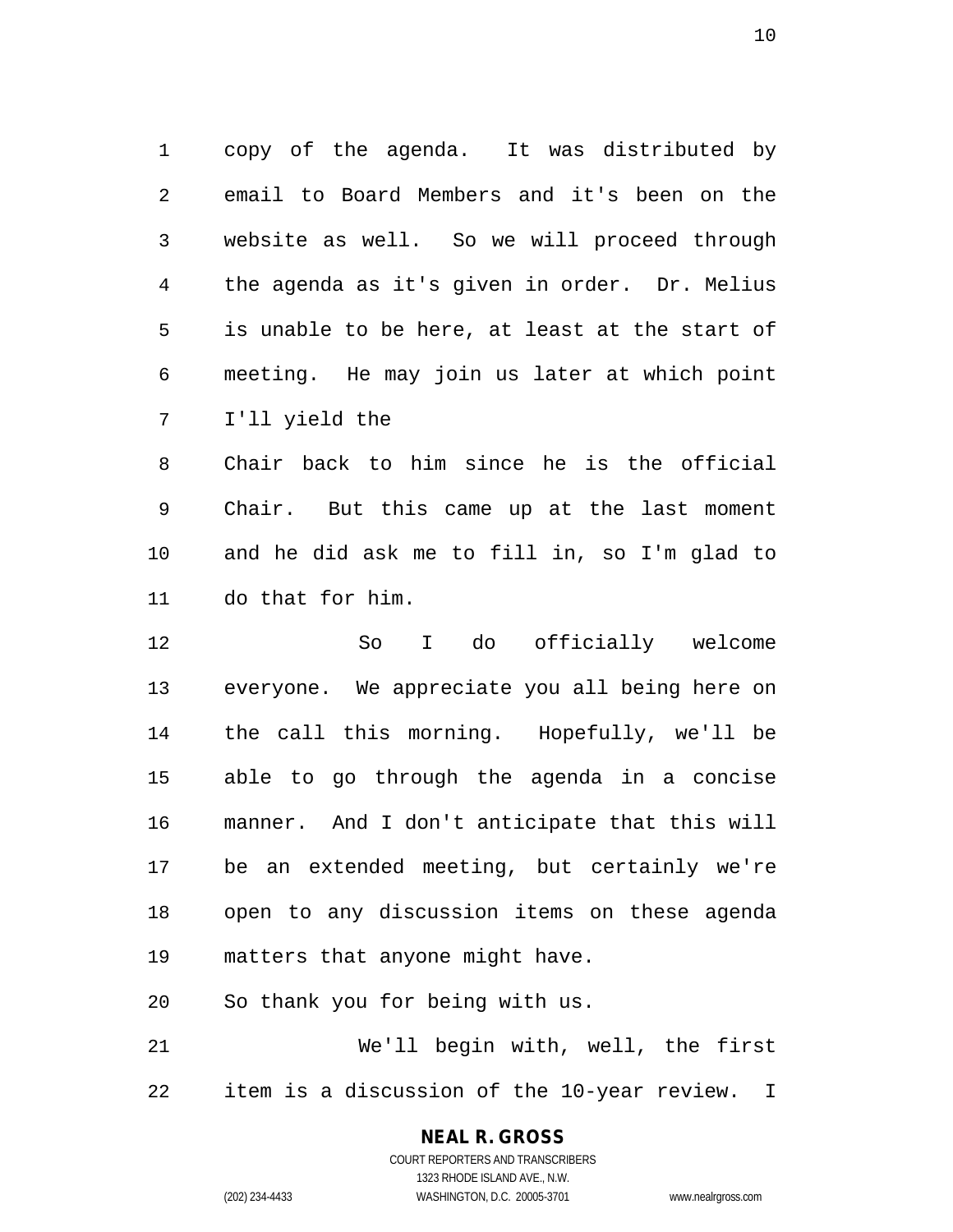don't know what remarks Dr. Melius was intending to make, but I do want to call on Dr. Wade to give us an update on the status of that and then see if Board Members have comments or questions.

 Dr. Wade, would you kind of give us a status report?

8 DR. WADE: Can you hear me, Paul? ACTING CHAIR ZIEMER: Yes.

 DR. WADE: Very good. The status report is a little bit different than it's been before in that as you'll notice at Phase 1 of the review where we're looking at five issues. Those issues are individual dose reconstruction, Special Exposure Cohort, customer service, timing, quality of science issues. Those pieces have all been completed. You've seen the three pieces that have been produced by government contractors, that is the DR piece, the timing piece, and the Special Exposure Cohort piece. The docket

is open to receive comments on those pieces.

#### **NEAL R. GROSS**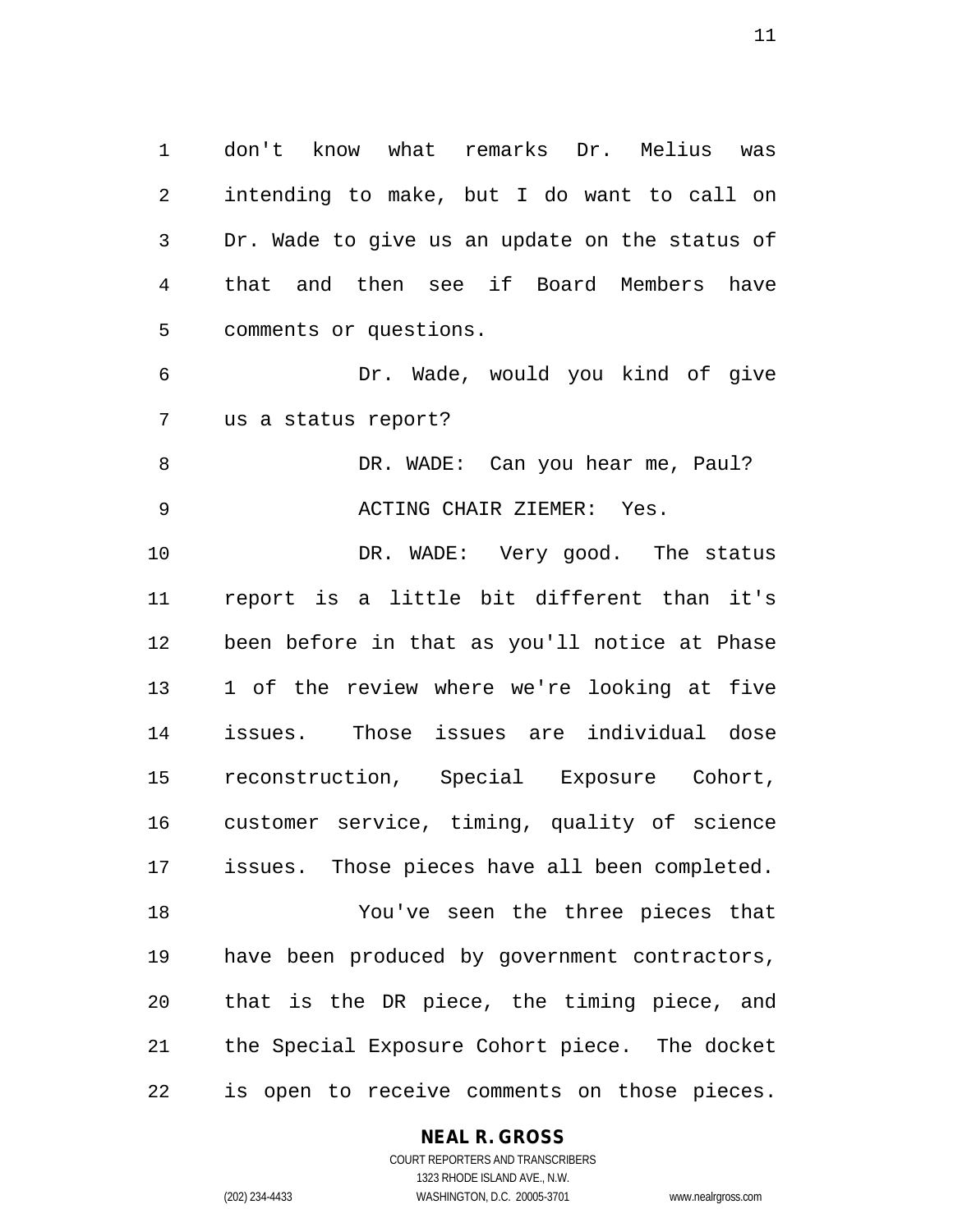Those pieces are being modified based upon the comments we've heard to this point and they will reappear on the website once they're modified to reflect the comments that we've received to this point.

 There will be a little bit of a delay in terms of the other three pieces. That's the quality of science piece and the customer service piece in that those pieces were authored by NIOSH employees, not NIOSH contractors, and therefore, there's a hurdle that we have to go through in terms of clearing the NIOSH office through the NIOSH process and that's underway. As soon as that hurdle is cleared, those reports will be distributed to you. They will also appear on the website. So we're making progress.

18 18 I have in my hands all of the pieces for Phase 1. They're just going through the various reviews necessary to be shared as appropriate. So that's my brief report.

**NEAL R. GROSS**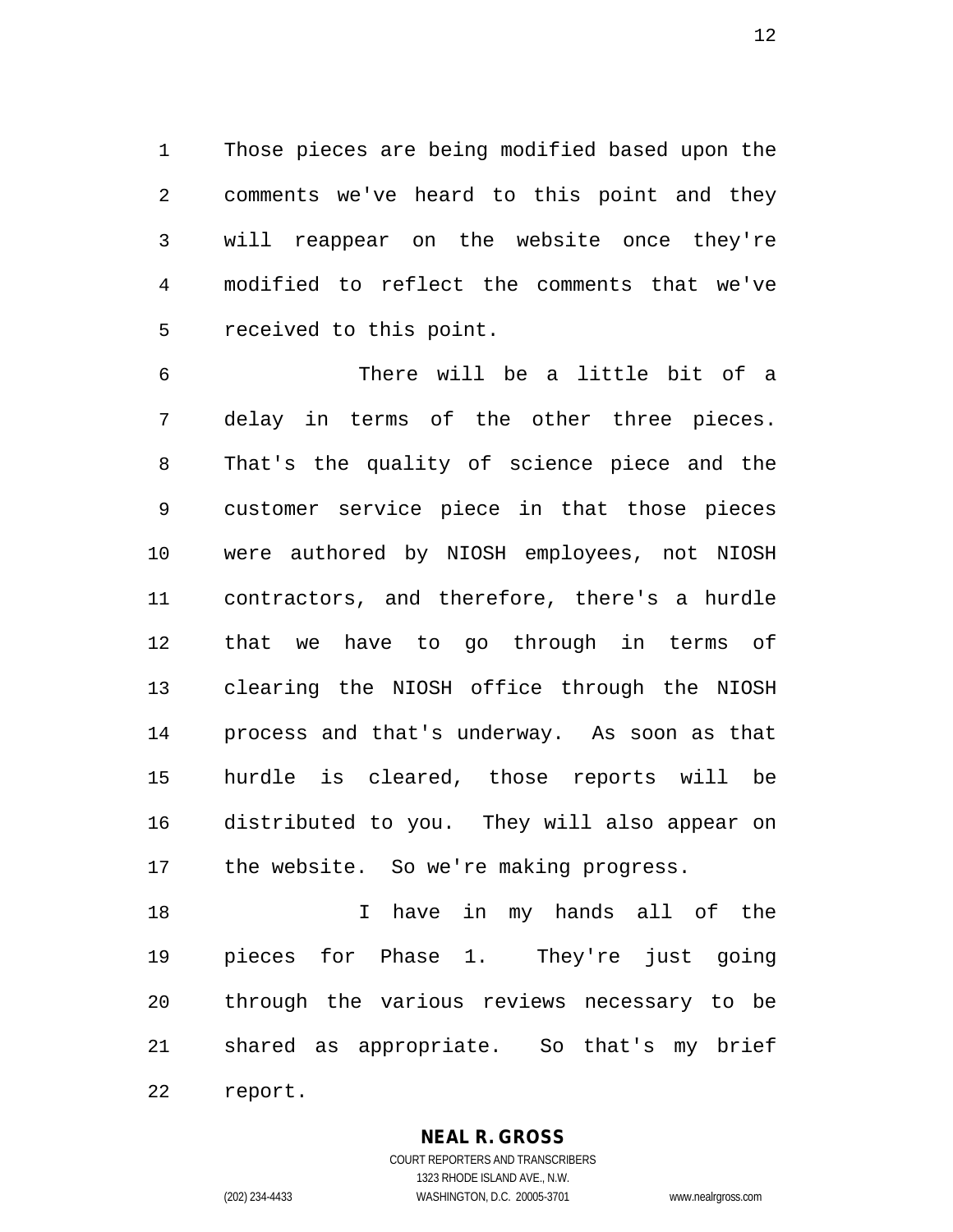ACTING CHAIR ZIEMER: Okay, thank you, Lew. Are there any questions by the Board Members?

 I'll just make an additional comment here or a question perhaps. Lew, I assume that on those first three pieces, there's still opportunity for Board Members to review and comment on those. I, myself, am working on Randy Rabinowitz's part and have completed my review. I'm still working on the comments and still in Nancy Adams's piece as well. So I assume we're still okay time-wise on getting those comments in.

 DR. WADE: Certainly, Paul. And once the pieces are modified and appear, there will be an opportunity to comment upon the modified piece as well. So yes. Board Members, at your convenience, please.

 ACTING CHAIR ZIEMER: Other questions, Board Members?

 Hearing no questions or comments, so I'm assuming that we're completed with that

## **NEAL R. GROSS**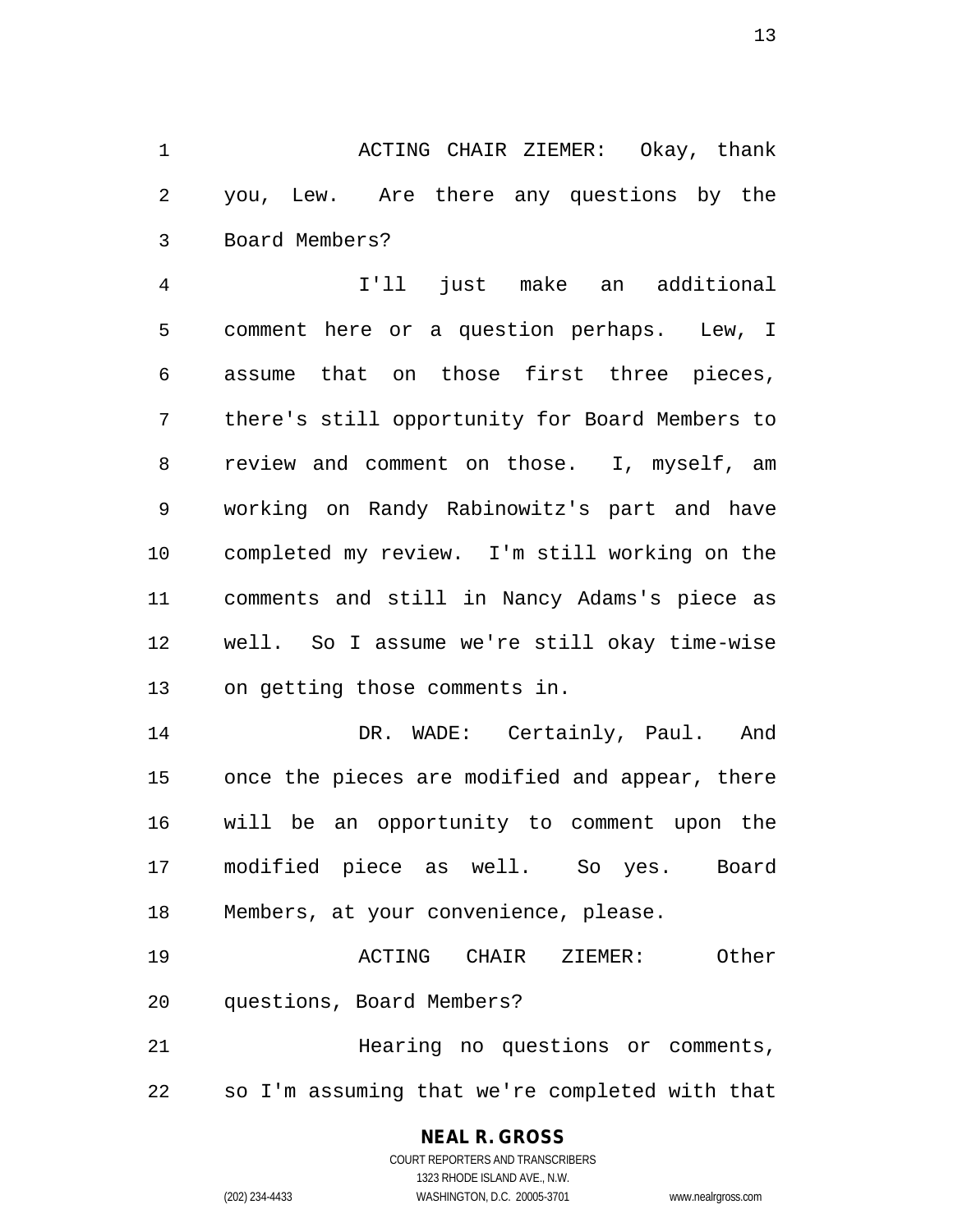item.

 Dr. Wade, any of your other -- I know Randy is on the line. I didn't hear whether Nancy was, but any of the other participants have comments they want to make? DR. WADE: I certainly will let them speak for themselves. MS. ADAMS: This is Nancy Adams I have no comments. 10 ACTING CHAIR ZIEMER: Very good. Let's proceed then. The next item is called Reviewing Public Comments to the Board and Ted Katz has the lead on this. As background material, I might point out that earlier this fall, I think the date was August -- no, that's not the right date. In any event, I guess it was in September, Mr. Katz distributed the latest set of tracking items on public comments. So Ted, do you want to comment on that and take us through any issues that you want to raise?

MR. KATZ: Thank you, Paul. This

**NEAL R. GROSS** COURT REPORTERS AND TRANSCRIBERS 1323 RHODE ISLAND AVE., N.W.

(202) 234-4433 WASHINGTON, D.C. 20005-3701 www.nealrgross.com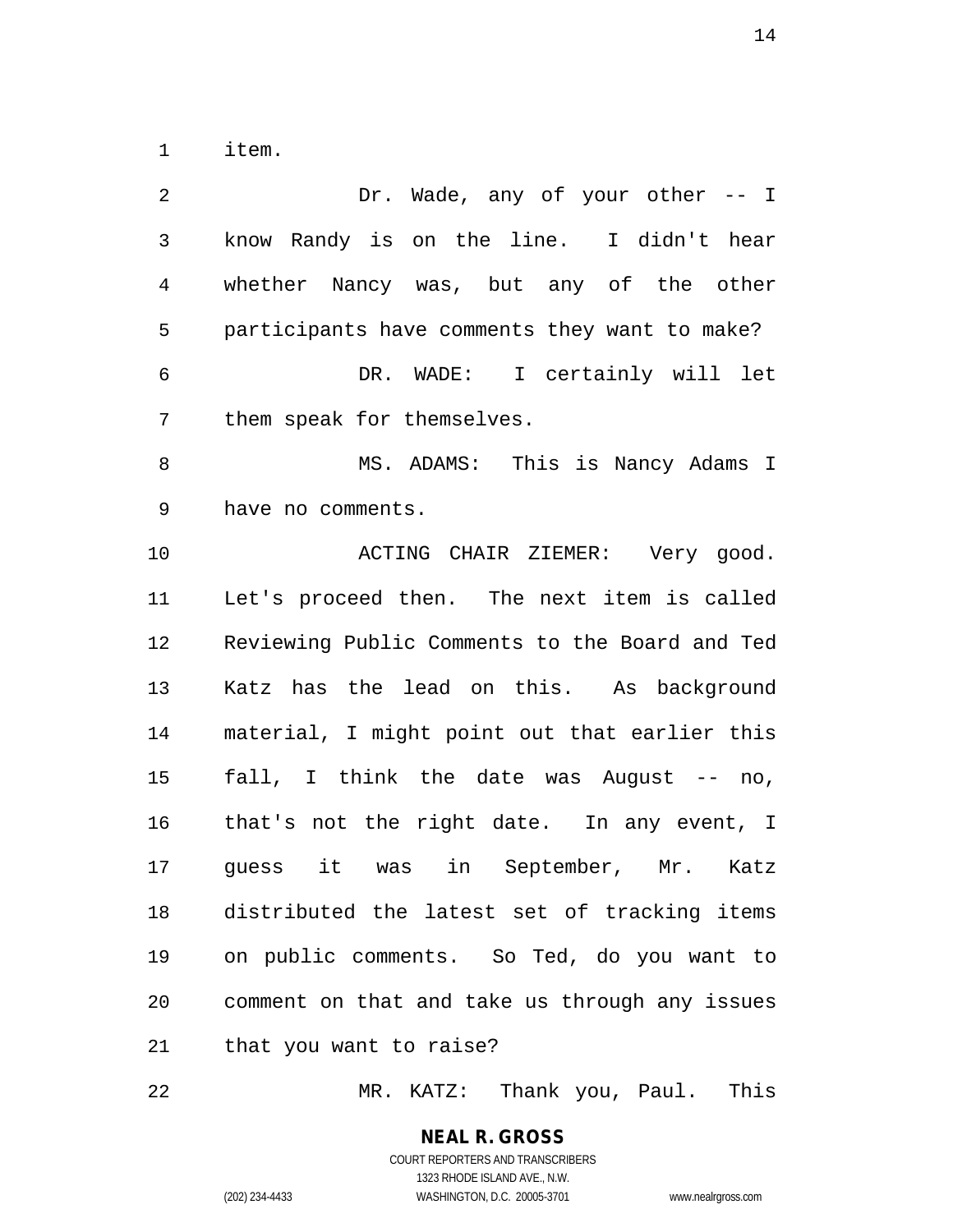is Ted. In mid-September, I think it was probably the 15th or thereabouts, I sent to all the Board Members a sort of new format for this project we have now of the Board responding to comments as it wishes, public comments that are heard during the full face- to-face Board meetings, be they comments during the public comment session or during the other place we get them, during the SEC sessions, too.

11 11 I went through public comments at the last teleconference a quarter ago or two quarters ago. And in that case I think Jim and I both felt that that was perhaps not the best approach. I ran through the comments, what had been done, how they had been disposed of in one way or the other by DCAS or by the Board during the Board meeting in direct response to the comment and then raised the opportunity for Board Members to engage on any of the items that they might, whether they hadn't been fully responded to or whether they

## **NEAL R. GROSS**

COURT REPORTERS AND TRANSCRIBERS 1323 RHODE ISLAND AVE., N.W. (202) 234-4433 WASHINGTON, D.C. 20005-3701 www.nealrgross.com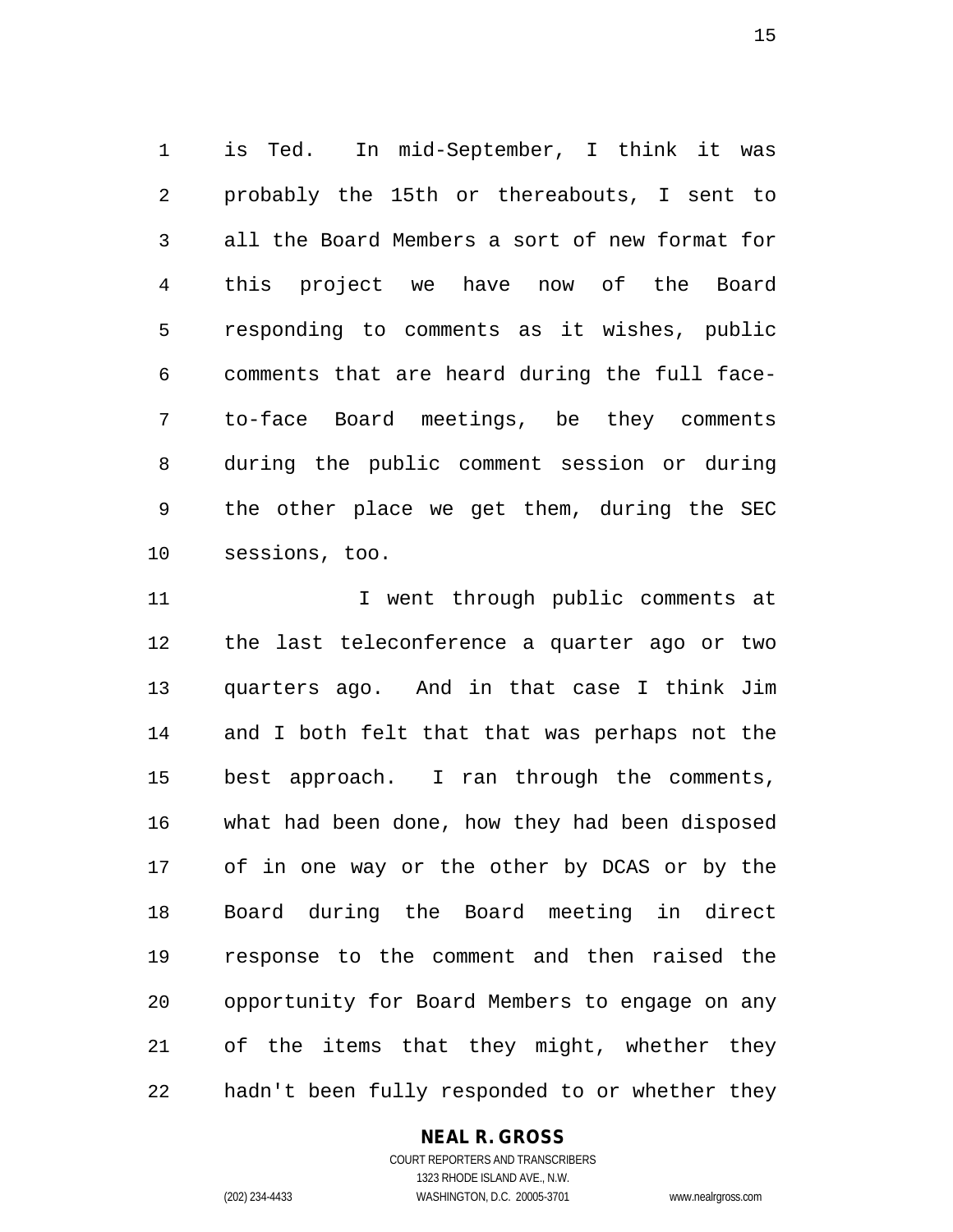1 had thoughts about the responses to date.

 So we're going to try to do this a different way now because I think really it just felt a little uncomfortable the sort of the weight of the presentation was on me and I think it's best for the Board to speak for itself. So what I've distributed to you is a tracking document just like we had for the last session where we went through this, that is prepared by DCAS and its contractor that shows all the comments in very summary form, really, just almost practically titled. And shows their disposition in terms of those items that either DCAS responded to independently, subsequent to the meeting, or that might have been responded to in real time during the Board meeting and then those that had not yet been responded to.

 So you have that again in one of the documents I distributed to you in September. And then to make this, I hope, easier for you, what I did was broke up that

# **NEAL R. GROSS**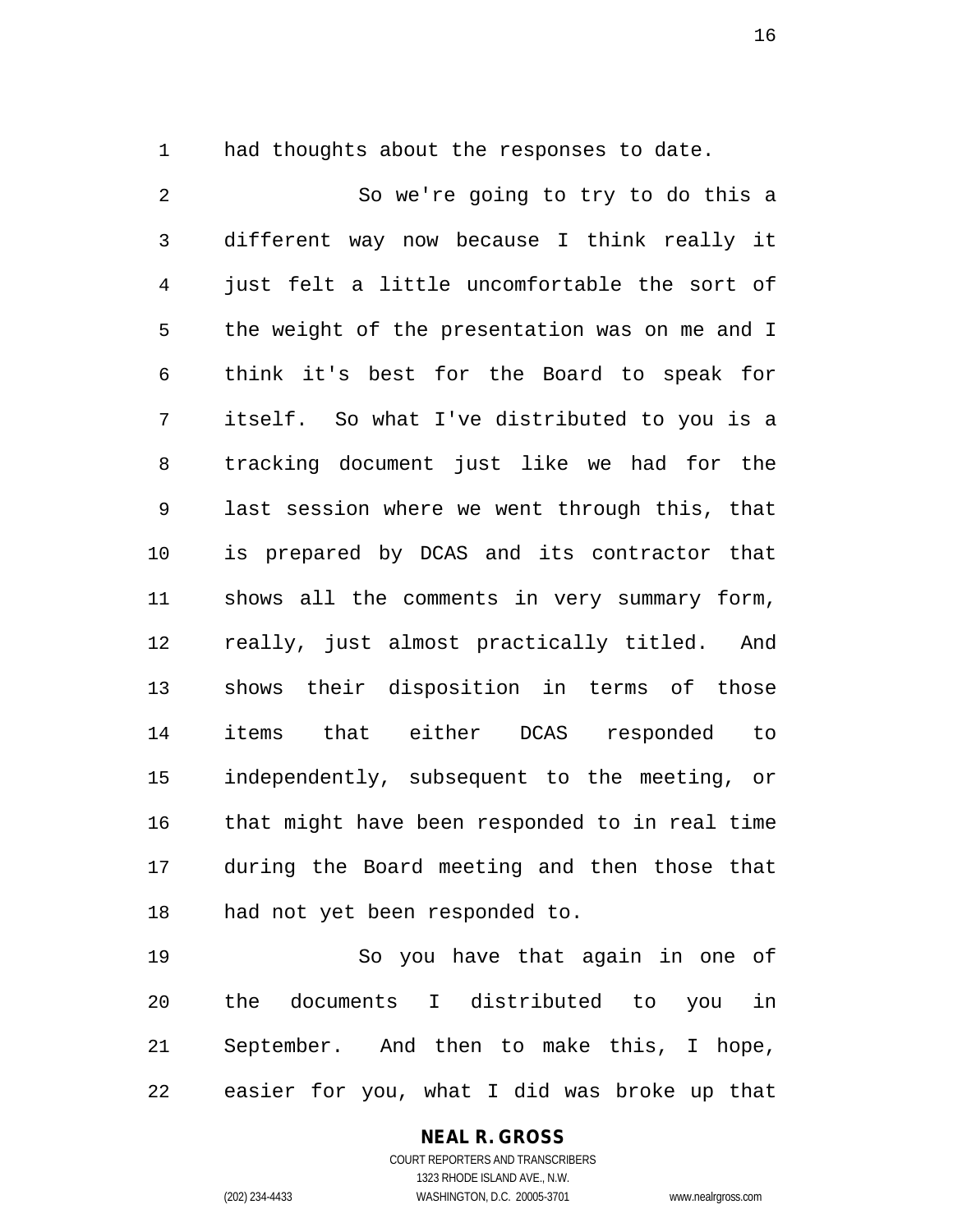tracking sheet and took each comment and then appended it with the actual transcript of the dialogue related to that comment, so that you could see exactly and fully what the comment was and what response might have been made during the Board meeting to the comment and then consider whether there are matters that are unaddressed that you think the Board ought to engage in more fully, or whether there's an item there that DCAS responded to and you might have advice for DCAS and responding differently or more fully or what have you.

 So you have those two documents. The document with the transcripts, of course, is quite long because I have all those public comments, page by page, but I've done it so that each one is a separate item and should be easy, at least for you to work with. There are probably not that many comments that you would want to engage in. That gives you all the material in one place.

22 And then in the November meeting,

## **NEAL R. GROSS** COURT REPORTERS AND TRANSCRIBERS 1323 RHODE ISLAND AVE., N.W.

(202) 234-4433 WASHINGTON, D.C. 20005-3701 www.nealrgross.com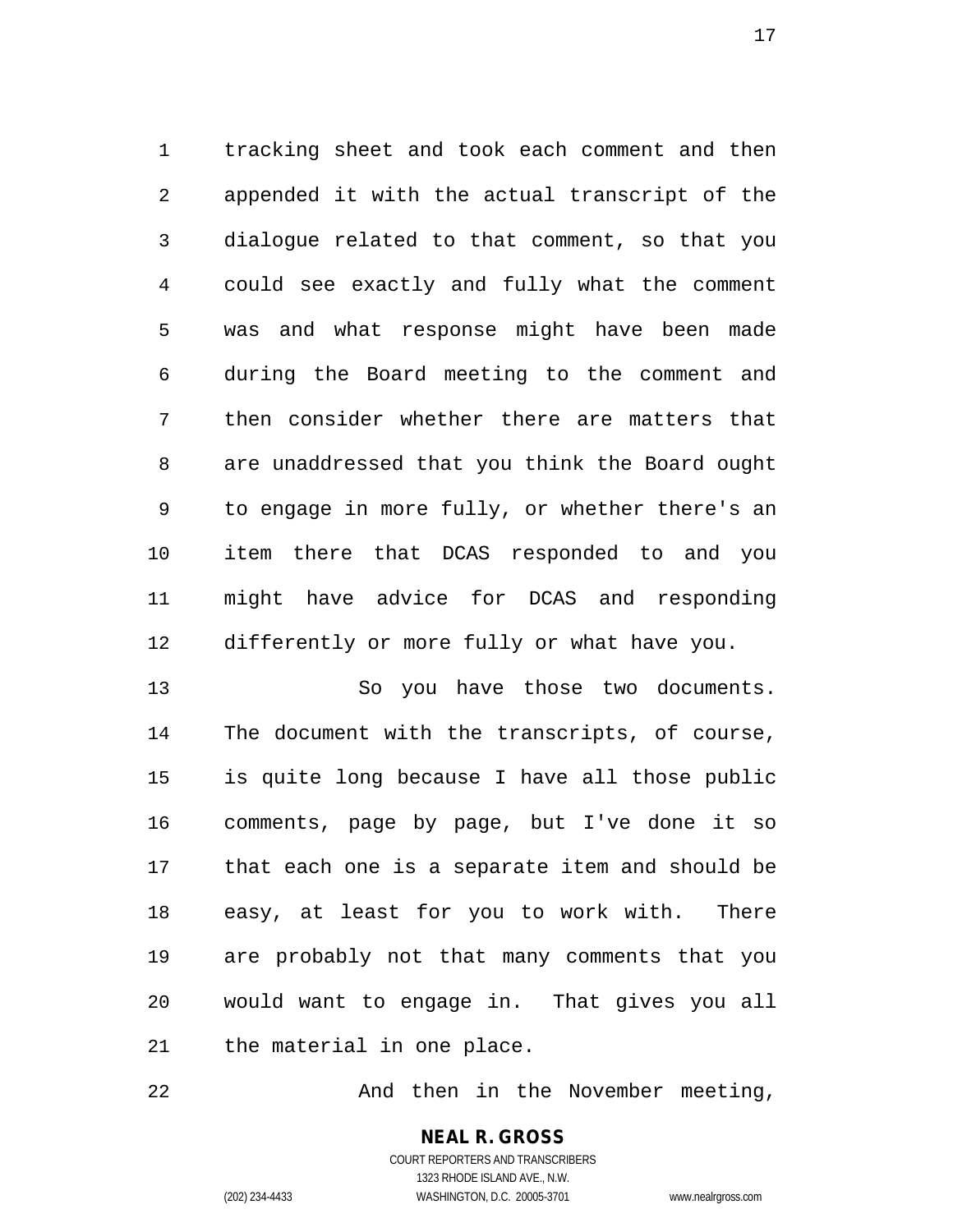we're planning for Board Members to raise those comments, just those comments for which you feel there ought to be more Board discussion. So that's what will happen in November. At least that's Jim's and my plan for what would happen in November. And really, I'm just raising this to you now in this session so that if you have thoughts about the presentation of these materials, it would make them easier for you to work with or thoughts about the process going forward, you could raise those. And my hope is to have both -- I've sent to you the May comments in this package as I've described it and I believe DCAS is working on the August comments and will be presented in a similar -- in the same format.

 So that's where we are with it. And what I would like to know now is if you have thoughts about this process or the presentation, any changes you'd like to see?

ACTING CHAIR ZIEMER: Thanks, Ted.

#### **NEAL R. GROSS**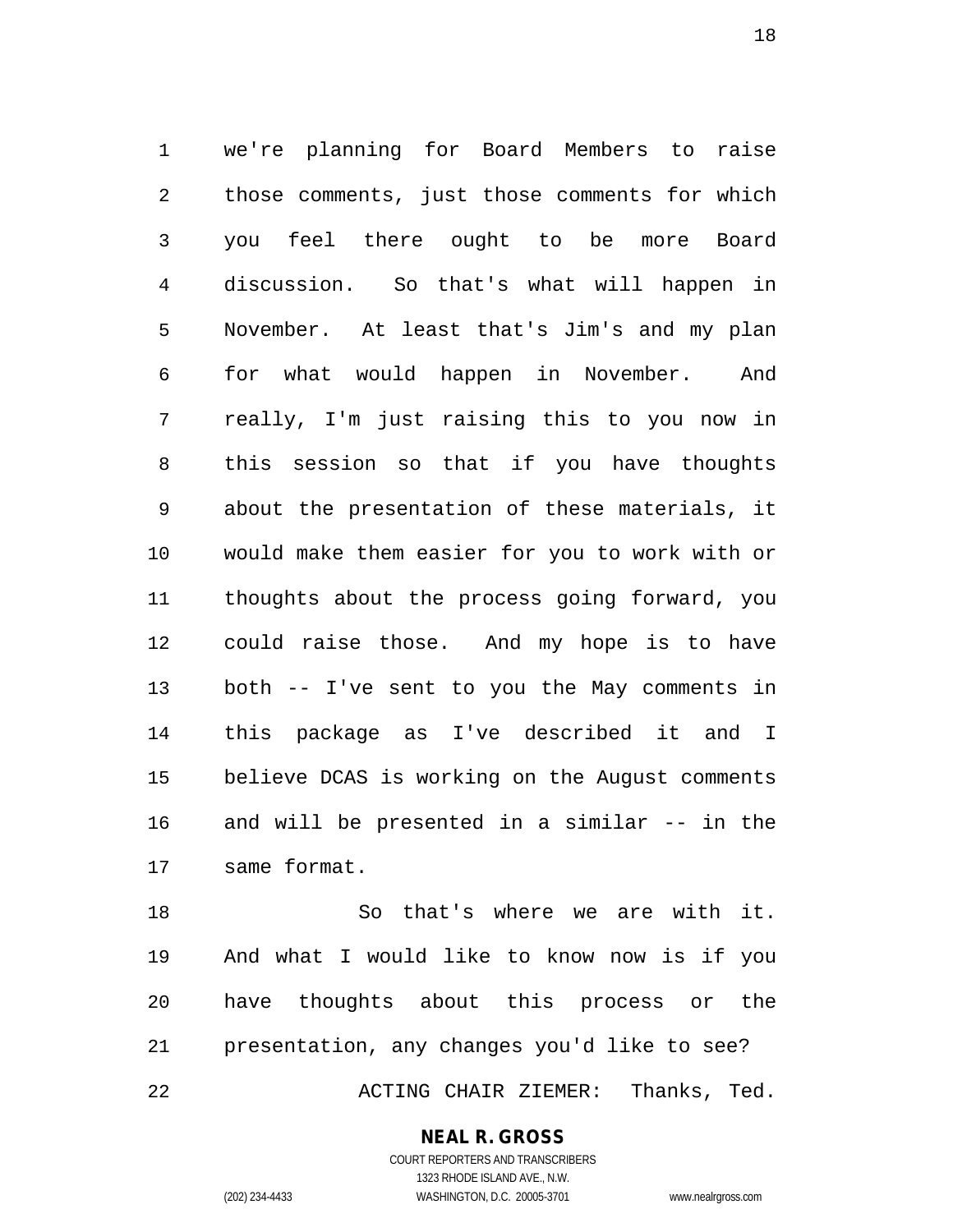It's been very helpful, I think, to see these individual comments addressed and some followup being done. So that's very helpful. Let me ask now, Board Members, do you have comments or questions for Ted at this point?

 MEMBER ANDERSON: This is Andy. I think the process presented here should work well for us. I absolutely agree. It's very useful to see those comments and then at least track them to a certain extent.

 ACTING CHAIR ZIEMER: Thanks, Andy. It was my impression in reading these that we probably don't want to get into a situation where we, in detail, take action on approving or disapproving every comment, but rather as you review them, Board Members -- this is my own thoughts now and they don't necessarily represent what we're going to end up doing -- but it just seems to me that it would make sense if you see something that raises a red flag either in the response, if

#### **NEAL R. GROSS**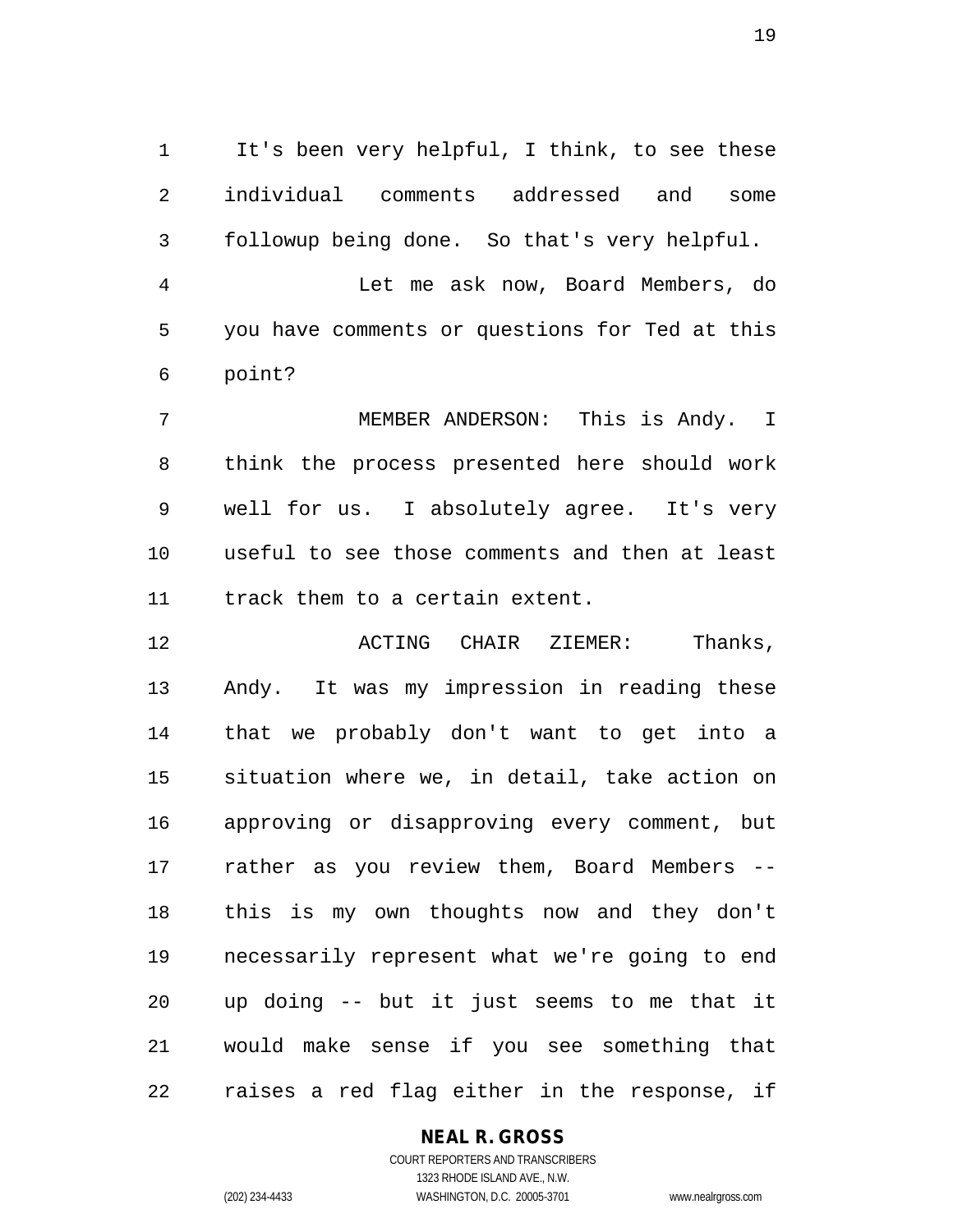you feel it's unresponsive or incorrect, then you would raise that issue at the follow-up meeting. Was that your intent, Ted?

 MR. KATZ: Yes, as well as -- I mean there may be comments there that haven't been responded to that you feel should be and there may be situations where, for example, DCAS may have responded to it or the Board may have responded to it in part during that Board meeting, but you feel like a more robust Board response is deserved.

 ACTING CHAIR ZIEMER: Sure, right. There are a number of them that are labeled as no response necessary and those are the ones you're referring to if the Board Members feel there should be a response?

17 MR. KATZ: Sure.

 ACTING CHAIR ZIEMER: Those that were no response is necessary typically are ones where a comment is made simply for the record. Okay. Other comments or questions,

Board Members?

#### **NEAL R. GROSS**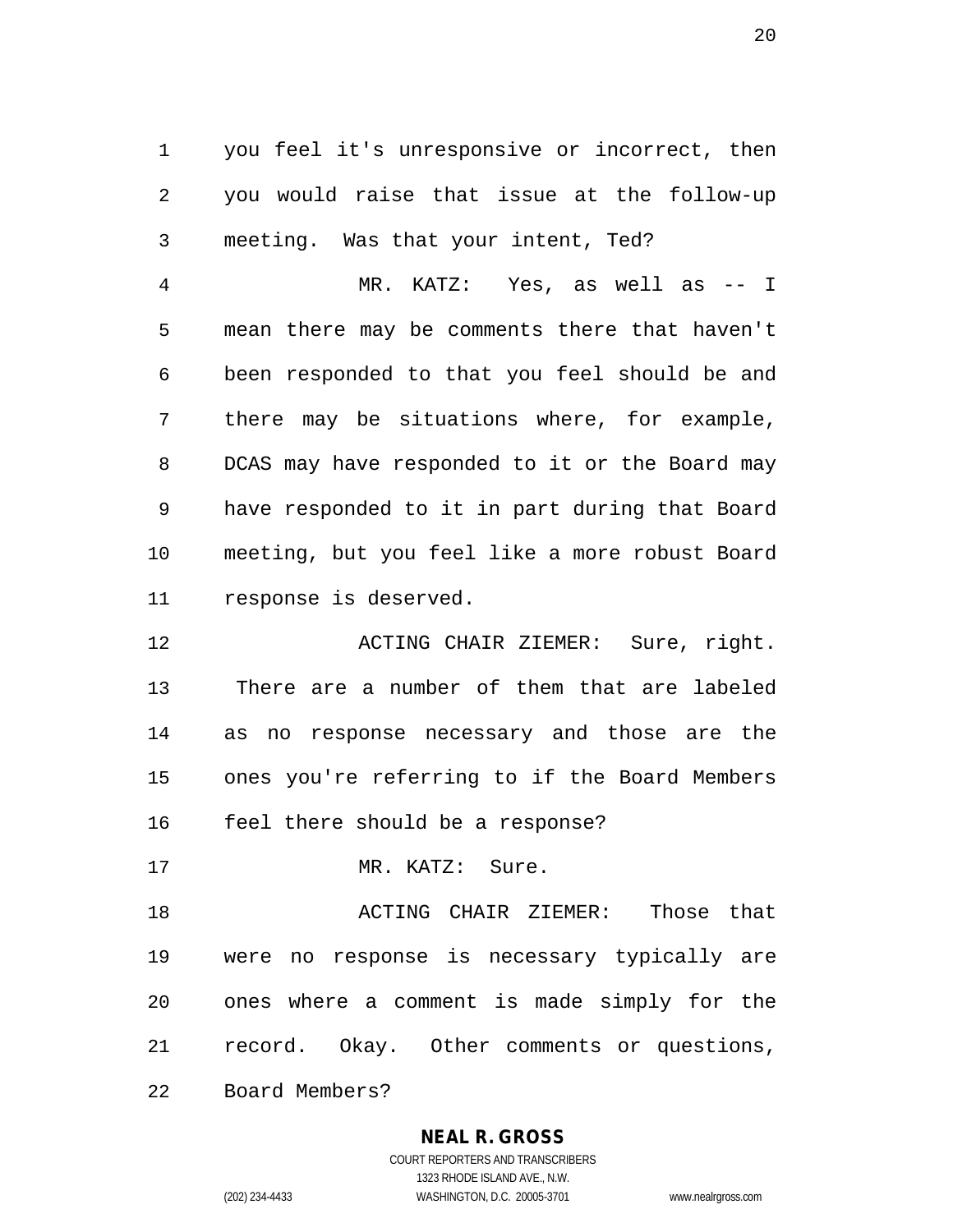MEMBER MUNN: This is Wanda. It was helpful for me to have the page references there. I appreciate that. ACTING CHAIR ZIEMER: From the transcript. MEMBER MUNN: Yes. ACTING CHAIR ZIEMER: Yes, thank you. That is helpful, Ted. MR. KATZ: Okay, good. ACTING CHAIR ZIEMER: It makes the document a little long, but nonetheless, it saves us from going back and digging through those transcripts to try to find the exact wording. MR. KATZ: Right, you can just take the tracking document, find those comments that you have interest in, and then it's very easy to search it in the longer document and pull it up. ACTING CHAIR ZIEMER: Right. Any others? If not, thank you. We'll proceed

> **NEAL R. GROSS** COURT REPORTERS AND TRANSCRIBERS 1323 RHODE ISLAND AVE., N.W.

(202) 234-4433 WASHINGTON, D.C. 20005-3701 www.nealrgross.com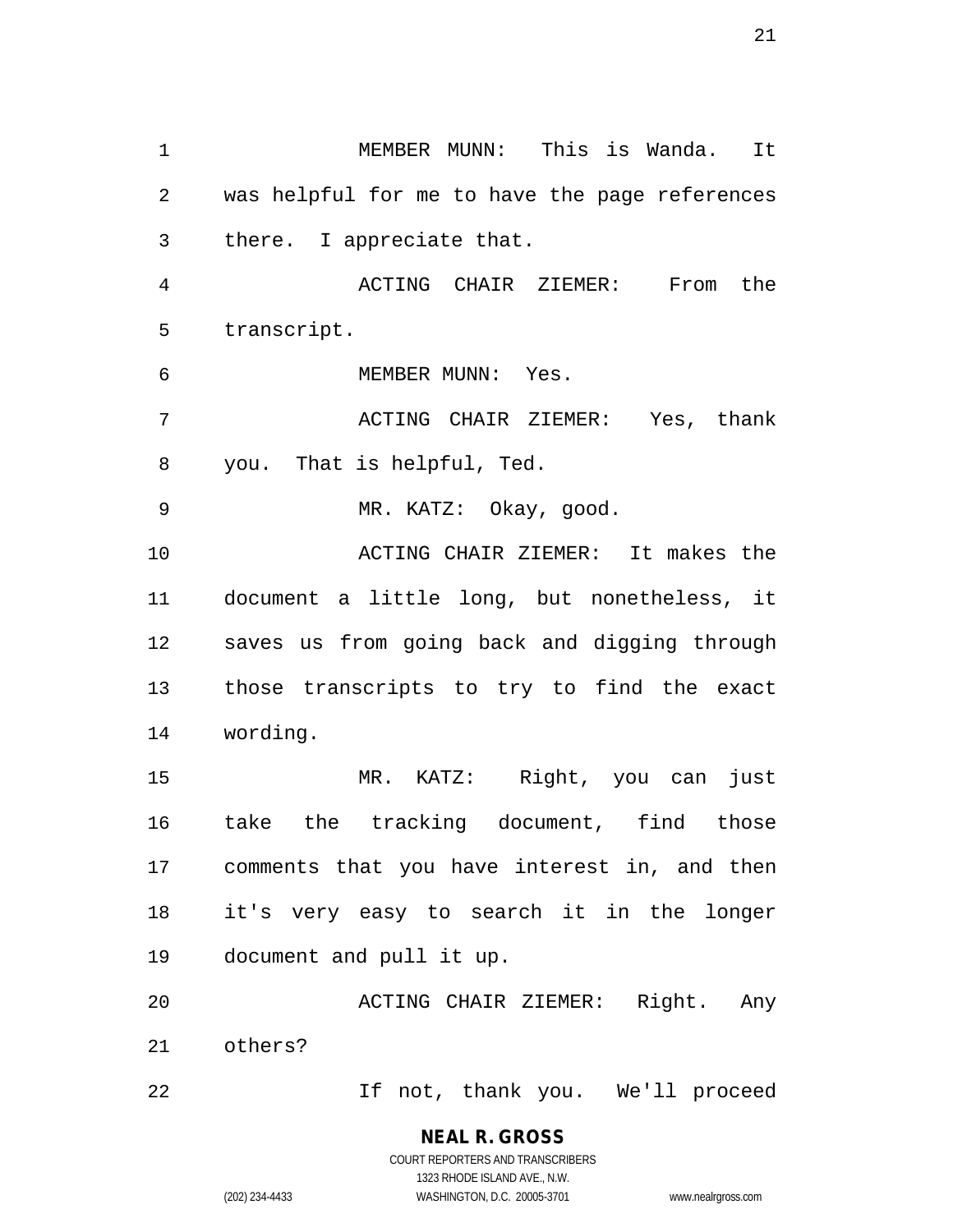to the next item which is a presentation by LaVon Rutherford which is an update on the SEC petition status.

 So LaVon, we appreciate hearing what's coming down the pike.

 MR. RUTHERFORD: All right, thank you, Dr. Ziemer. Actually, we plan to present five SEC Evaluation Reports at the November meeting. Hangar 481, which is a revision to an Evaluation Report, we actually, the only thing that was revised in that Evaluation Report was a new picture was placed in of the actual Hangar 481. And we also allowed the petitioner some time to review all the documentation that was FOIA'd. That petitioner has reviewed all that information and is ready to move forward with discussion.

 Texas City Chemical, we've revised our Evaluation Report and that report should be out within the next couple of weeks. And we will present that revised evaluation at the meeting. Simonds Saw and Steel, it's an 83.13

## **NEAL R. GROSS**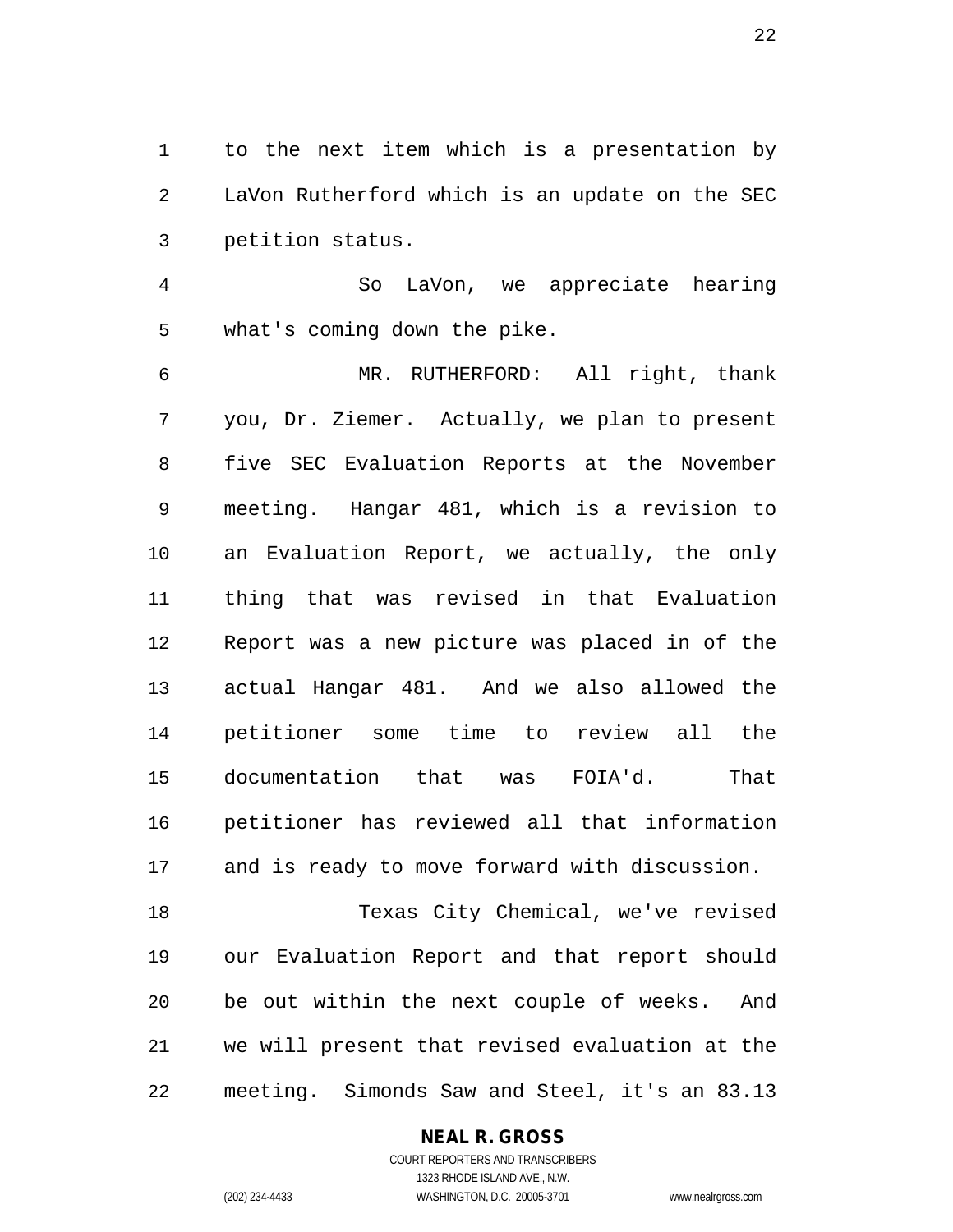Petition Evaluation. This report should be out in a couple of weeks. It is in its final stages of review now.

 Linde Ceramics, again another 83.14. It's for a period of the early operational period 1947 to 1953. We have held up releasing this Evaluation Report until the radon tunnel issue, we felt like we had addressed that. We have a position out on that radon tunnel exposures and we're ready to release this Petition Evaluation and that's coming through now and we anticipate that will be out within the next few weeks as well and we will present that one.

 BWXT, as you may recall, we recommended two Classes for BWXT, the two early operational periods. We recommended those at the July meeting. The Board concurred with those recommendations and both Classes have been added.

 We also committed, at that Board meeting, to continue our evaluation of the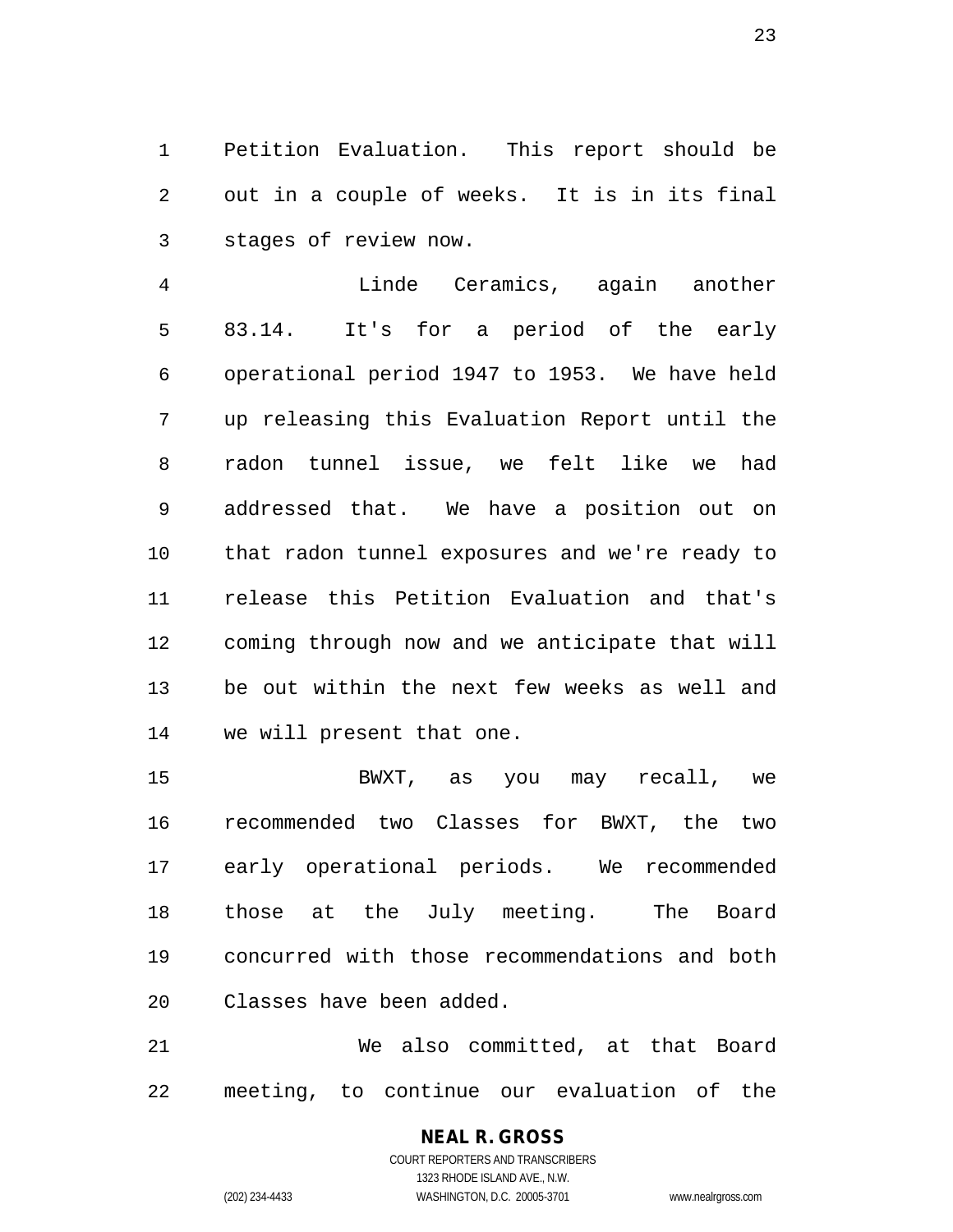later years, the 1985 to 2001. We completed our evaluation of that period of BWXT and we will be presenting an 83.14 evaluation recommending some additional years at BWXT. So again, the five are Hangar 481, Texas City Chemical, Simonds Saw and Steel, Linde Ceramics, and BWXT. Also, in my SEC summary update, I will be presenting our findings of our review of the SEC Class Definitions. If you recall, that review is going back from the beginning of our first Classes that were added under the rule and looking at how we added those Class Definitions, the basis for the Class Definitions and if it would change based on how we have been recommending Classes today. So again, I will be doing a report on that as well and that's about it. ACTING CHAIR ZIEMER: Okay, thank you, LaVon. Board Members, do you have questions for LaVon?

MR. HINNEFELD: Paul, this is Stu

## **NEAL R. GROSS** COURT REPORTERS AND TRANSCRIBERS 1323 RHODE ISLAND AVE., N.W.

(202) 234-4433 WASHINGTON, D.C. 20005-3701 www.nealrgross.com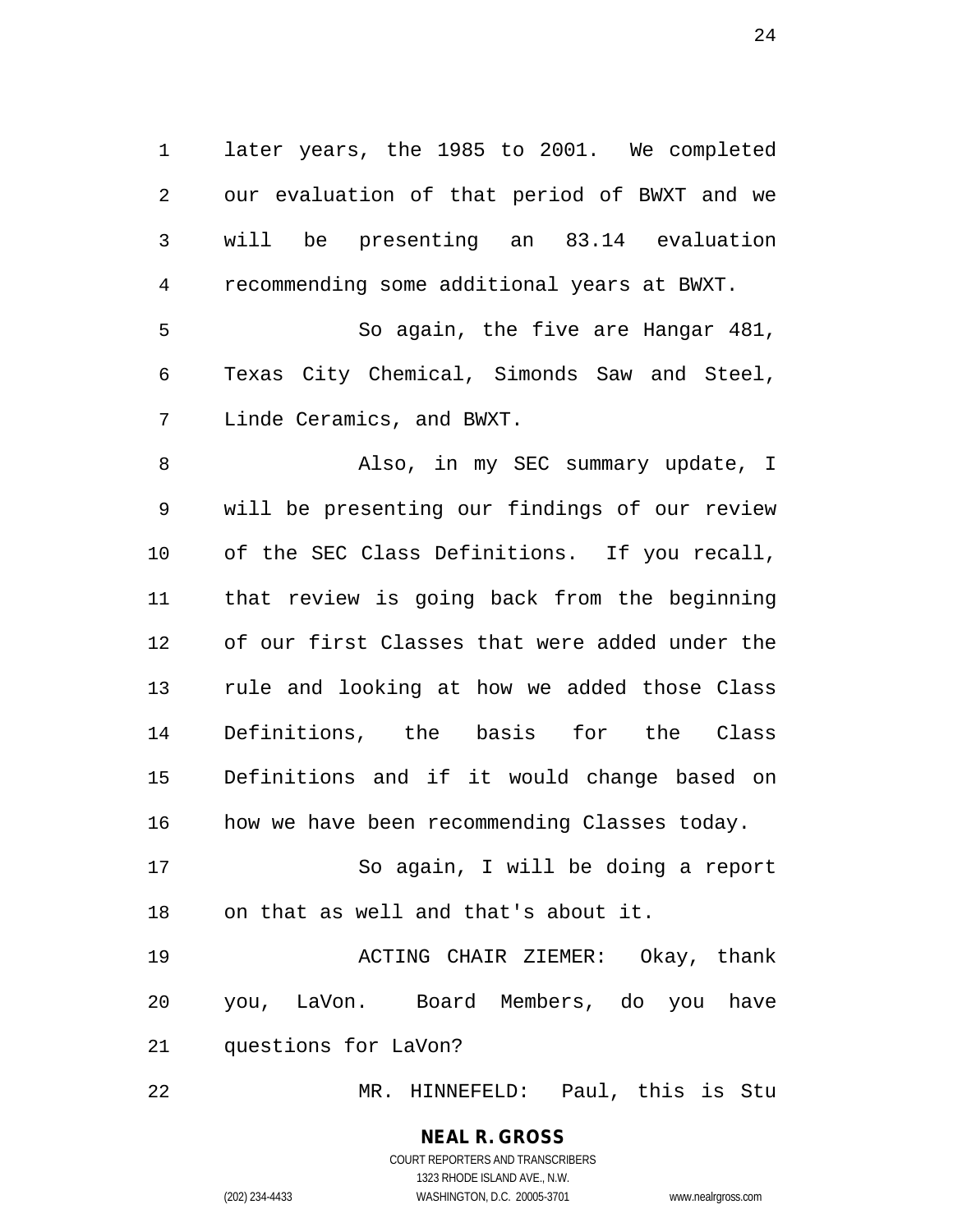Hinnefeld. There's one other thing that's not a new or revised petition, but we'll be presenting to the Board one more time the GE Evendale SEC. At least we expect to, isn't that right, LaVon?

 MR. RUTHERFORD: Yes, that is correct. I apologize about that. That is actually an update that we will be providing, based on what information that we have found through discussions with GE out of the United Kingdom as well as some additional research that we've done on-site.

13 Thanks, Stu, I appreciate that.

 MEMBER ROESSLER: This is Gen Roessler. Do I have my mute off?

ACTING CHAIR ZIEMER: Yes, you do,

Gen.

 MEMBER ROESSLER: Okay, LaVon, on the Linde, you gave the dates quickly, but I think they are not correct. I was just looking through my paperwork here. I think the SEC that we're now working on, I'm the

**NEAL R. GROSS**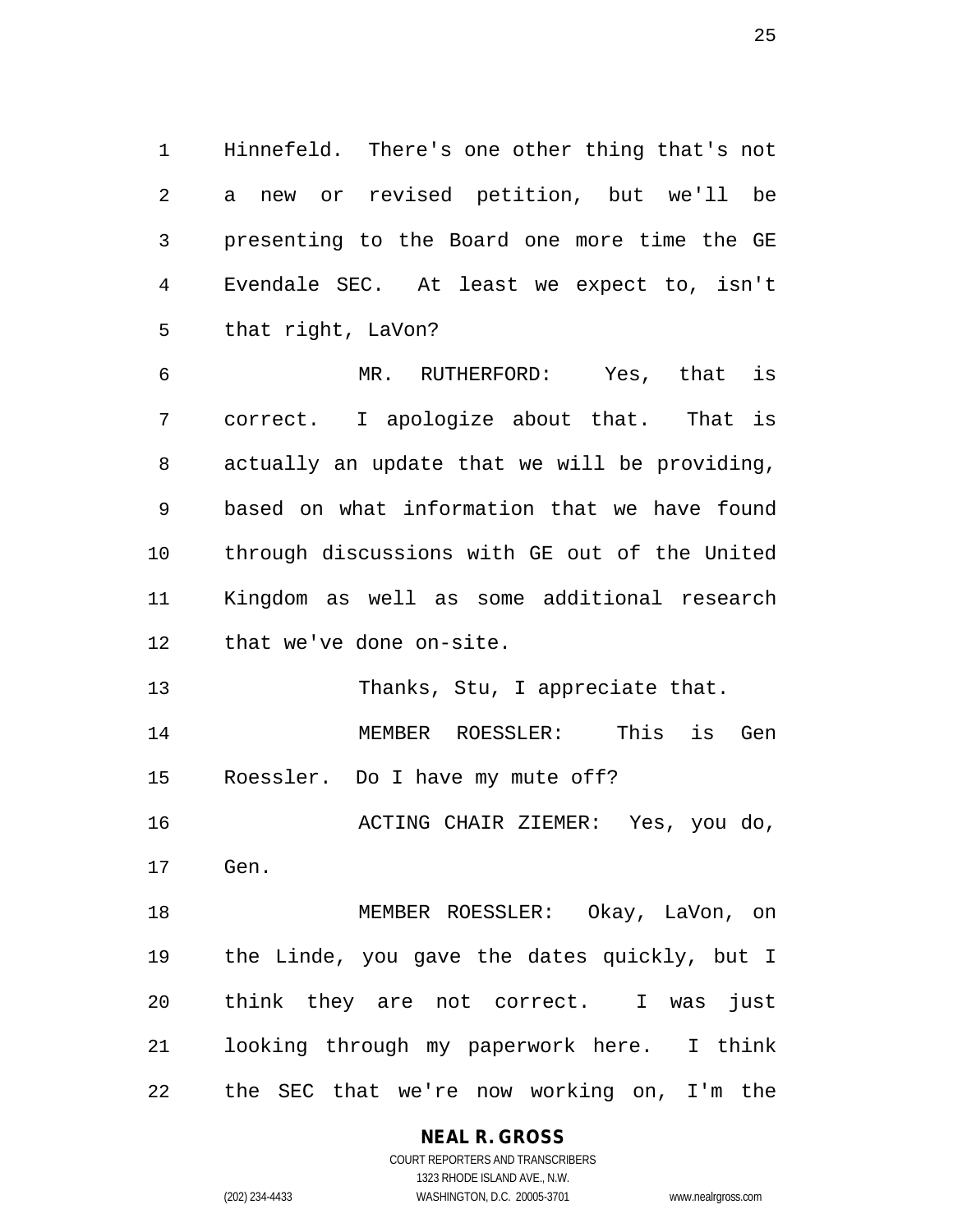Work Group Chair, is 107. And I think the dates are January 1, 1954 through July 31, 2006.

 MR. RUTHERFORD: Dr. Roessler, you are correct. That is for that SEC. What we are presenting is actually a new Petition Evaluation that was for the earlier years. If you remember, we actually have an SEC from the 1942 through 1946 period. This Petition Evaluation here will cover the 1947 through 1953 period. The reason that we had held up on this Petition Evaluation was because of the work on the one that you were speaking to, the work on the residual period. It was recognized that the tunnel exposures needed to be also addressed in this Petition Evaluation as well. So we held up on releasing this Petition Evaluation until radon exposures in the tunnel for that residual period which that information is used as well in this Petition Evaluation.

MEMBER ROESSLER: Okay, when you

## **NEAL R. GROSS** COURT REPORTERS AND TRANSCRIBERS 1323 RHODE ISLAND AVE., N.W.

(202) 234-4433 WASHINGTON, D.C. 20005-3701 www.nealrgross.com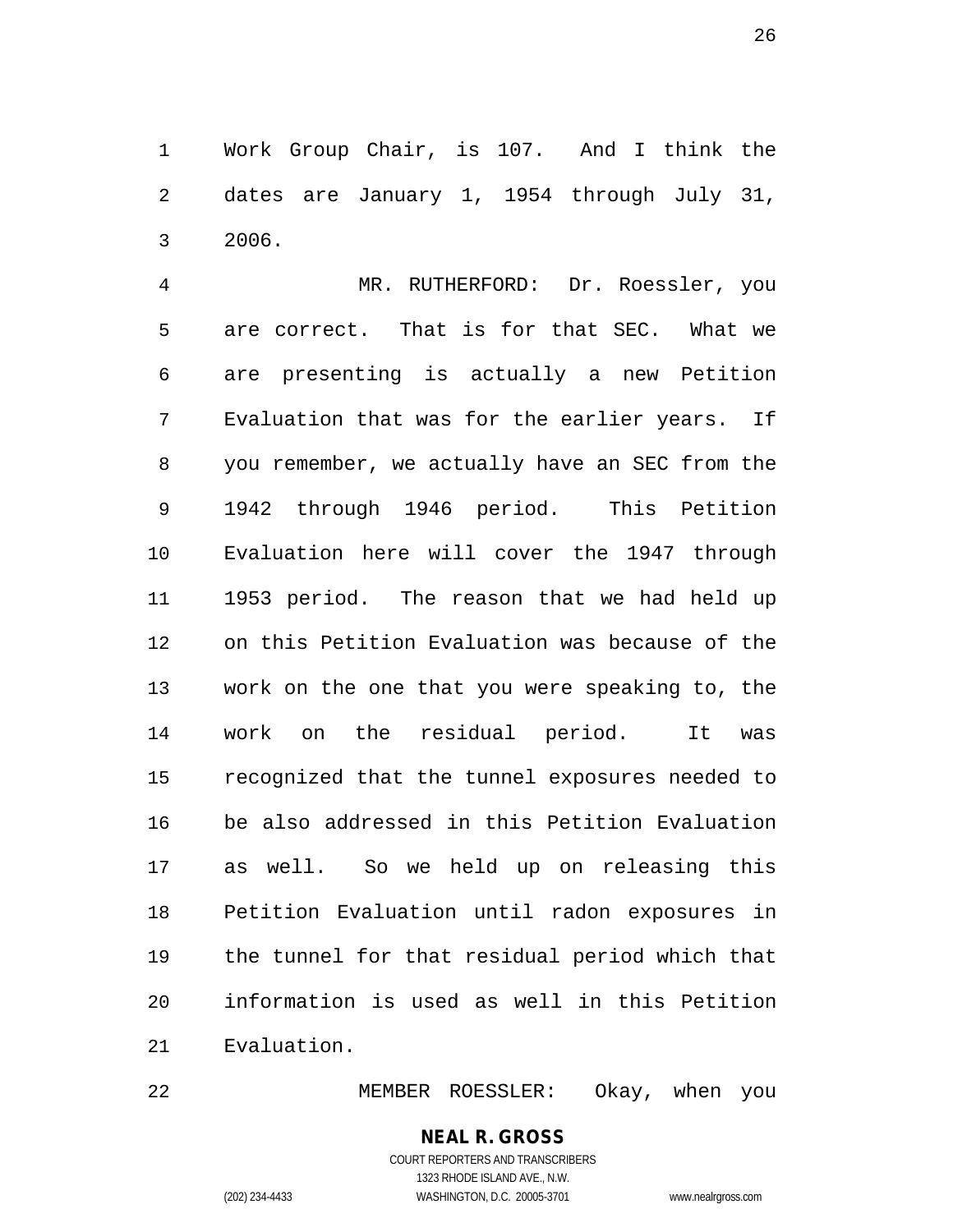mentioned the tunnels that raised a red flag. So yes, it's okay. I understand. Thanks. ACTING CHAIR ZIEMER: Other questions or comments? MEMBER LOCKEY: LaVon, Jim Lockey. When will you update the General Electric? Do you have a date on that? MR. RUTHERFORD: We will be doing that update at the November meeting. Again, we have had some additional discussion with GE. We have also done additional data capture on site and we have had some correspondence with GE out of the United Kingdom as well. MR. HINNEFELD: This is Stu. We can provide -- rather than hit the Board with it cold at the meeting, we can provide a summary of essentially what we're going to say in advance. But I don't have a date for that just yet. Is there a date you need it by? MR. RUTHERFORD: Stu, would that be a couple of weeks before the meeting? MR. HINNEFELD: Yes, it should be

> **NEAL R. GROSS** COURT REPORTERS AND TRANSCRIBERS

> > 1323 RHODE ISLAND AVE., N.W.

(202) 234-4433 WASHINGTON, D.C. 20005-3701 www.nealrgross.com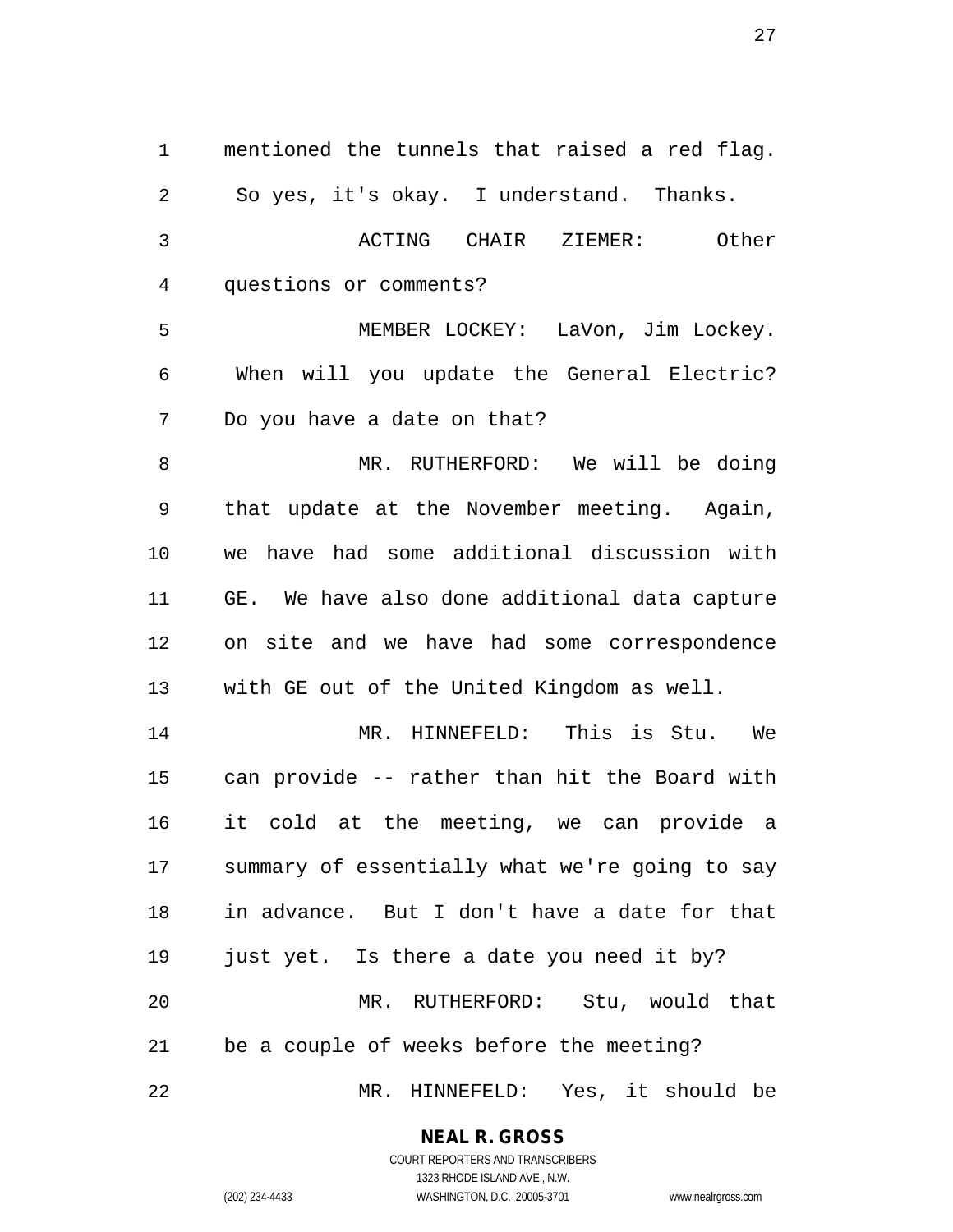at least a couple of weeks before the meeting. 2 MR. RUTHERFORD: Okay, thank you. ACTING CHAIR ZIEMER: Okay, any others? I'll throw this out as a general question, but I think some of these are going to require then some additional work by the Board's contractor. For example, we have revised ERs on Texas City Chemical and Simonds Saw. 10 MR. RUTHERFORD: Actually, Dr. Ziemer, the Simonds Saw is not a revision. It's a first issuance. ACTING CHAIR ZIEMER: Or a first issuance, okay, yes. I thought you had said revision, but you're right. That's first time. Texas City Chemical though is a revised, I believe. MR. RUTHERFORD: That is correct. ACTING CHAIR ZIEMER: And -- MR. RUTHERFORD: Hangar 481 is a revision, but Hangar 481 was never given to

> **NEAL R. GROSS** COURT REPORTERS AND TRANSCRIBERS

1323 RHODE ISLAND AVE., N.W. (202) 234-4433 WASHINGTON, D.C. 20005-3701 www.nealrgross.com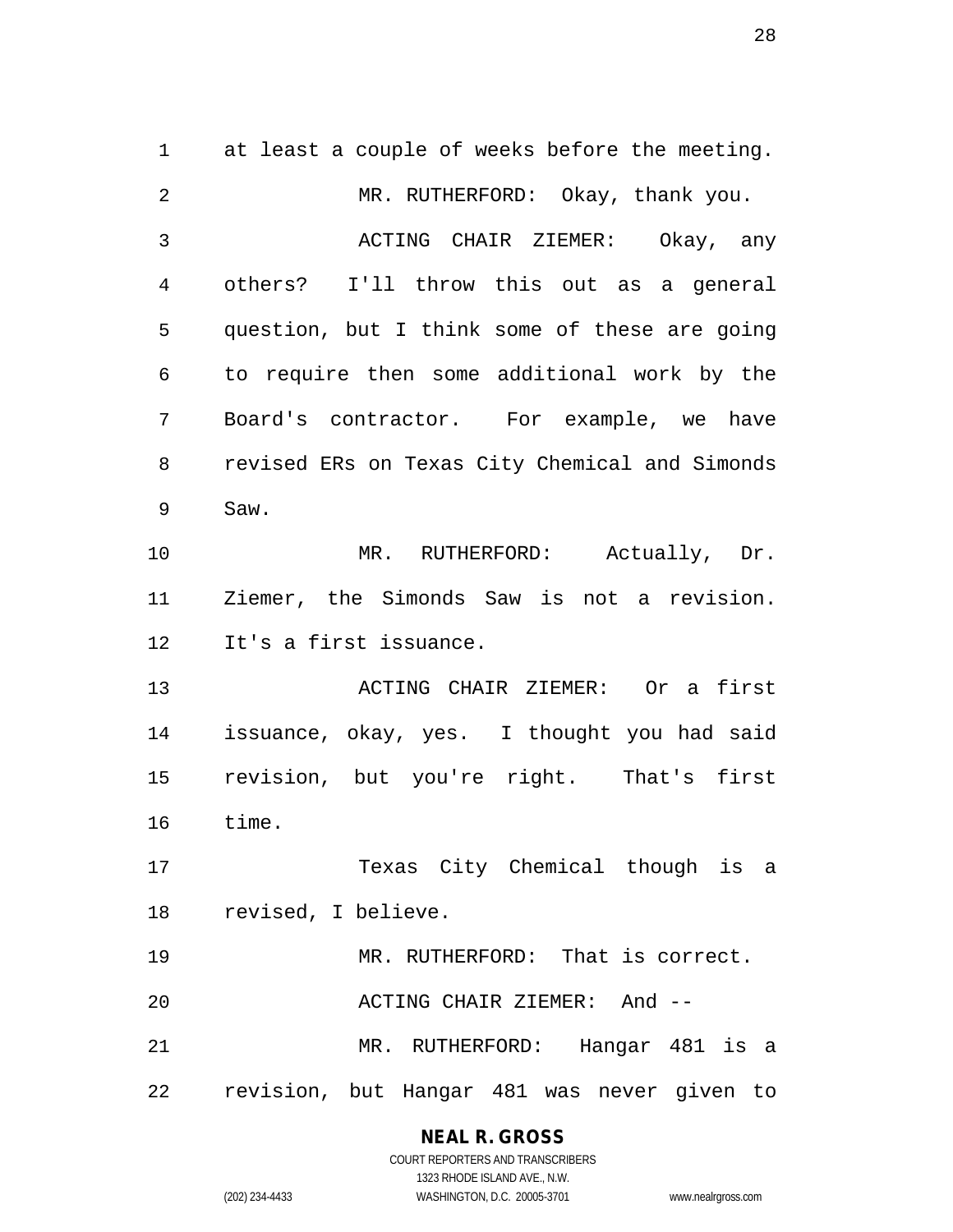the Board contractor.

| $\overline{2}$ | ACTING CHAIR ZIEMER: Right.                   |
|----------------|-----------------------------------------------|
| $\mathbf{3}$   | MR. RUTHERFORD: It just is a                  |
| 4              | reminder. That was one where we held up, or   |
| 5              | the Board held up taking action on it until   |
| 6              | the petitioner had time to review some FOIA   |
| 7              | documents and they've completed that.         |
| 8              | ACTING CHAIR ZIEMER: Right. So                |
| 9              | the revised ERs, like on Texas City Chemical, |
| 10             | is that ready or what's the time table for    |
| 11             | that actually being distributed to the Board, |
| 12             | roughly?                                      |
| 13             | MR. RUTHERFORD: Yes, it will be               |
| 14             | within the next week and a half. I say week   |
| 15             | and a half because it's pretty much ready to  |
| 16             | go, but I have to verify it will not require  |
| 17             | another DOE ADC review.                       |
| 18             | ACTING CHAIR ZIEMER: Right, and               |
| 19             | then the privacy review will follow           |
| 20             | immediately so we can get those out to the    |
| 21             | petitioners as well.                          |
| 22             | MR. RUTHERFORD: Correct.                      |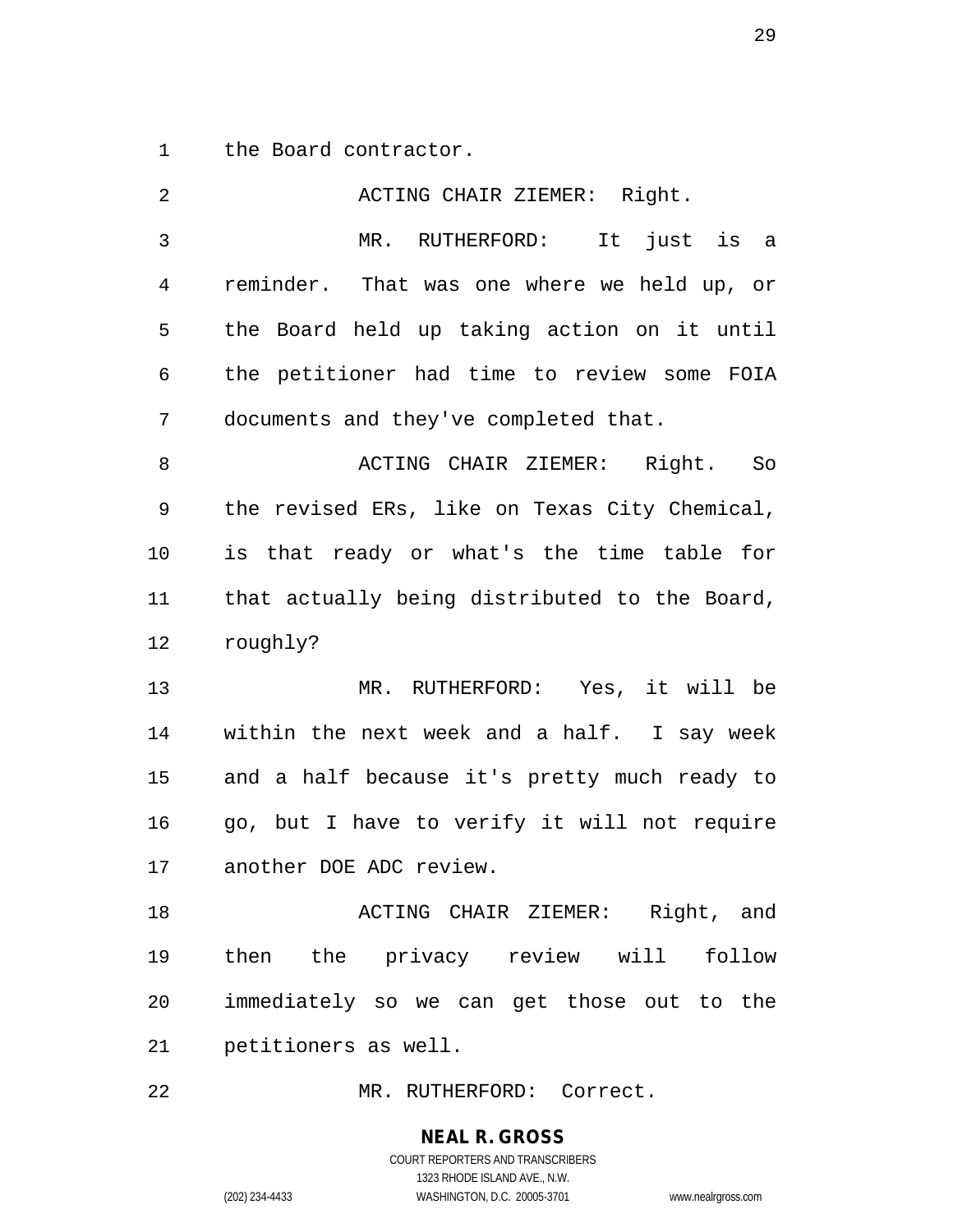ACTING CHAIR ZIEMER: Okay, thank you. Certainly, we want to have those all distributed well in advance of the Board meeting.

 Other comments or questions? Okay, let's proceed then. The next item on the agenda is the status of the Department of Labor's, actually, review of the Ruttenber data and what there -- I guess there's a final policy issuance? Jeff Kotsch is on the Board 11 -- or on the phone. Not on the Board, Jeff, but on the phone. Can you give us a report on where we stand on that?

 MR. KOTSCH: Sure, Paul. Good morning. This will be fairly brief.

 At the last meeting, I noted that we would -- we will be using the building data from what we call the Ruttenber database as input into the placement of people into the SEC Class at Rocky Flats, as well as we'll also use the indications of positive neutron dose, check those against dose reconstruction

## **NEAL R. GROSS**

COURT REPORTERS AND TRANSCRIBERS 1323 RHODE ISLAND AVE., N.W. (202) 234-4433 WASHINGTON, D.C. 20005-3701 www.nealrgross.com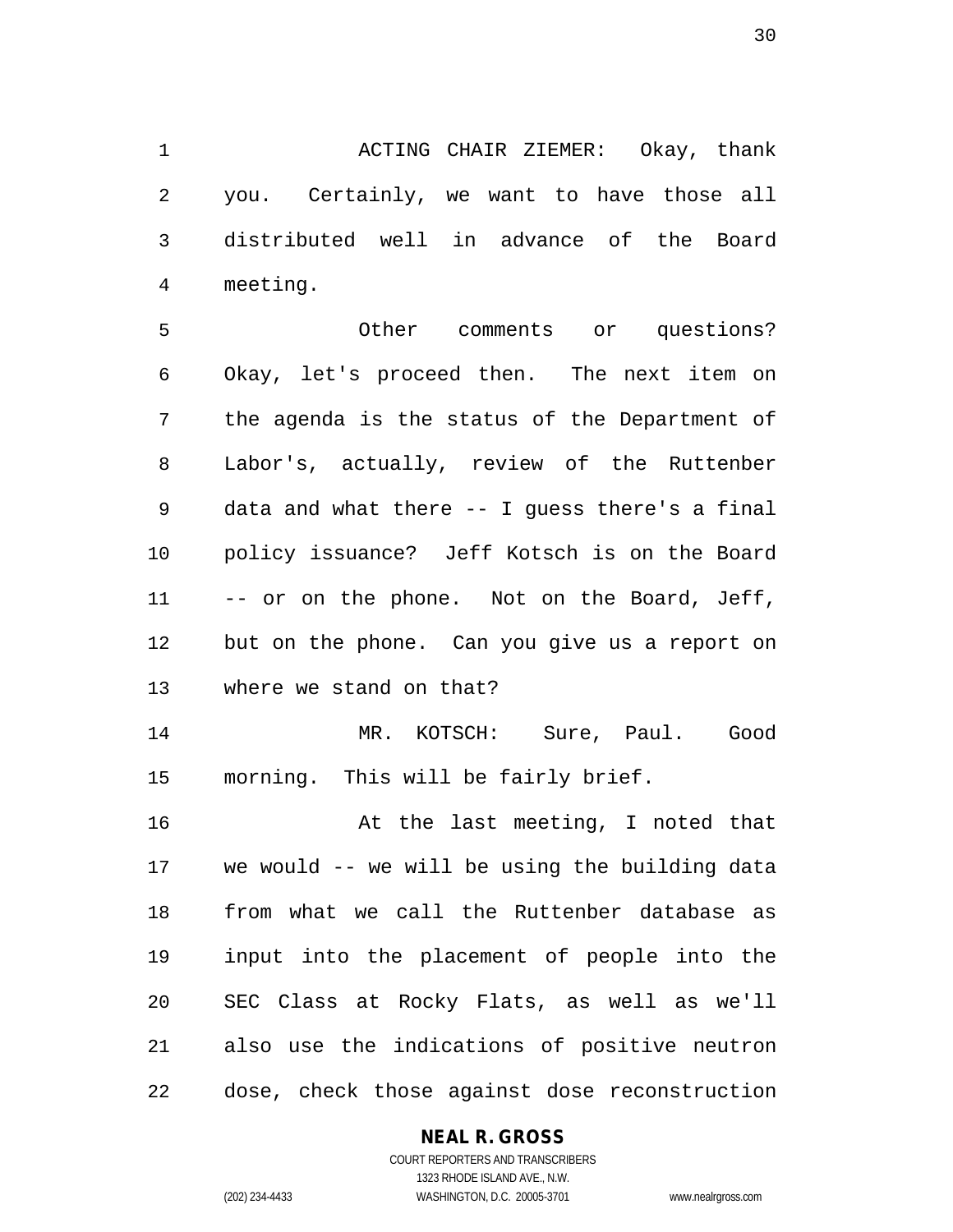to determine if they indeed included neutron dose in their evaluation and if they didn't, we're working with NIOSH on how we'll resolve that.

 I checked with our policy group yesterday. They are in the final management review phase of the bulletin that will basically provide the details of how that -- how the use of the Ruttenber database will be used in putting people into the SEC Class at Rocky Flats. So I'm hoping -- I can never predict those things, but we're hoping that will pop out in the next few weeks and then I'll let you know because it will be available to be reviewed.

 ACTING CHAIR ZIEMER: Thank you 17 very much, Jeff. I wonder if -- is Mark Griffon on the line? I know Mark was awaiting the final disposition on this, but -- at least the Board will have an opportunity to at least become informed on what the intent is and how that database will be used in the placement

## **NEAL R. GROSS**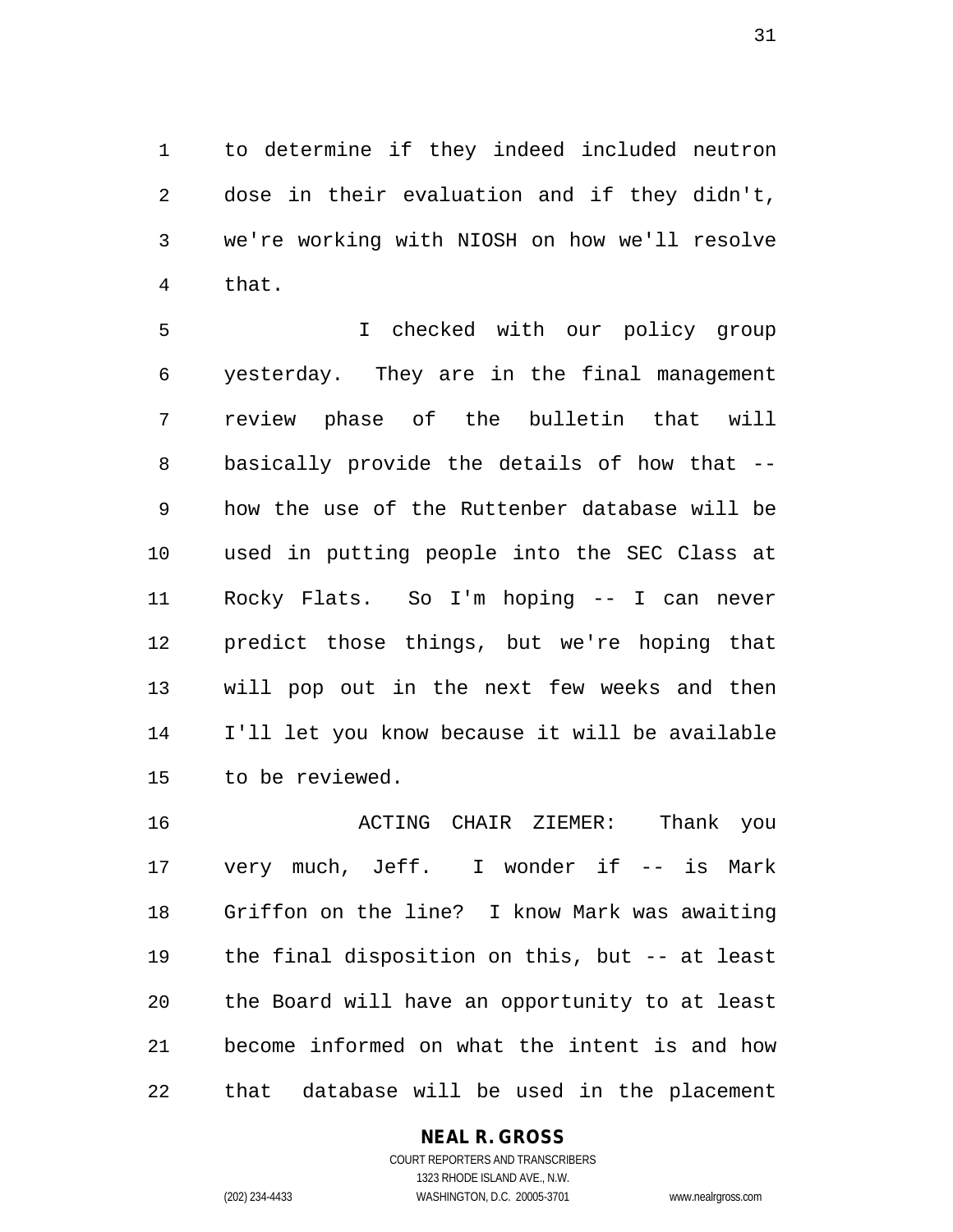of people at locations on site and how that plays into the final adjudication of the cases then. MR. KOTSCH: Right.

 ACTING CHAIR ZIEMER: Board Members, any questions on that information or generally on the Ruttenber data?

 MEMBER RICHARDSON: This is David Richardson. Can you hear me?

 ACTING CHAIR ZIEMER: Yes. Go ahead, Dave.

 MEMBER RICHARDSON: I had asked this question before and I just want to follow up some more on it. I have no problem with bringing in information to help making a decision. My question was sort of about the chain of custody of the data.

 Why aren't you going directly to the contractor and getting the same information?

 MR. KOTSCH: We do get information from the contractor as well as from NIOSH and

**NEAL R. GROSS**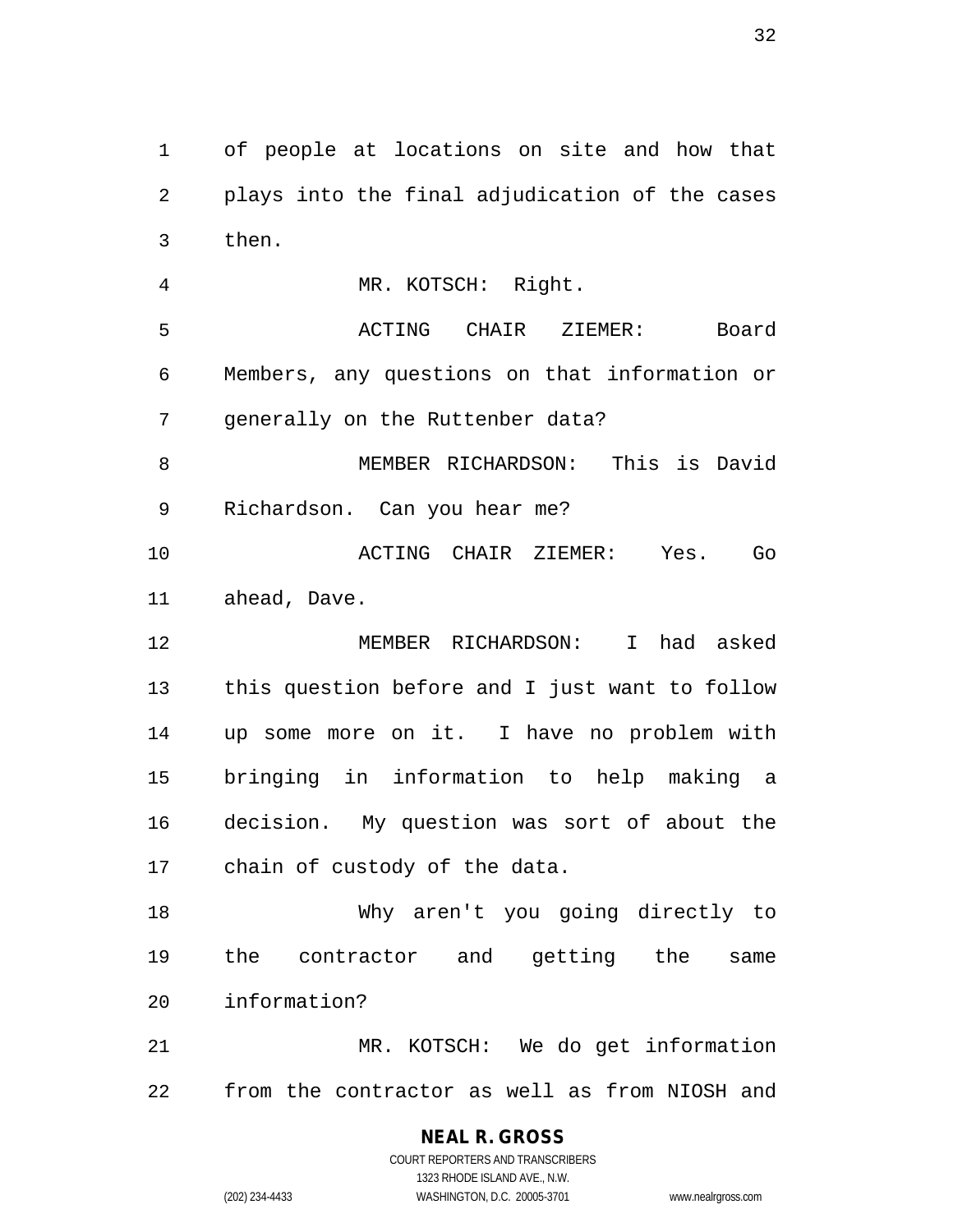from a number of other sources. This is just another piece of data to determine whether -- or another piece of information to see if it provides any additional information.

 MEMBER RICHARDSON: The information that Ruttenber got should be the information that you would get from the contractor. If it's not, it raises a question either about something which happened in the transmission of the data or something which has changed in the contractor's database since 12 they transmitted it to Ruttenber.

 I'm sort of confused about this issue. What is there that you want from the Ruttenber data which you can't obtain from the Department of Energy or one of their contractors?

 MR. KOTSCH: We think we can get pretty much all that information from the site data that we have. This is just an additional check. This is just another piece of information that we're using. It's been

> **NEAL R. GROSS** COURT REPORTERS AND TRANSCRIBERS

1323 RHODE ISLAND AVE., N.W. (202) 234-4433 WASHINGTON, D.C. 20005-3701 www.nealrgross.com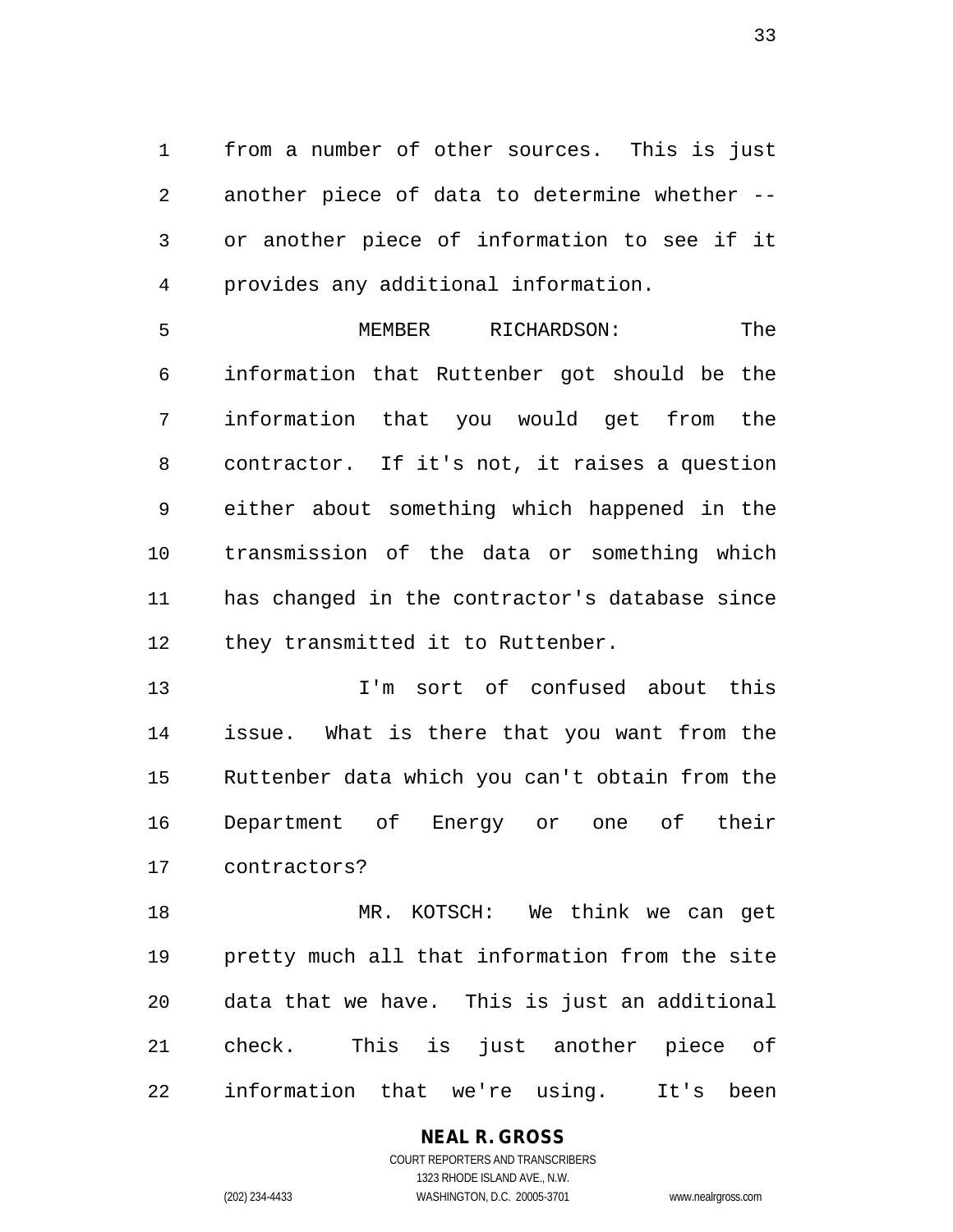offered as a source of information.

 MEMBER RICHARDSON: I can speak sadly from my own experience. Whenever you have more data, you're always finding contradictory information and how do you resolve those contradictions? Is there a priority or a hierarchy to the information? MR. KOTSCH: In this case I don't know if there's a hierarchy per se between the Ruttenber and the site, but these things are done on a case-by-case basis. The evidence is weighed as far as what the source of it is and the discrepancies are resolved on a case-by-

case, if there are any.

 MEMBER RICHARDSON: I guess I find that unsatisfying. I would like, a priori, there to be a procedure in place for when there's a contradiction to be resolved. Ideally, you would like to know the origin of that contradiction. You can go back to hard copy records and figure out which electronic file has been -- has had errors introduced

## **NEAL R. GROSS**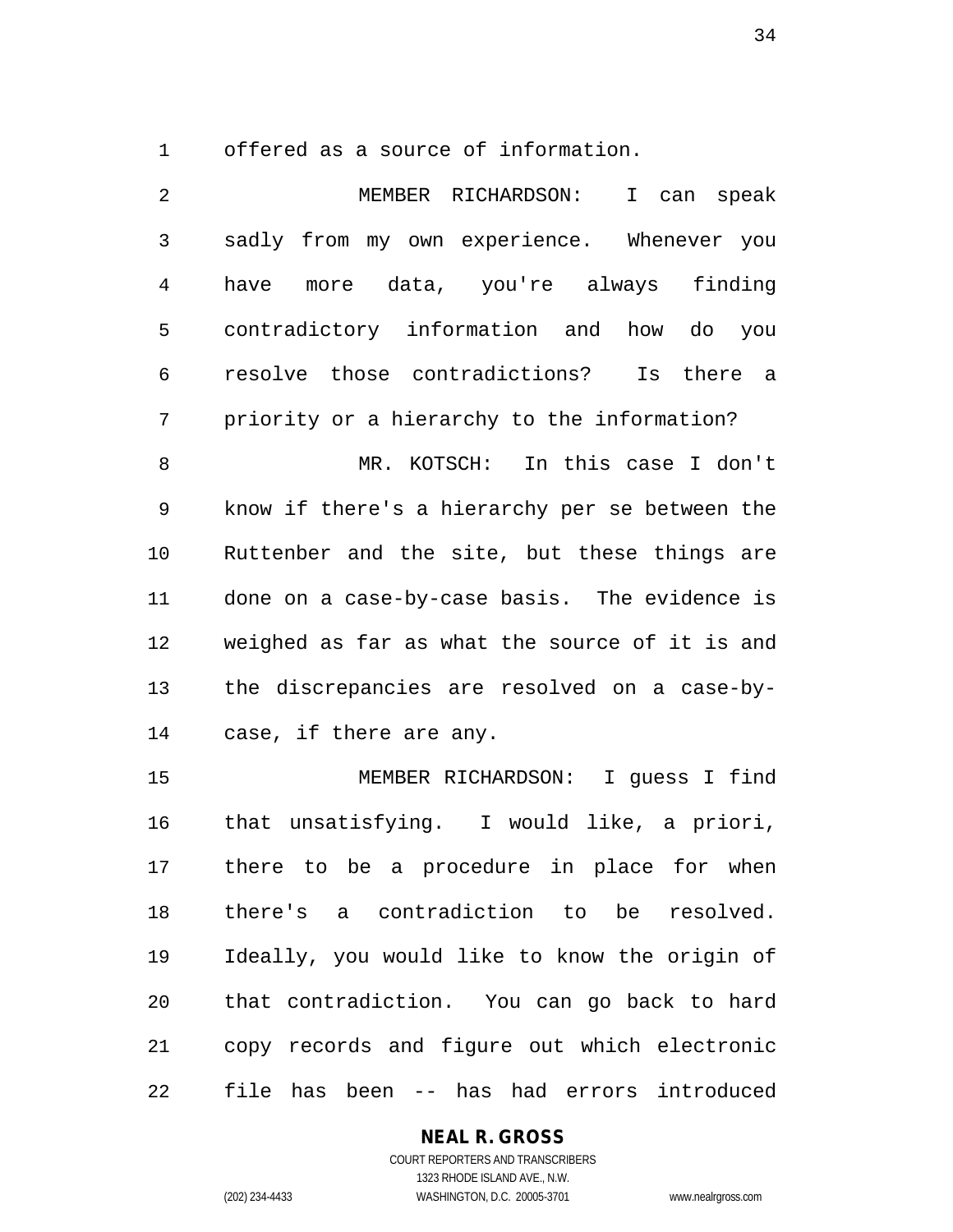into it. But on a case-by-case basis really doesn't tell me anything about what the principles of what -- how you think the information has been obtained, been manipulated, and why you have an expectation that one is more or less valid than the other? MR. KOTSCH: The way the compensation program works is we weigh all the -- in each case, all the evidence is weighed and determined and if there are contradictions, those are attempted to be resolved. MEMBER RICHARDSON: I believe that

 if the Board, I mean, and other people want, it's not a  $-$ 

 ACTING CHAIR ZIEMER: I'm wondering, Dave, if we have an opportunity to see what's in the bulletin which Jeff, I assume, will explain how you intend to use the database vis-a-vis the claims. Is that correct?

MR. KOTSCH: Yes. The bulletin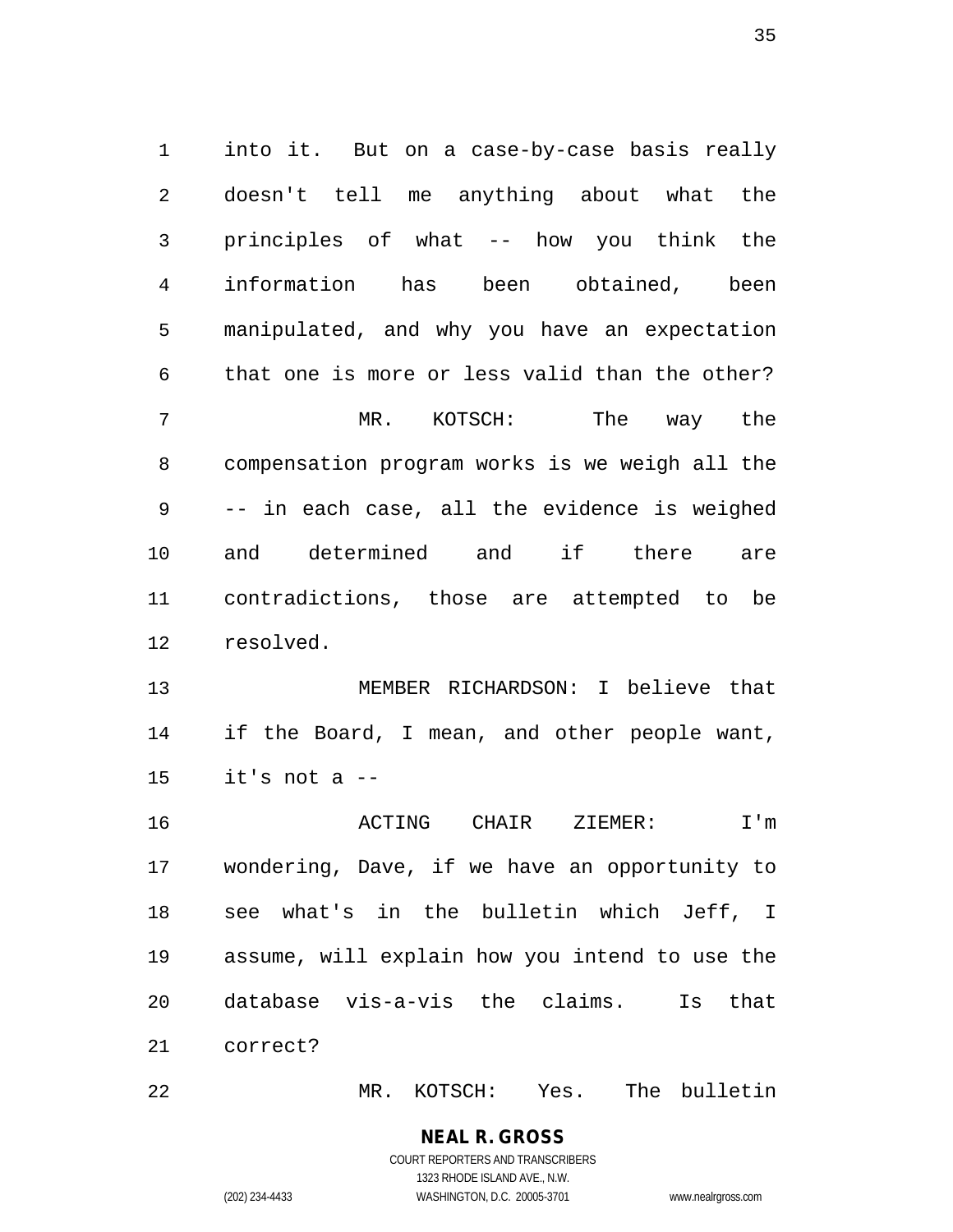provides guidance to the claims examiners, to the field staff on how to use the data, the information in that database in conjunction with the other sources of information that have to place people into the Class.

 ACTING CHAIR ZIEMER: Certainly, Dr. Richardson has raised some interesting points. We do have to keep in mind that, in reality, our Board doesn't have any sort of jurisdiction over how the DOL actually carries out its responsibilities in this regard, but at least we do have the opportunity once seeing the bulletin and then the intended use to at least express concerns, if there are any, as to how the material is used.

 Dave, I would assume that although we have no official sort of say on this, at least we could make Jeff and the others at DOL cognizant of concerns that might be raised. If I understand correctly, and maybe counsel can also help on this, but in terms of the issues that Dr. Richardson has raised, I don't

## **NEAL R. GROSS** COURT REPORTERS AND TRANSCRIBERS

1323 RHODE ISLAND AVE., N.W. (202) 234-4433 WASHINGTON, D.C. 20005-3701 www.nealrgross.com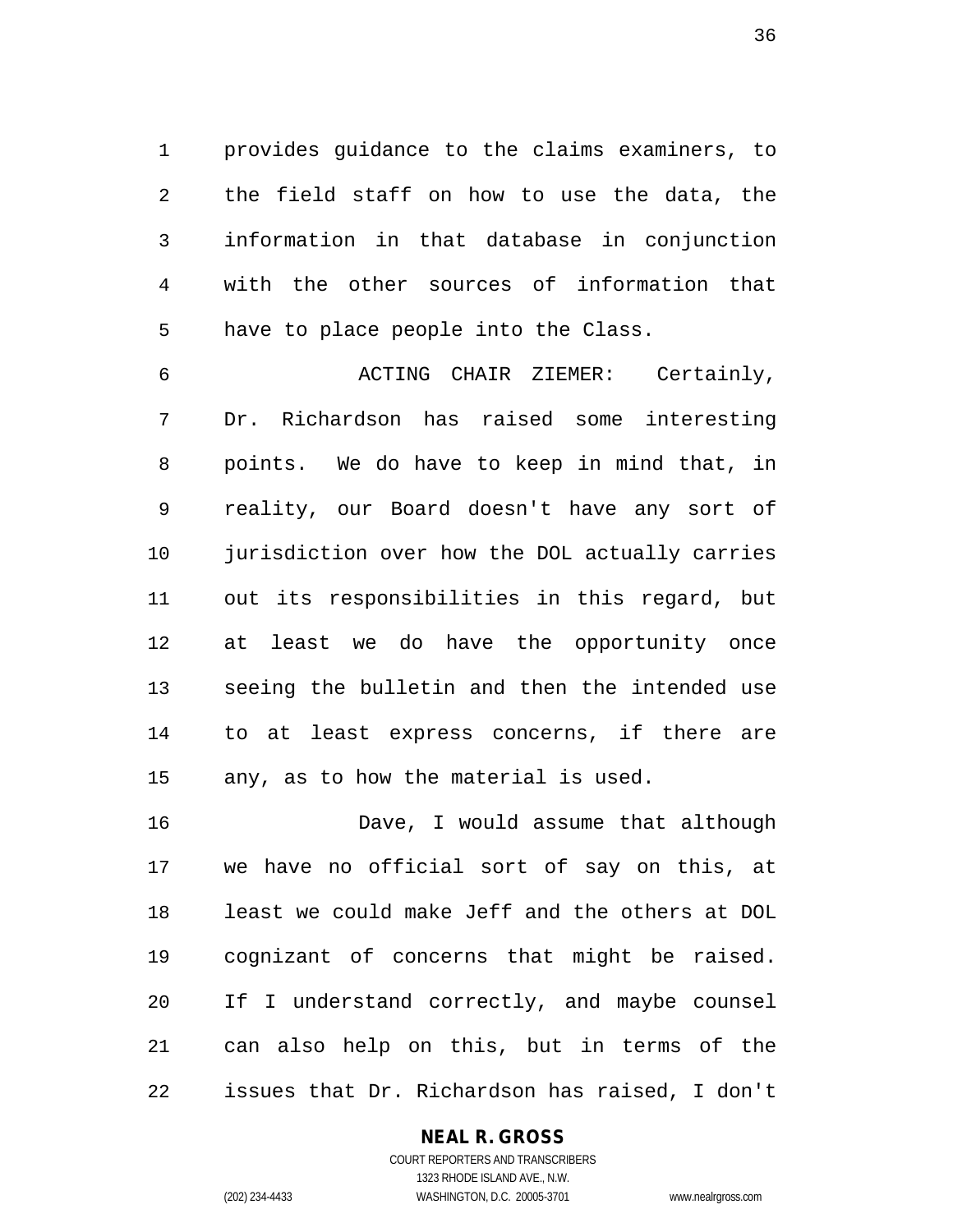know if Emily Howell or others would be able to at this point give an opinion as to what our input on that matter might be, but we could at least discuss it at the next meeting.

 MEMBER MUNN: This is Wanda. One of the problems with attempting to put together procedures for someone else to follow, and especially given our experience in this particular program, is the enormous variance of type of information that's available from which people can work.

 The fact that we have a site that has something like the Ruttenber data does not give us any assurance that other sites will have similar kinds of studies which we could even call for supplementary information. So it's difficult to see how one can move away from the individual aspect of how one weighs the data. It simply is impossible to say that we all have even nearly the same kind of data from which to work, even inside certain areas where we might have additional studies. Some

#### **NEAL R. GROSS**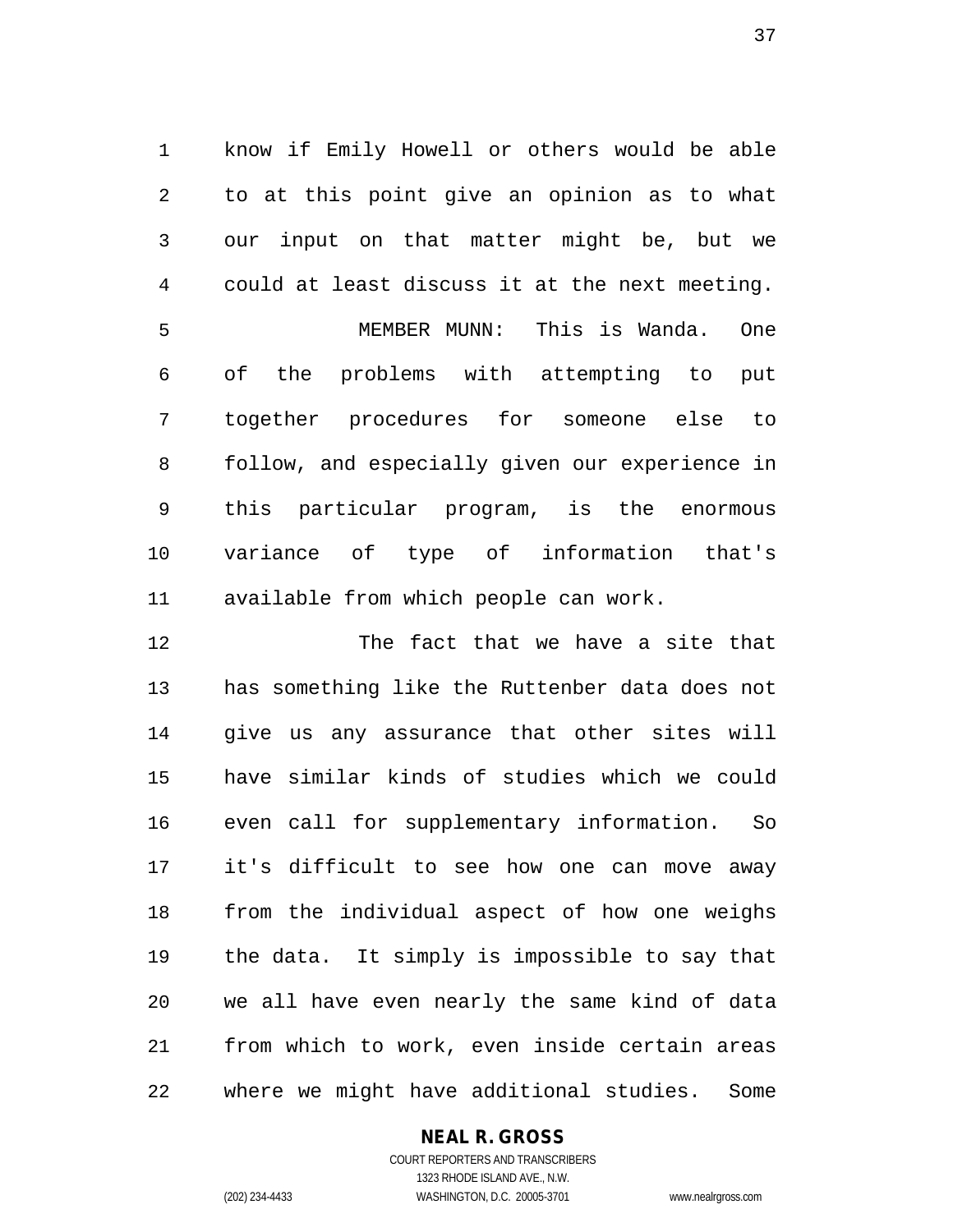people may not have been included in the study and yet have other data from which dose reconstruction can work.

 So due to an enormous variety of sources of information we have, it would seem almost impossible to begin to fairly establish something that would be criterion worthy.

8 ACTING CHAIR ZIEMER: Given that, however, I think in this specific case, Dr. Richardson, you can weigh in on this again, but it seems to me that you're raising the general question of perhaps consistency on how things are adjudicated. Clearly, it's done on a case-by-case basis, but are there some sort of operational rules that provide the sort of underlying methodology for how this is done, even though it is on a case-by-case basis. If there is a conflict in Ruttenber data versus say the DOE database, what is it that's done, what has priority and is there a decision- making tool so that we don't get different decisions for the same kinds of differential

#### **NEAL R. GROSS**

COURT REPORTERS AND TRANSCRIBERS 1323 RHODE ISLAND AVE., N.W. (202) 234-4433 WASHINGTON, D.C. 20005-3701 www.nealrgross.com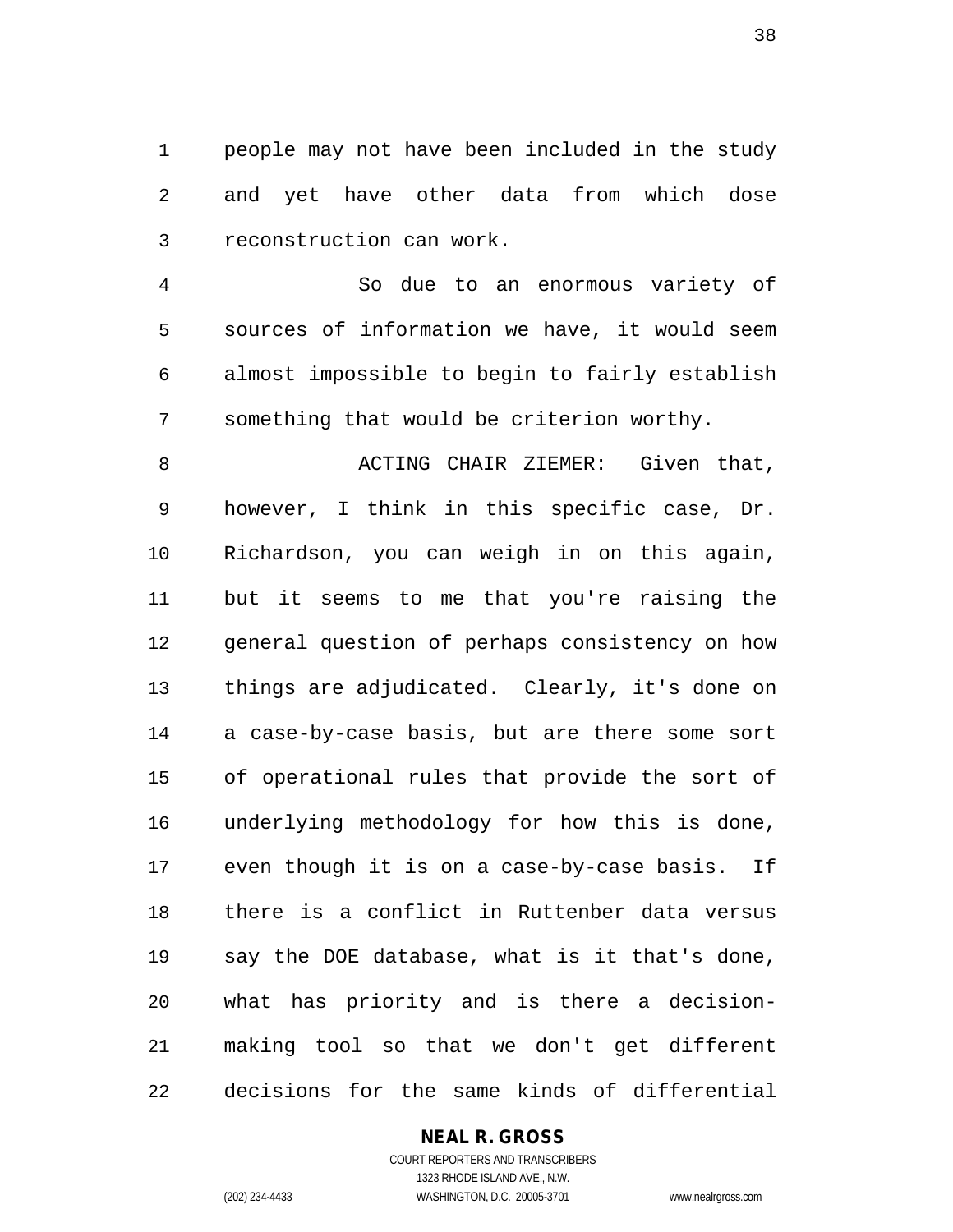information. But perhaps -- that was what I was trying to understand. Is that what you were saying, Dr. Richardson? MEMBER RICHARDSON: Yes, exactly. It's  $-$  I mean  $-$  ACTING CHAIR ZIEMER: It's a consistency issue. MEMBER RICHARDSON: It's a consistency issue and there is -- I mean, when I -- there's a starting assumption here that more information is better and that's not necessarily always the case. I mean here you have, your expectation is that two data providers have given you -- they should be identical information. The type of information describing Ruttenber collected or compiled into a database was not information that you went back and generated de novo. It was information abstracted from site records. Now, if you got Ruttenber's compilation, kind of a cache that you did of

#### **NEAL R. GROSS**

COURT REPORTERS AND TRANSCRIBERS 1323 RHODE ISLAND AVE., N.W. (202) 234-4433 WASHINGTON, D.C. 20005-3701 www.nealrgross.com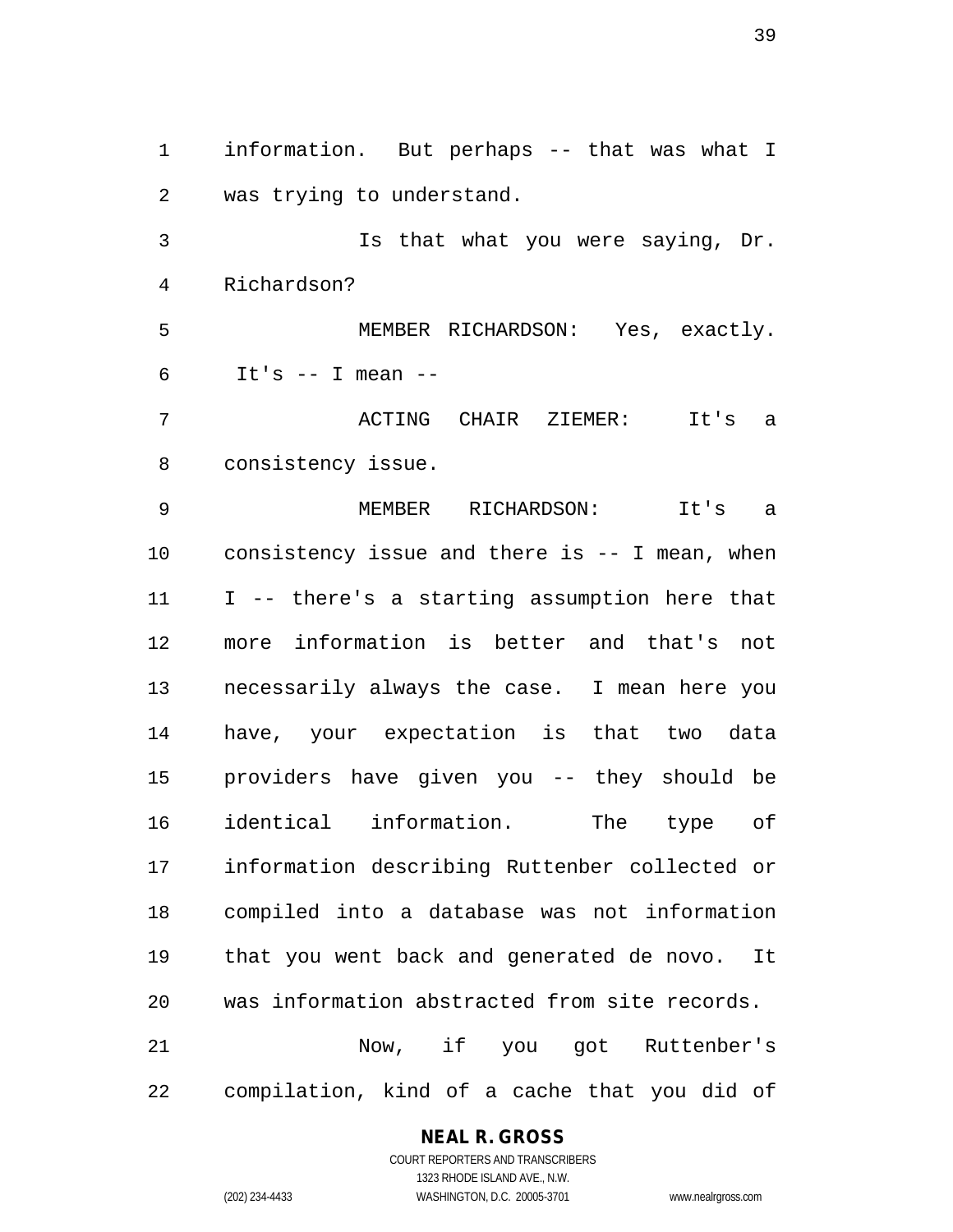the data, and you got another source, a cache of the same information, when you have two sources of it, I think it would be worthwhile to think about a principle for saying which one you're going to take as the standard.

 DR. MAKHIJANI: This is Arjun. May I say something about that last comment? 8 ACTING CHAIR ZIEMER: Sure, Arjun. DR. MAKHIJANI: David, I'm not sure that Jim Ruttenber's information was all from records. I think there were interviews and some new information that was generated, although this is now from memory of some years back, having worked with the Board on this question. We can look into that. There might be some new information there.

17 MS. HOWELL: Dr. Ziemer?

ACTING CHAIR ZIEMER: Yes.

 MS. HOWELL: Hi, it's Emily. I was just going to say, certainly the Board can inquire of DOL whether or not they have procedures in place to address consistency

> **NEAL R. GROSS** COURT REPORTERS AND TRANSCRIBERS

> > 1323 RHODE ISLAND AVE., N.W.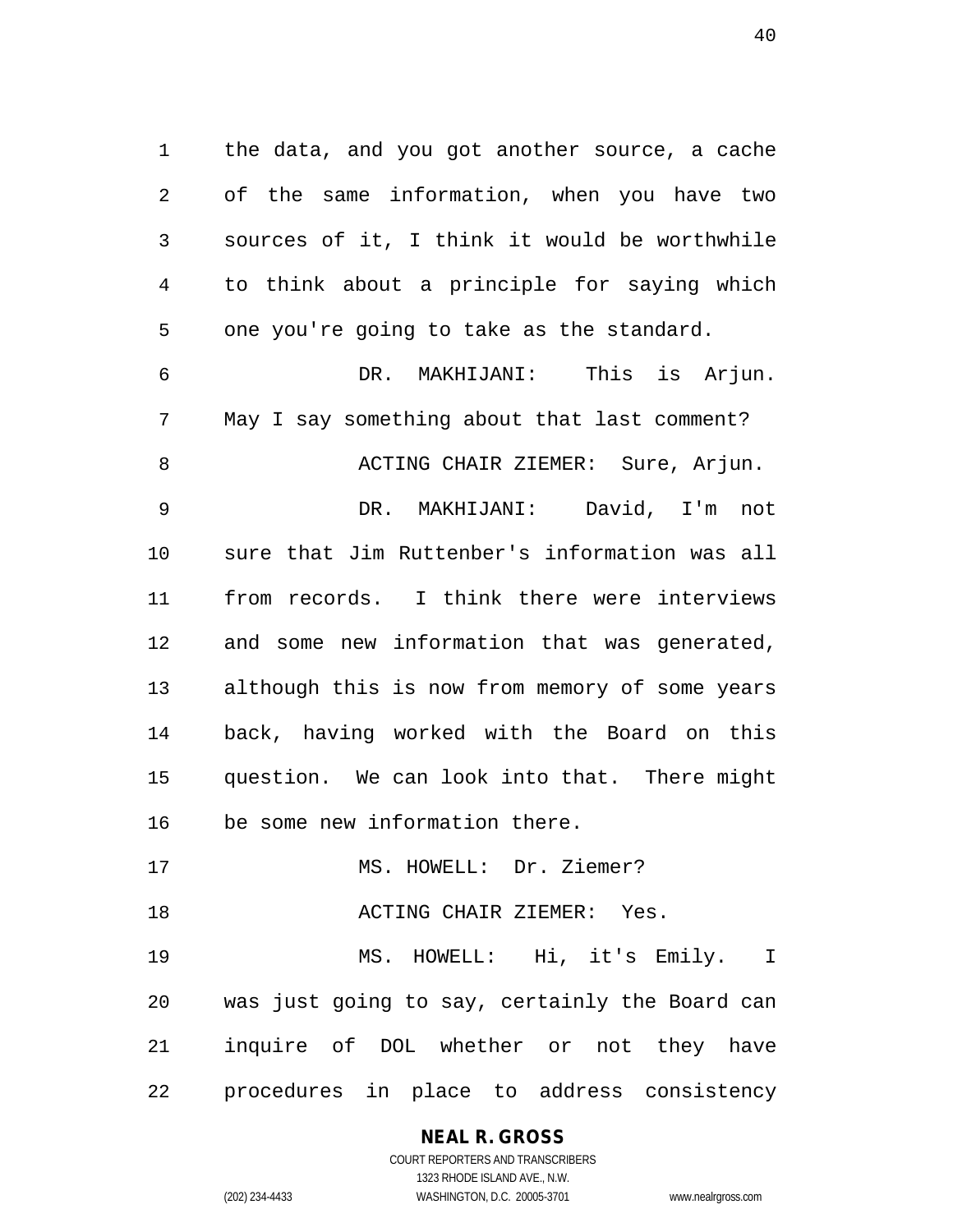concerns. If the Board has an opinion that they can reach without additional work about the best practices, then those are something that the Board could potentially include in a letter to DOL, but once we get kind of beyond that to further inquiry and then debate about procedures that DOL might apply, that's kind of moving outside the scope of this Board's responsibilities in terms of advising NIOSH. And of course, any questions or information that the Board provides to DOL, they're free to respond to as they see fit.

13 I mean, obviously, the Ruttenber data is something that we've been going around within the Board and with DOL for several years now. And I think you guys have outstanding questions, you know, Jeff has been hearing your concerns and perhaps can address them, but in terms of advising DOL about how they should be verifying worker data and employment, there you get into an area where really we're kind of moving beyond what the

#### **NEAL R. GROSS**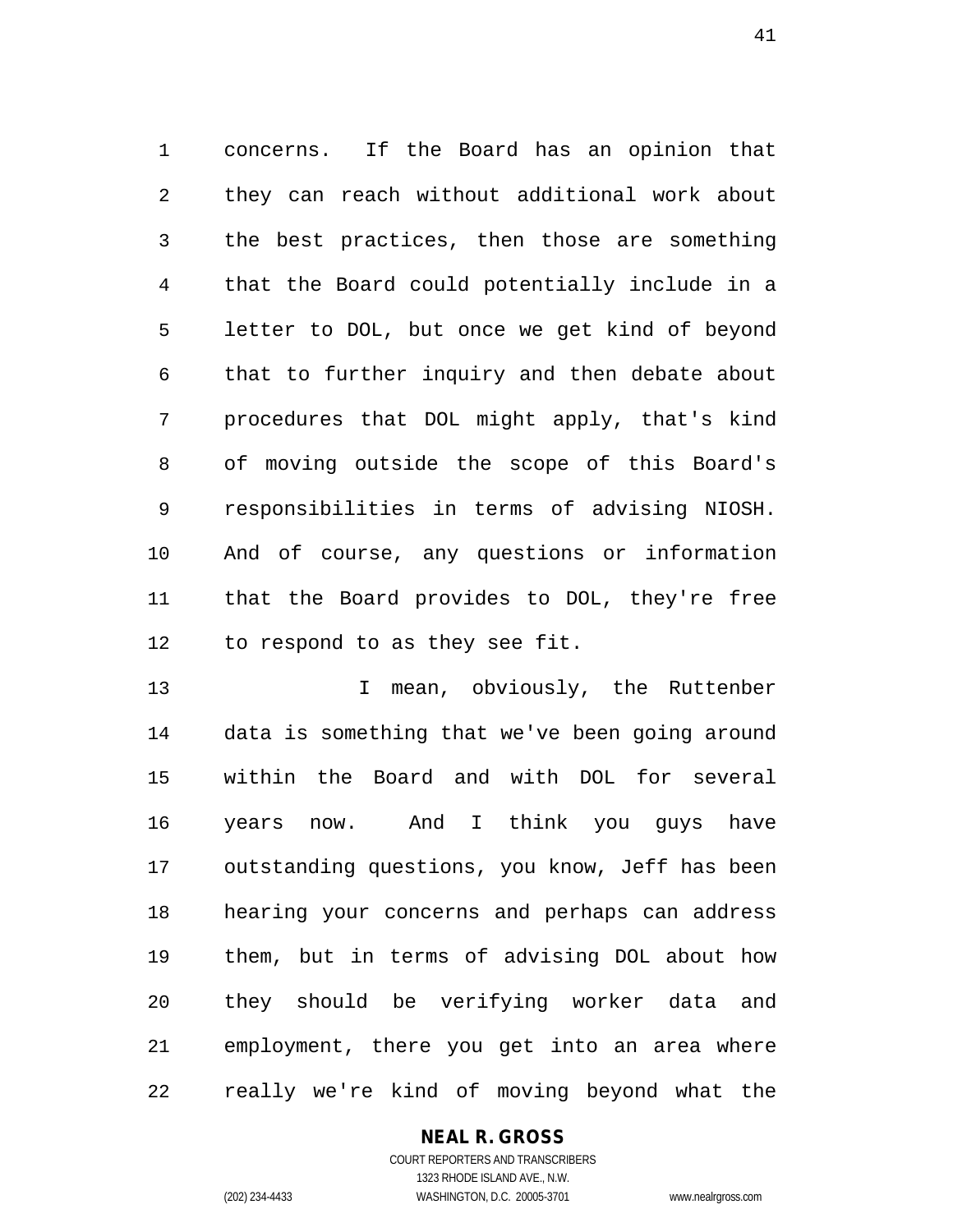Board is intended to do.

 ACTING CHAIR ZIEMER: Thank you, Emily, and that certainly was my impression too, in terms of how we address this kind of an issue. I think, though, it would be useful for us, Mr. Katz, to put this on our agenda for the next meeting at the time when we'll have presumably the actual bulletin in hand so we have an understanding of how the Ruttenber data is being used to adjudicate cases. And I believe the question that Dr. Richardson raised is not unlike one we are raising for ourselves and that is, how do we maintain consistency in our decision-making processes throughout this whole program? It's certainly a useful question to consider, and if there's no objection, we'll ask that Dr. Melius include it in the agenda for the next meeting. MR. KATZ: Paul, that's fine. My only question about this is whether Mark might not want to have actually the small, the Rocky Flats Work Group chew on this and any other

#### **NEAL R. GROSS**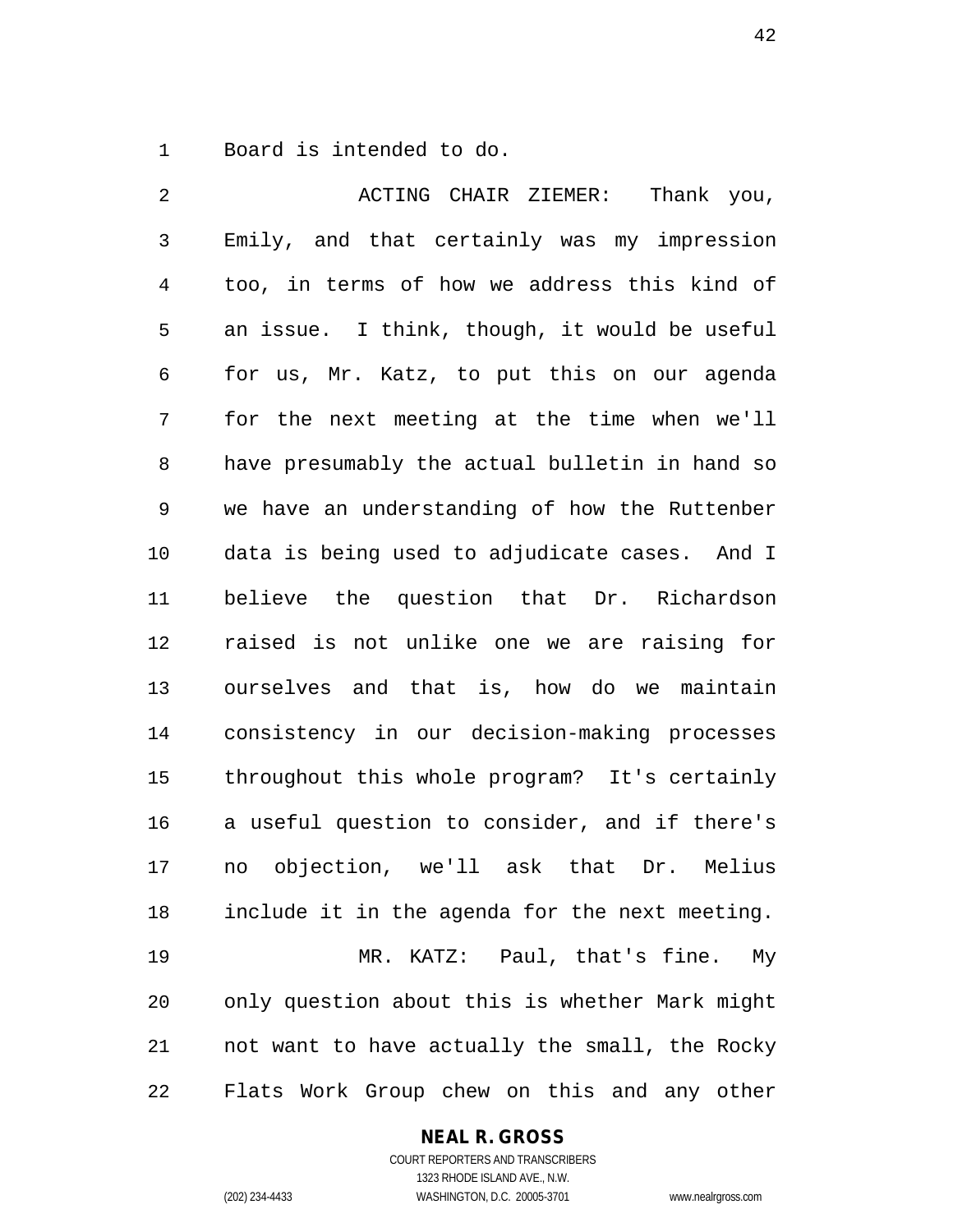issues they might have prior to it being a whole Board matter.

 ACTING CHAIR ZIEMER: Well, that's certainly appropriate. That's why I asked if Mark was on the line to react to this. But certainly it would be his prerogative if he wants to get his Work Group to take a look at this prior to the meeting. That's certainly in order and I assume that you would work with him on that to at least ask the question as to whether he wants to do that and maybe to apprise him of the question that was raised by Dr. Richardson.

 MR. KATZ: Right, and I'll do that. My only question is, I'm acutely aware of how many Work Group meetings we already have scheduled prior to that meeting. It may not be able to be done before.

 ACTING CHAIR ZIEMER: Understood. MR. KATZ: But we won't lose this issue one way or the other.

ACTING CHAIR ZIEMER: Right,

#### **NEAL R. GROSS** COURT REPORTERS AND TRANSCRIBERS 1323 RHODE ISLAND AVE., N.W.

(202) 234-4433 WASHINGTON, D.C. 20005-3701 www.nealrgross.com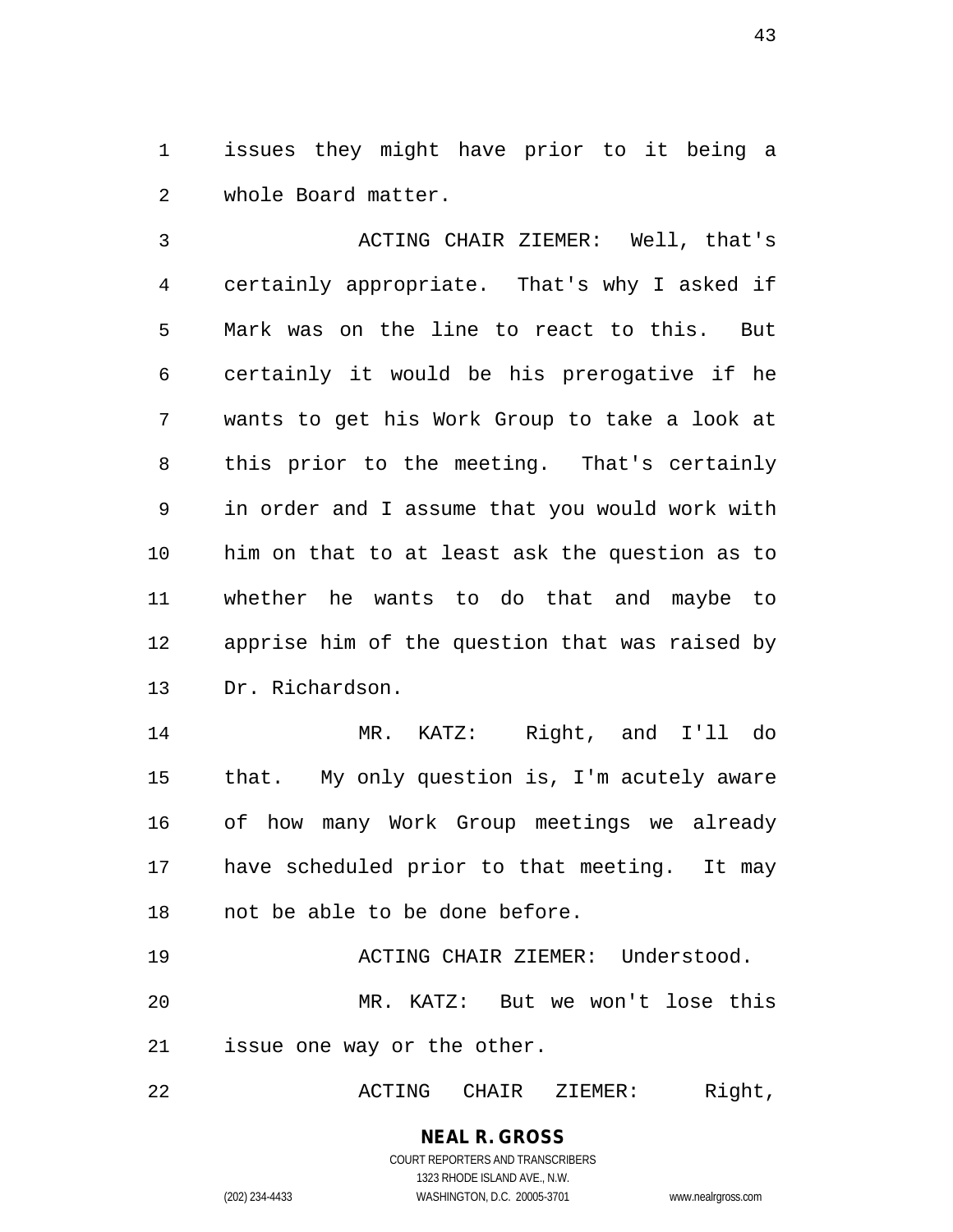right. Okay, any other comments on this? If not, we'll move to the next item which is an issue of coordinating activities which includes coordinating the Work Group and the Subcommittee issues and the work products of NIOSH and its contractor and the work products that come from our Board support contractor as well. And Dr. Melius was heading this one up, but I think it's fairly straightforward in terms of the agenda and that is to take a look at the documents that we have in hand. And Ted, you can help us on this.

 We have several documents that have been distributed to the Board Members, one of which was Work Group coordination of DCAS support tasks. We had one dated in August and I think we had a more recent one. In my files here it's dated September 16th which gives the listing of the Site Profile reviews that are in hand or when they're scheduled to be delivered, any Evaluation Report deliveries, and SEC items and other TBD

#### **NEAL R. GROSS**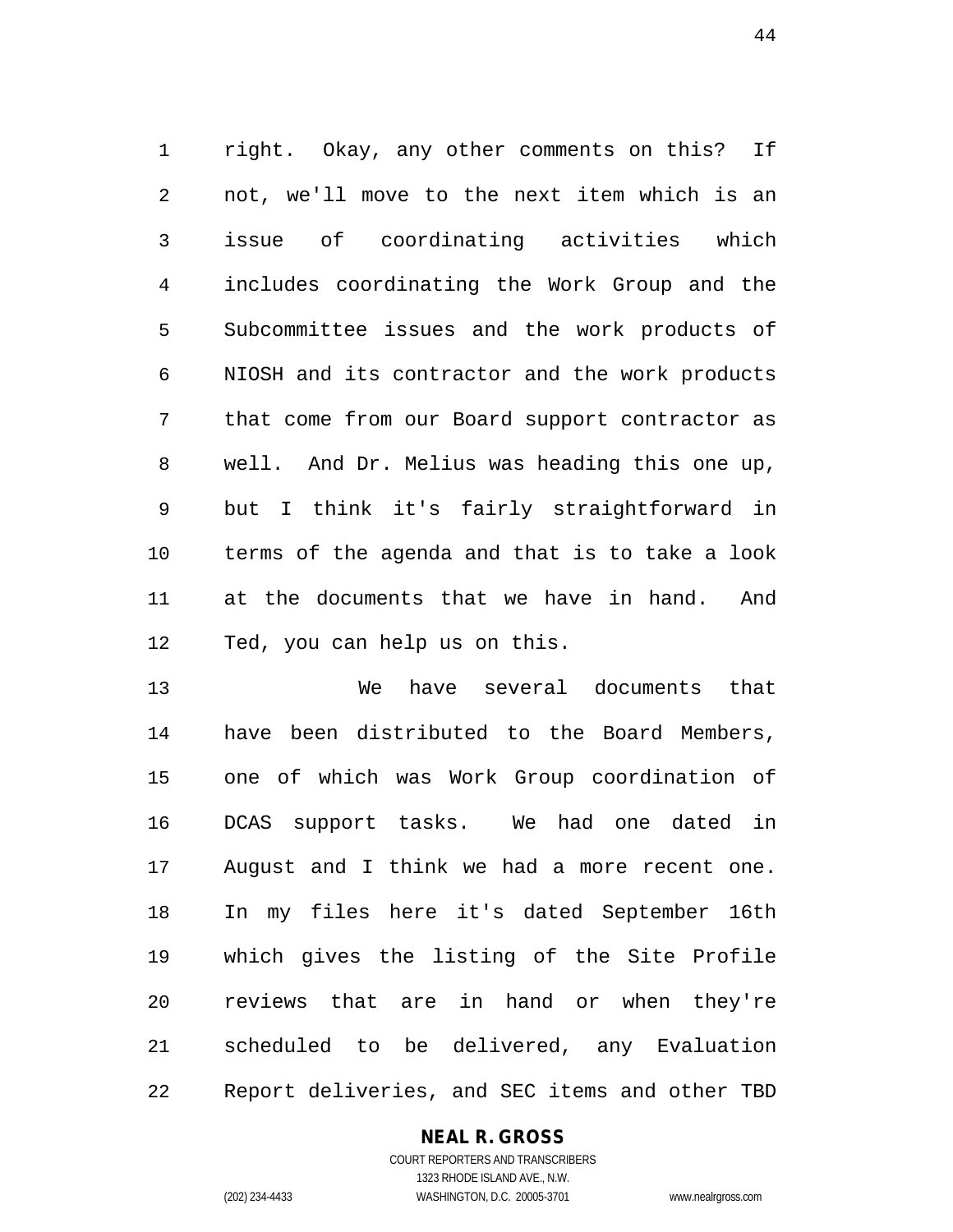tasks for the various Work Groups and documents to be delivered and what the delivery dates are.

 Does everyone have a copy of that document? Or anyone that doesn't, let us know. I believe the date on it was September 16th. 7 Ted, can you speak to this? 8 MR. KATZ: I believe that's right. That sounds like the right date, yes. ACTING CHAIR ZIEMER: And I believe, Ted, you've asked that people let you know if there are items that need to be added to this listing. Is that correct? MR. KATZ: Yes, there's two matters, I think, to be addressed. One is if you are expecting work products that aren't

 showing here, we want to catch those. So please let me know. For example, Paul sent a couple items to me earlier today or yesterday, I think, which I've forwarded to DCAS, but so, for all of you Work Group Chairs and Subcommittee Chairs, if there's items that

#### **NEAL R. GROSS**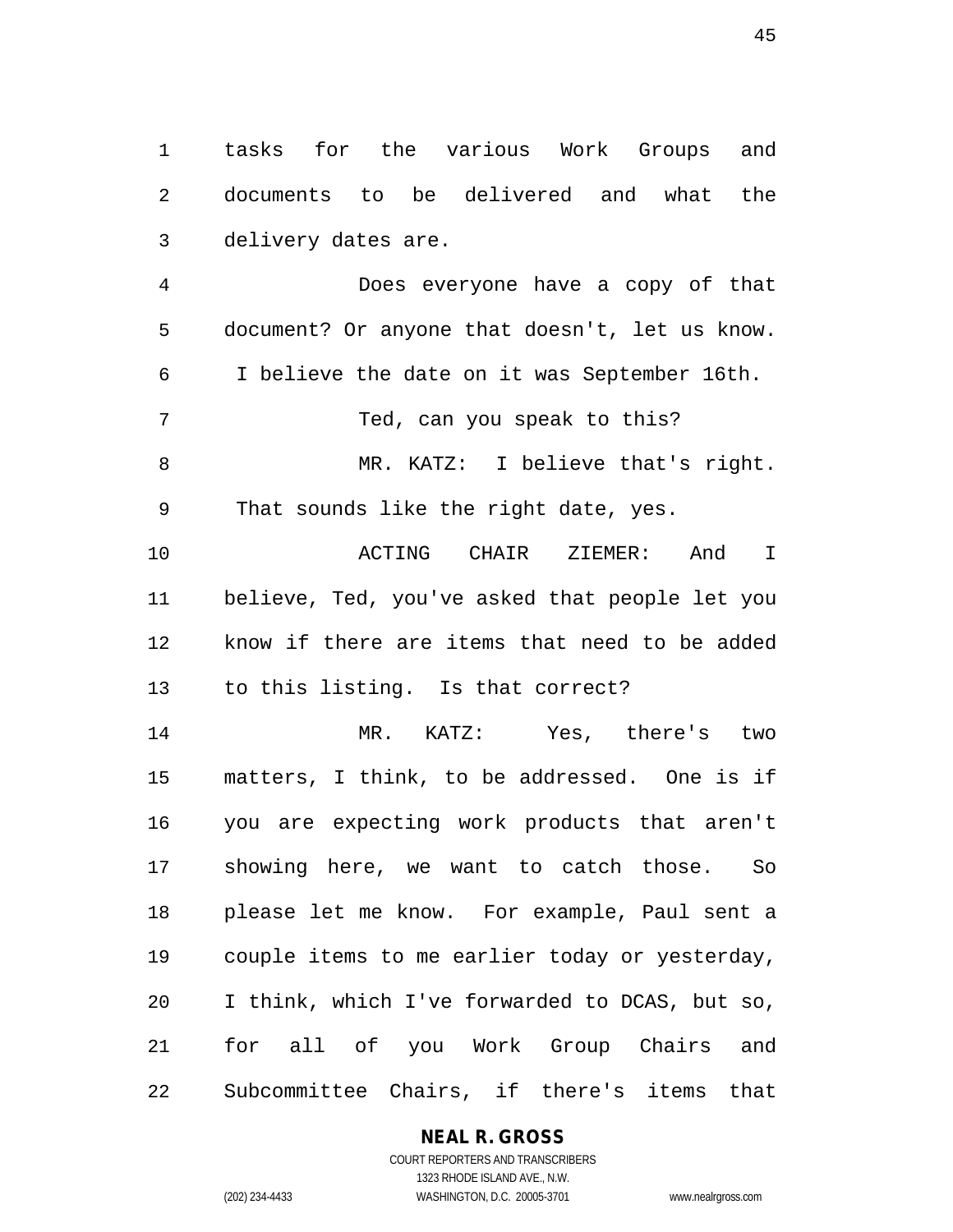you're awaiting and they're not reflected here, we want to capture them.

 And then the second main issue following that is if you see something is coming up, whether it's an item that's specifically requested by your Work Group, or it's, for example, a TBD update, DCAS is revising a TBD, you weren't aware of it and you see the dates, then the issue there is 10 just the timing of that and whether that works with your schedule for your Work Group. Being aware of that is one thing, but also if it's a priority to move something up, then to be able to let DCAS know that their schedule, it would be -- if an item could be moved up, it would improve the work of the Work Group. And DCAS can then possibly work with some of those items and reorder them to meet your needs.

 ACTING CHAIR ZIEMER: And in fact, this is very helpful in terms of your actual scheduling of Work Group times because you will have an idea of when things will become

#### **NEAL R. GROSS**

COURT REPORTERS AND TRANSCRIBERS 1323 RHODE ISLAND AVE., N.W. (202) 234-4433 WASHINGTON, D.C. 20005-3701 www.nealrgross.com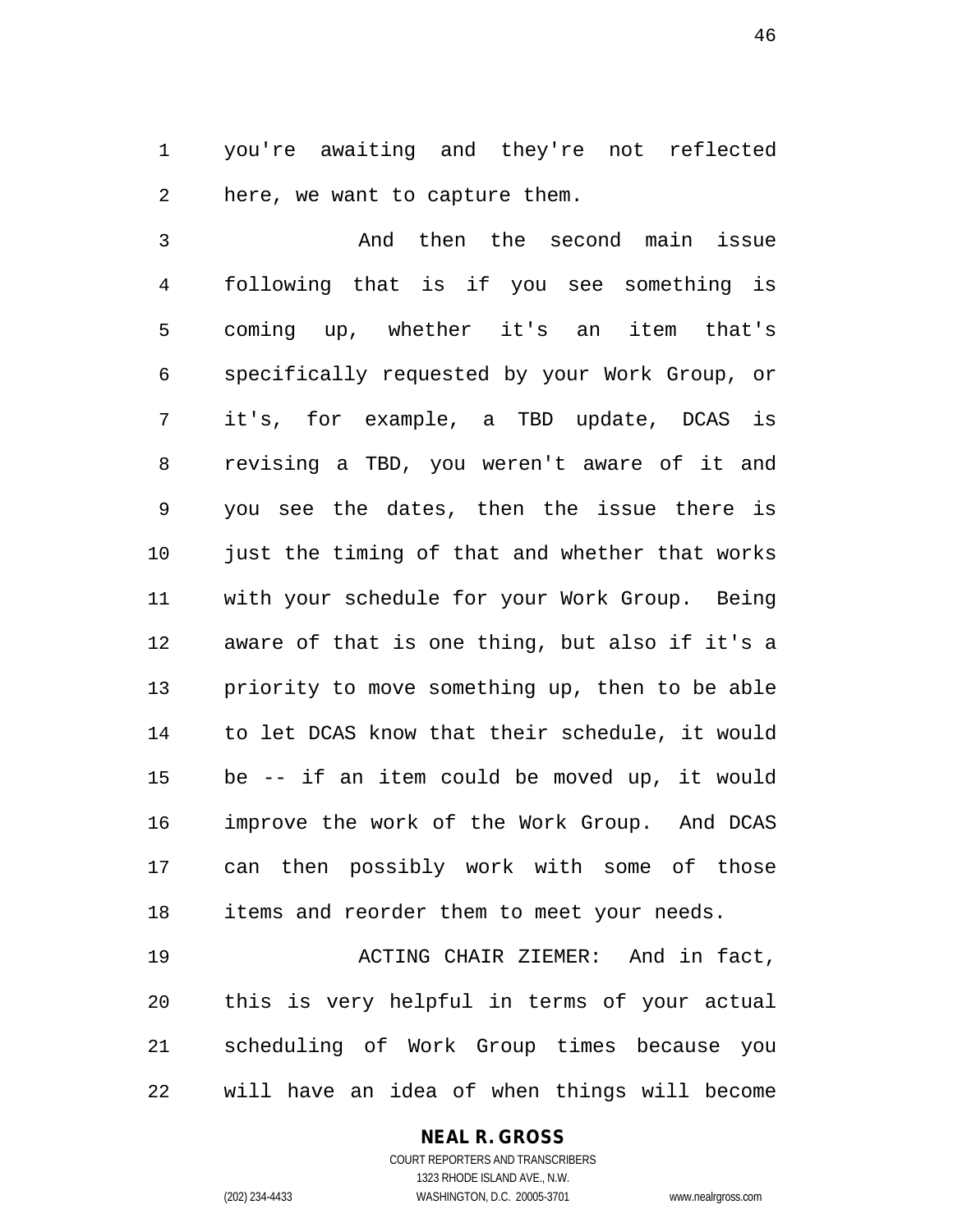available. If you have White Papers or other review documents that are being generated, and you know what the delivery dates are, that's very helpful in terms of scheduling Work Group times. I think the document is very helpful for all the Work Groups.

 Let me ask if there are comments or questions on this. Again, it's an informational item for you.

 MEMBER CLAWSON: Paul, can you hear me?

**ACTING CHAIR ZIEMER:** Yes.

 MEMBER CLAWSON: Okay, I'm sorry, my mute button isn't working here.

 ACTING CHAIR ZIEMER: This is Brad, right?

17 MEMBER CLAWSON: Yes, this is Brad, I'm sorry. What date was that sent out because I'm not -- I'm having --

 ACTING CHAIR ZIEMER: I show it as the 16th of September.

MR. KATZ: Yes.

## **NEAL R. GROSS**

COURT REPORTERS AND TRANSCRIBERS 1323 RHODE ISLAND AVE., N.W. (202) 234-4433 WASHINGTON, D.C. 20005-3701 www.nealrgross.com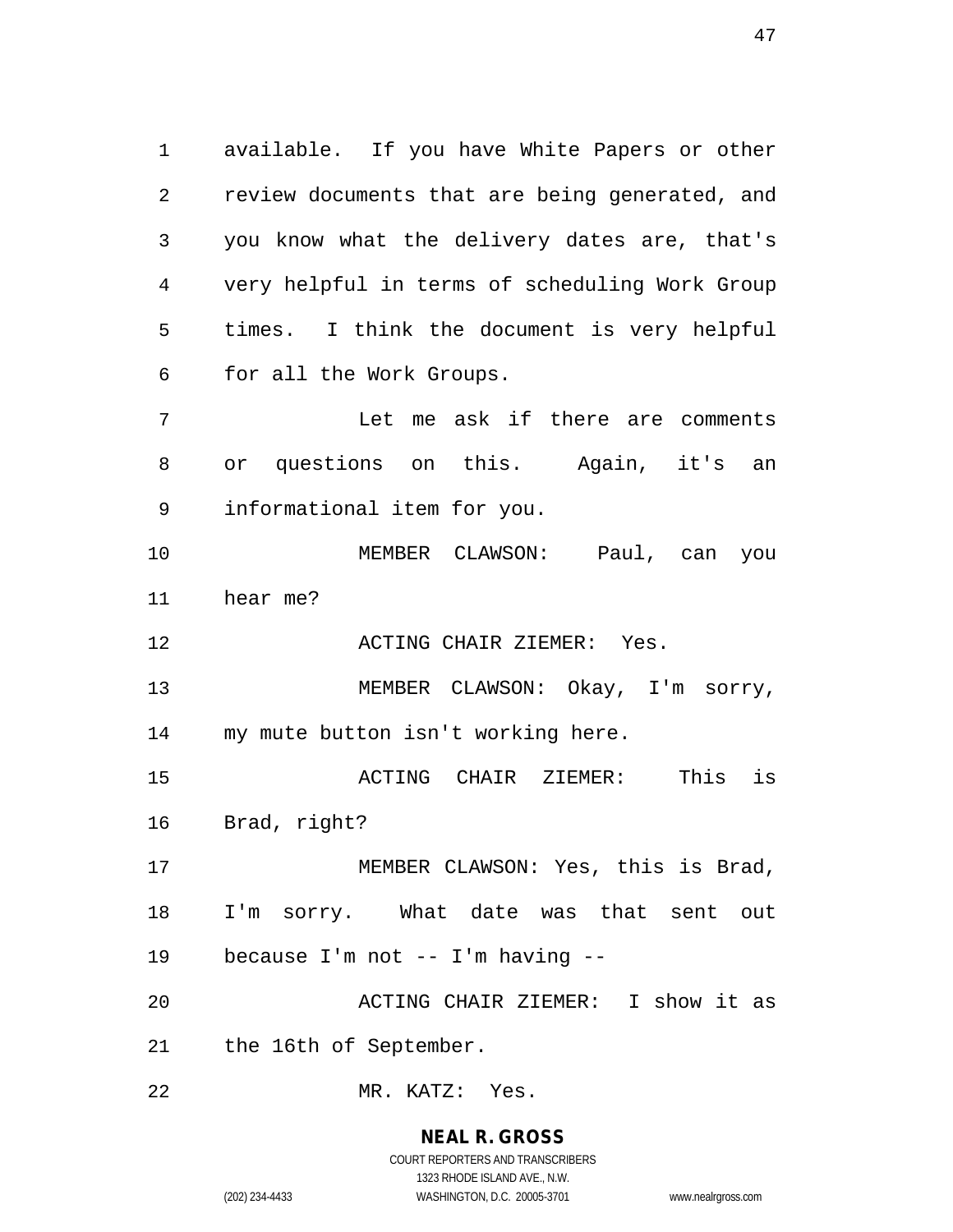ACTING CHAIR ZIEMER: And I think it was called something like Work Group Coordination for DCAS Tasks or something along that line. MR. KATZ: Yes, the title is October Teleconference Item DCAS Coordination. ACTING CHAIR ZIEMER: DCAS Coordination, right. MEMBER CLAWSON: Ted, could I just have you send that to me. I'm not showing it on my files here. MR. KATZ: Okay, I sent it to both of your addresses, but I'll send it again. MEMBER CLAWSON: Okay, if you would, I'd appreciate it. Thank you. MR. KATZ: No problem. ACTING CHAIR ZIEMER: Is there anyone else that needs a copy that didn't get it? MEMBER MUNN: No, I have a copy. I attempted to print it and that was disastrous.

**NEAL R. GROSS**

COURT REPORTERS AND TRANSCRIBERS 1323 RHODE ISLAND AVE., N.W. (202) 234-4433 WASHINGTON, D.C. 20005-3701 www.nealrgross.com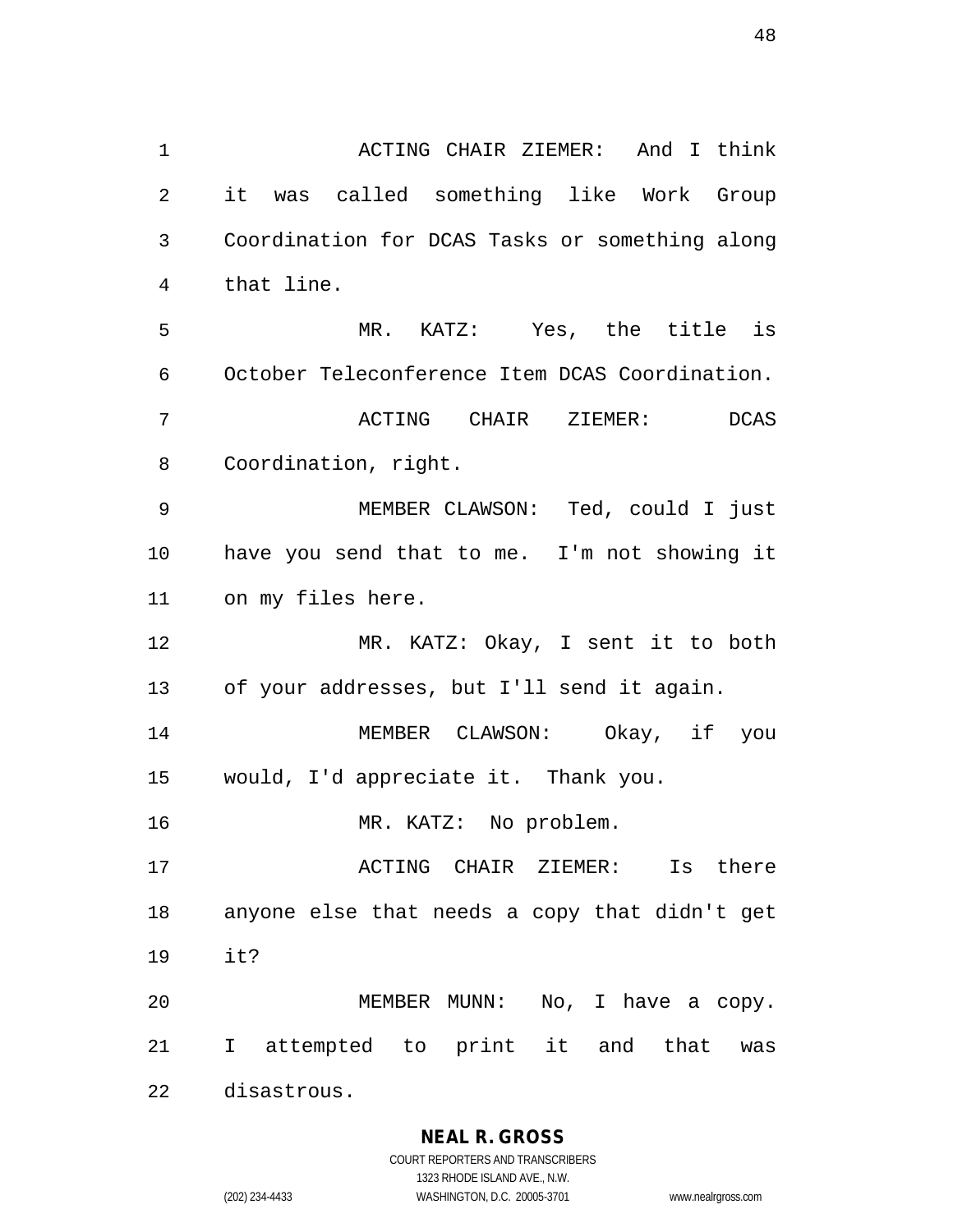MR. KATZ: Wanda, it's impossible to print. MEMBER MUNN: It clearly is. I thought I would print it so that I could go over it. ACTING CHAIR ZIEMER: Actually, it's not impossible to print, and I -- if you just  $-$  MEMBER MUNN: You've printed it, you're telling me? ACTING CHAIR ZIEMER: Yes. You've got to go into -- go to your page set-up to start with, to get the right page set-up and then you can also adjust what information is on a page. This is an Excel spreadsheet, I believe. 17 MEMBER MUNN: Yes. ACTING CHAIR ZIEMER: And what you want to do is get it so that everything in the horizontal direction is all on one page. MEMBER MUNN: Yes, and that was what I was attempting to do and so far have

> **NEAL R. GROSS** COURT REPORTERS AND TRANSCRIBERS

> > 1323 RHODE ISLAND AVE., N.W.

(202) 234-4433 WASHINGTON, D.C. 20005-3701 www.nealrgross.com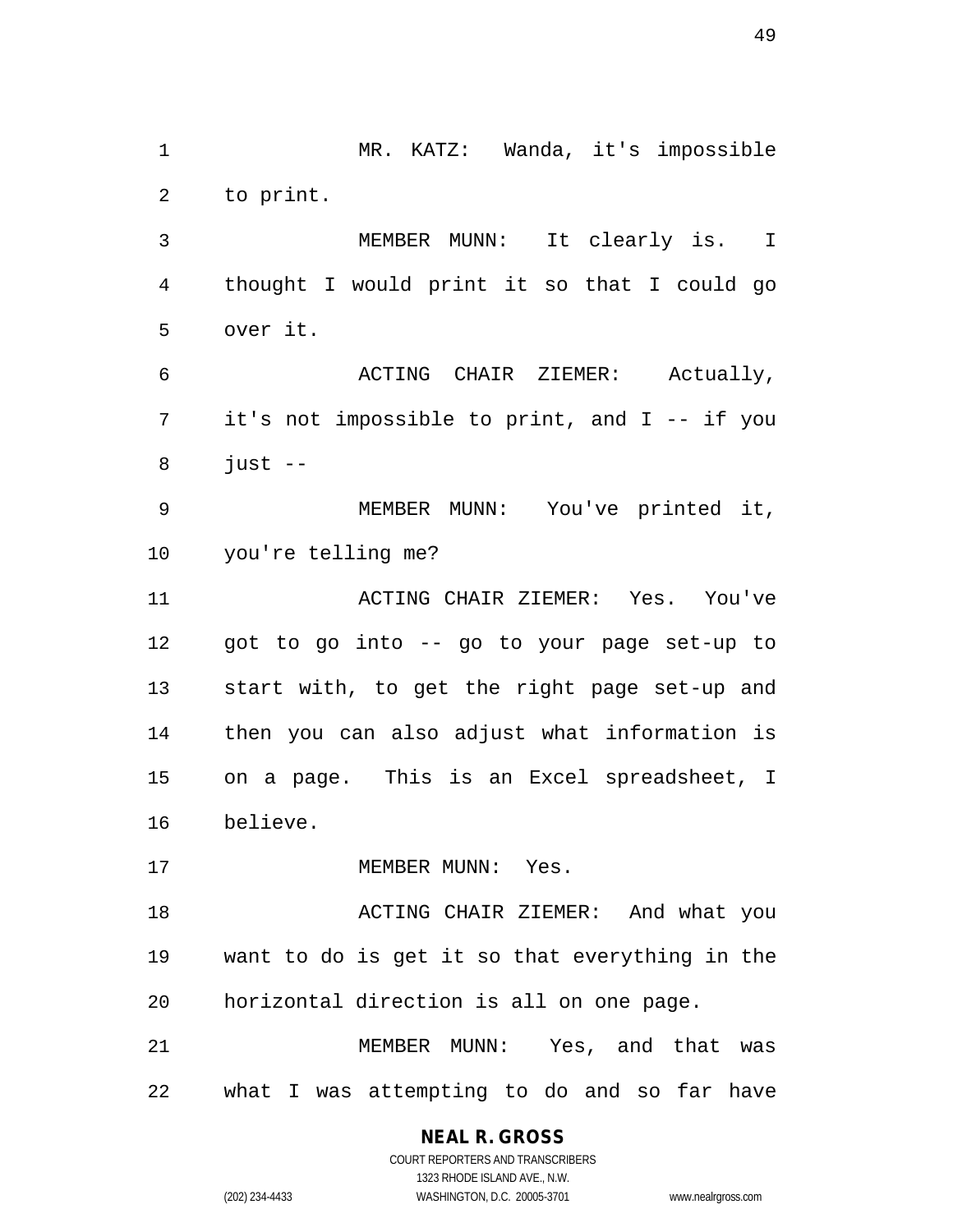not been successful in doing it. And it is difficult to really -- ACTING CHAIR ZIEMER: Offline, I'll send you some instructions. I had to fiddle around awhile. MEMBER MUNN: I'll try it again. ACTING CHAIR ZIEMER: There is an opportunity in Excel under page set-up to tell it how -- you can change what the width of that is. MEMBER MUNN: I'll attempt it again. ACTING CHAIR ZIEMER: Yes, get all the columns on one page. MEMBER MUNN: I guess I was offering an excuse for not having reviewed it more thoroughly than I did. But it certainly appears to be a comprehensive list. ACTING CHAIR ZIEMER: Yes. MEMBER MUNN: And I can see this is going to be very helpful for some of us. ACTING CHAIR ZIEMER: Okay.

#### **NEAL R. GROSS**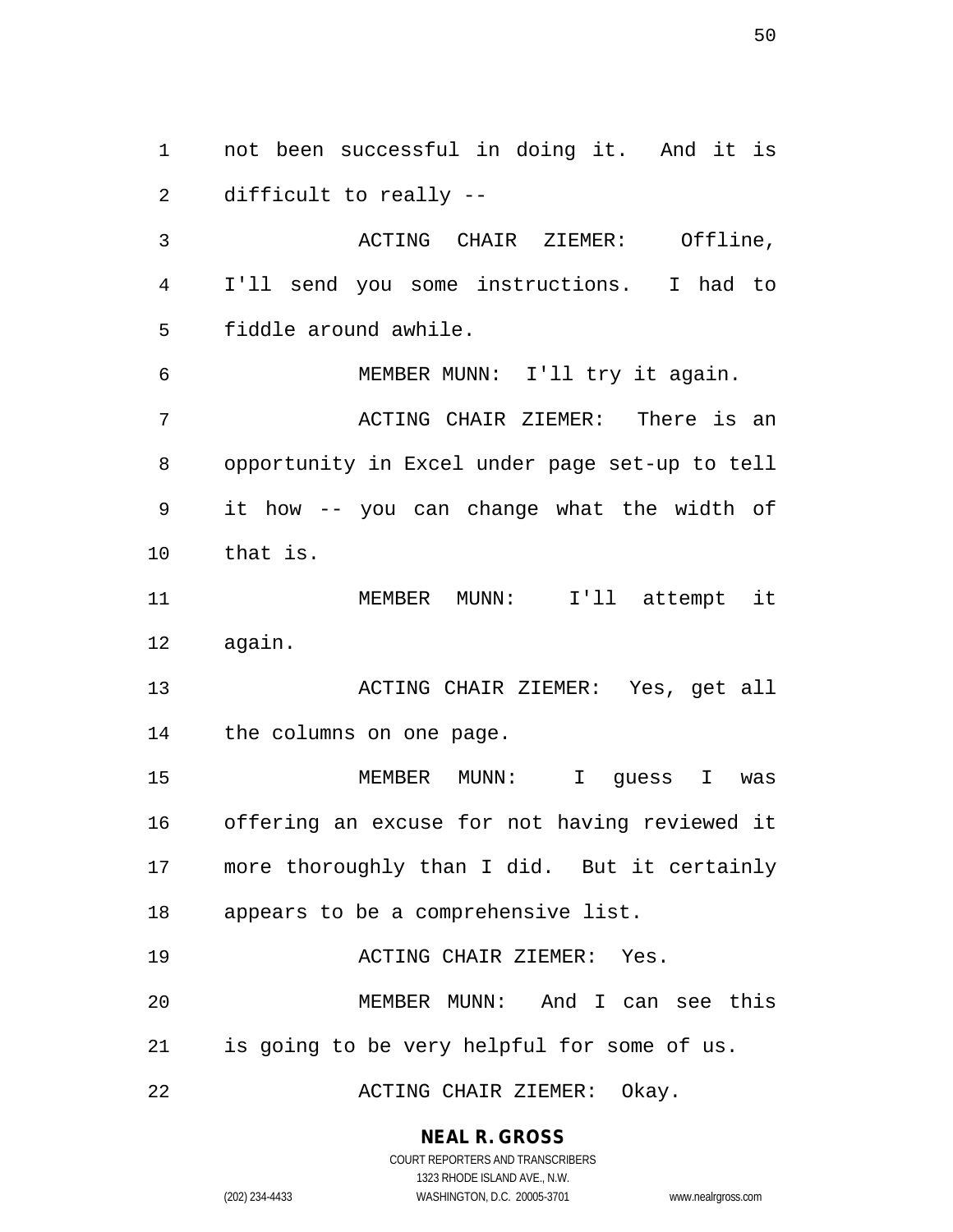MEMBER MUNN: Once I get it in a form where I can read it.

 ACTING CHAIR ZIEMER: Any other questions or comments on that item?

 MEMBER CLAWSON: My question is, one of the things is like what I've just got into, I've been told that I will have a certain file, I'll have a response by a certain time and then when that time passes, I'm all of a sudden notified that it's a month later. I'm just wondering, you know, I guess I would just expect that the courtesy, if they're not going to make some of these papers to us in time that they let us know a little bit up front instead of the last minute. Is this going to be possible with this?

 MR. HINNEFELD: This is Stu. We'll do that to the extent possible. Sometimes we don't get word ourselves in a very timely fashion, so we will try to incorporate that into our work process to make sure we get some timely indication of dates

#### **NEAL R. GROSS**

COURT REPORTERS AND TRANSCRIBERS 1323 RHODE ISLAND AVE., N.W. (202) 234-4433 WASHINGTON, D.C. 20005-3701 www.nealrgross.com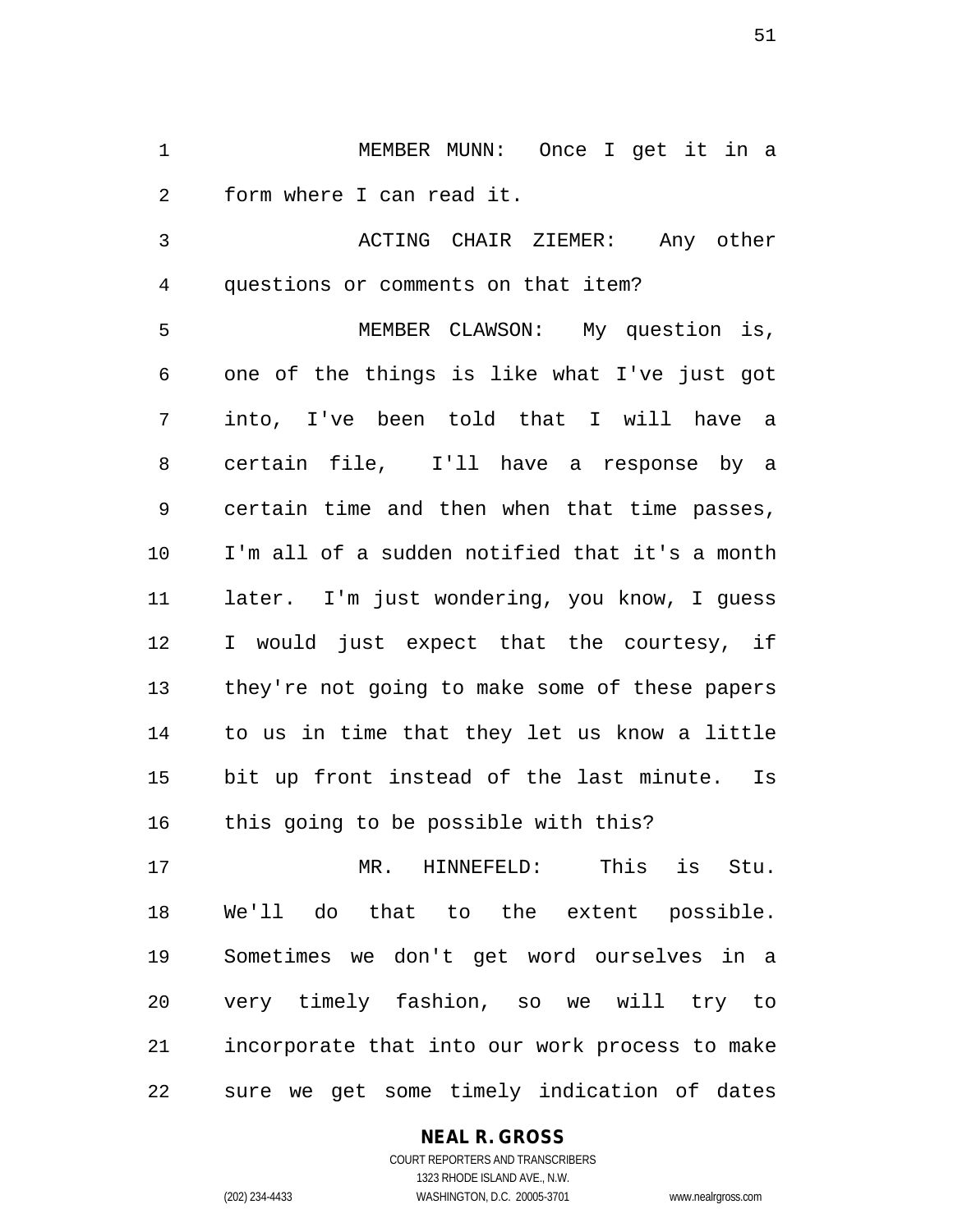that may not be met in advance of the actual date itself.

 MEMBER CLAWSON: Well, yes. We were setting up a Work Group on the understanding that this paper would be to us by this time and this time came and passed. Luckily, we had scheduled a Work Group later, but  $-$ 

 ACTING CHAIR ZIEMER: Which Work Group is that, Brad?

11 MEMBER CLAWSON: Fernald.

ACTING CHAIR ZIEMER: Fernald.

 MEMBER CLAWSON: Okay, and so I just, you know, I hate at the very last minute to have to cancel a Work Group meeting because not being notified that something isn't going to be there or whatever. I want these Work Groups to be as meaningful as possible.

 MR. HINNEFELD: We'll try to establish a process for getting the information out as quickly as we can.

MEMBER CLAWSON: Okay. Well, my

# **NEAL R. GROSS**

COURT REPORTERS AND TRANSCRIBERS 1323 RHODE ISLAND AVE., N.W. (202) 234-4433 WASHINGTON, D.C. 20005-3701 www.nealrgross.com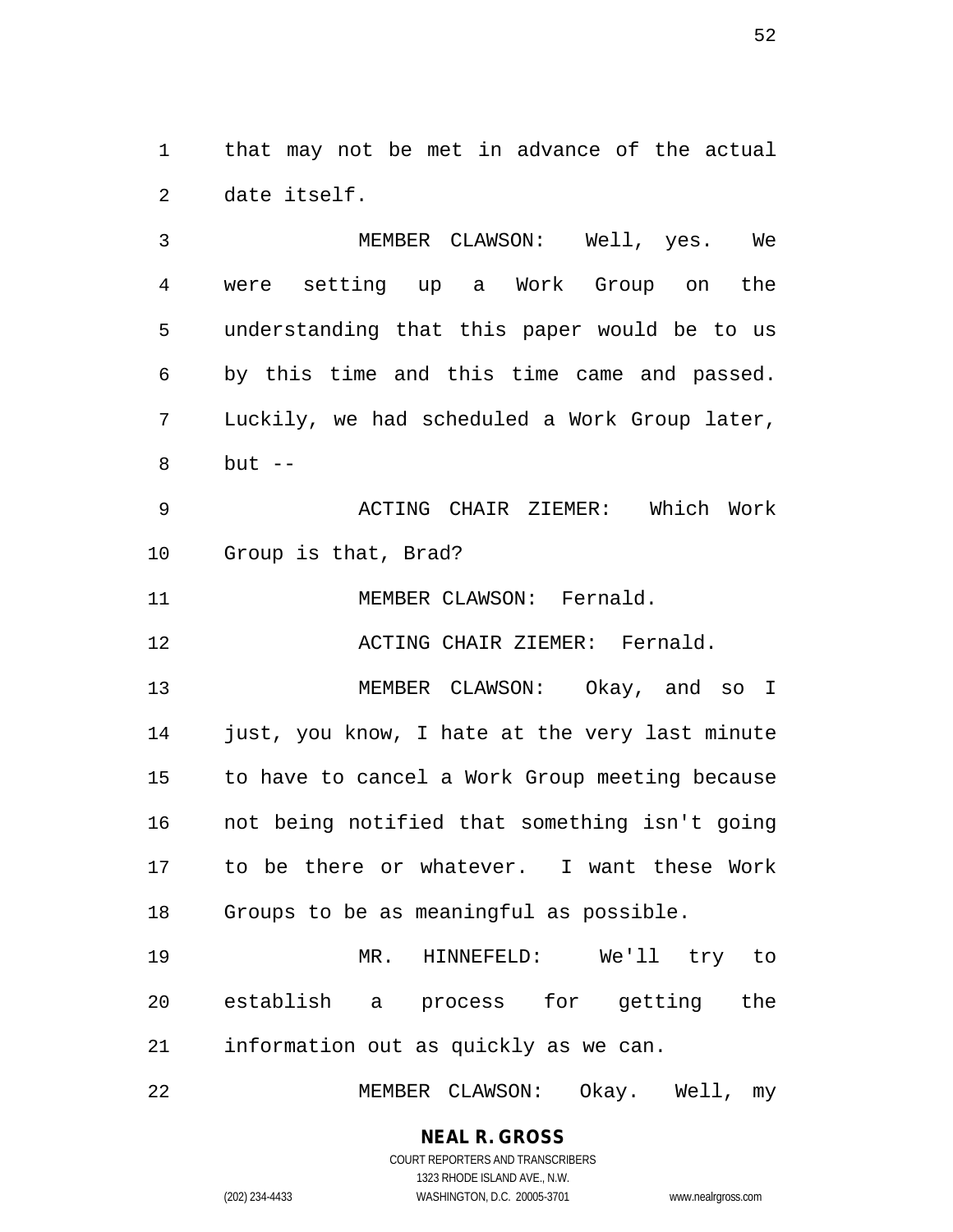biggest thing is if there's a change from what the original agreed-on time was going to be. We all know that things are going to come up. It happens to all of us on this, but just to be notified so that we can make more arrangements or whatever would be appreciated, Stu.

 MR. HINNEFELD: Yes, we'll give it a shot. I'm guessing you're talking about sliding of a couple weeks. You're not talking about a couple of days, right?

 MEMBER CLAWSON: Yes, this is sliding a month.

 MR. HINNEFELD: Yes, I know. I think I know what you're talking about.

 ACTING CHAIR ZIEMER: Well, thank you. The first thing when you get it is go 18 through and make sure you're even on there. I don't even see Fernald on this list.

 MEMBER CLAWSON: I know. That's why I was requesting because I wanted to see kind of how it was responded to, but Ted will

#### **NEAL R. GROSS**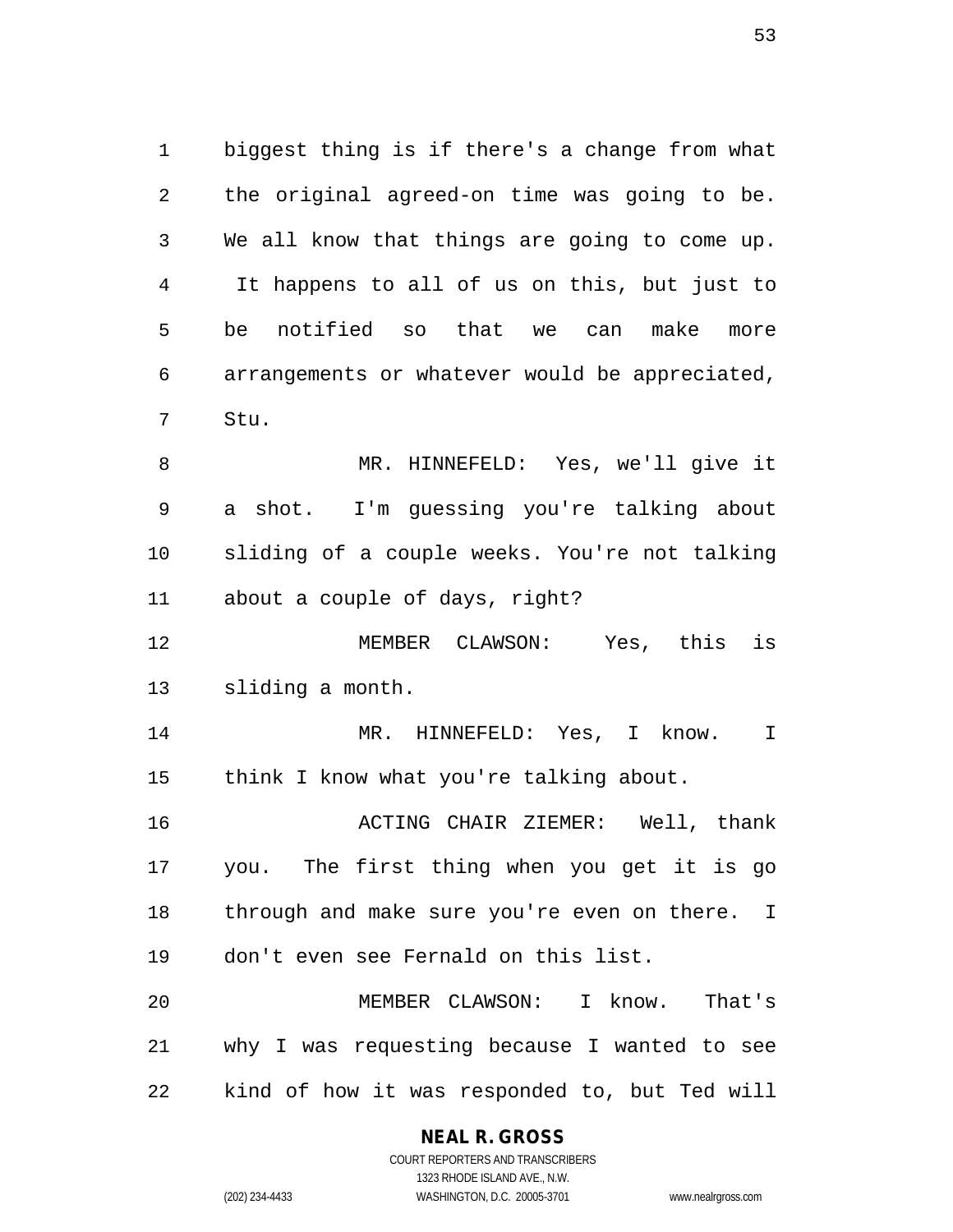get that to me and we'll go from there.

2 ACTING CHAIR ZIEMER: And then there were some others missing. That's one of the things I was communicating to Ted. So take a look. Make sure the facility of interest is actually on the list and then you can go from there.

 MR. KATZ: So everybody, send me - - if we're going to do this individually as opposed to on the conference call, send me your concerns. When you look through this list, you find the items that aren't showing there. Send them to me and I'll take care of communicating with folks at DCAS on this.

 ACTING CHAIR ZIEMER: Any other comments or questions on this? Okay. Let's move on then. The next item is updates from Work Groups and Subcommittees as necessary. And the "as necessary" part simply means if you have some particular issue to raise or item of interest to the Full Board, then you report that. If you don't, then you can

## **NEAL R. GROSS**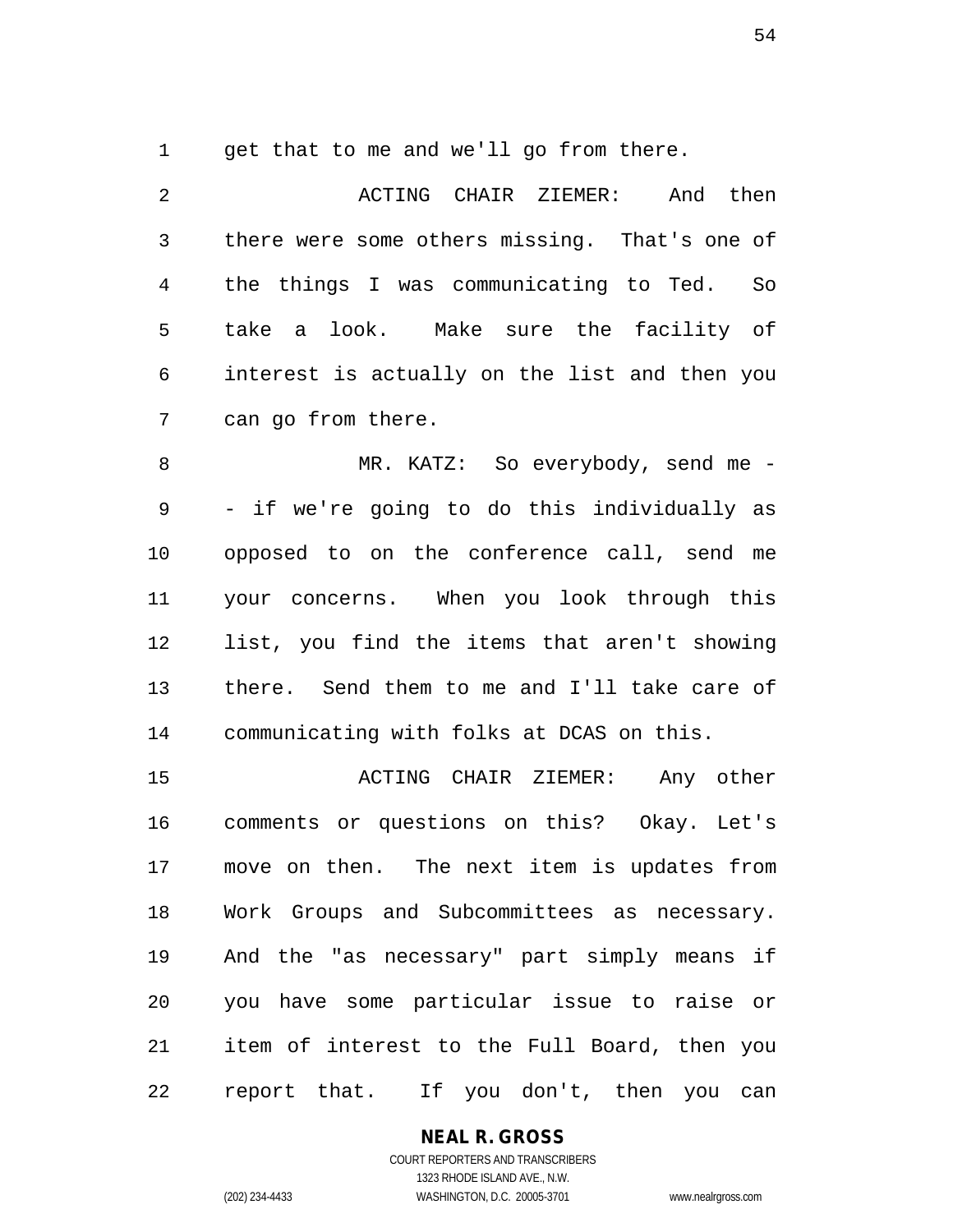simply indicate no report.

| $\overline{2}$ | I might add that for those of the              |
|----------------|------------------------------------------------|
| $\mathfrak{Z}$ | Work Group Chairs, if the only thing you have  |
| 4              | to report is the time of the next Work Group   |
| 5              | meeting, that's fine. Just indicate when       |
| 6              | you'll be -- when the Work Group meeting is    |
| 7              | scheduled and that will be in the record here. |
| 8              | You all should have copies of that             |
| 9              | schedule, in any event, but that's fine if     |
| 10             | that's your report.                            |
| 11             | So let's go through them, and Ted,             |
| 12             | can you do this on a roll call basis and we'll |
| 13             | just take the Work Groups in order?            |
| 14             | MR. KATZ: Yes, absolutely.                     |
| 15             | ACTING CHAIR ZIEMER:<br>Including              |
| 16             | the Subcommittees. Let's do the two            |
| 17             | Subcommittees and then we'll do the Work       |
| 18             | Groups.                                        |
| 19             | MR. KATZ: Okay, well, we don't                 |
| 20             | have Mark for<br>Reconstruction<br>Dose        |
| 21             | Subcommittee, but Wanda?                       |
| 22             | ACTING CHAIR ZIEMER: Well, can we              |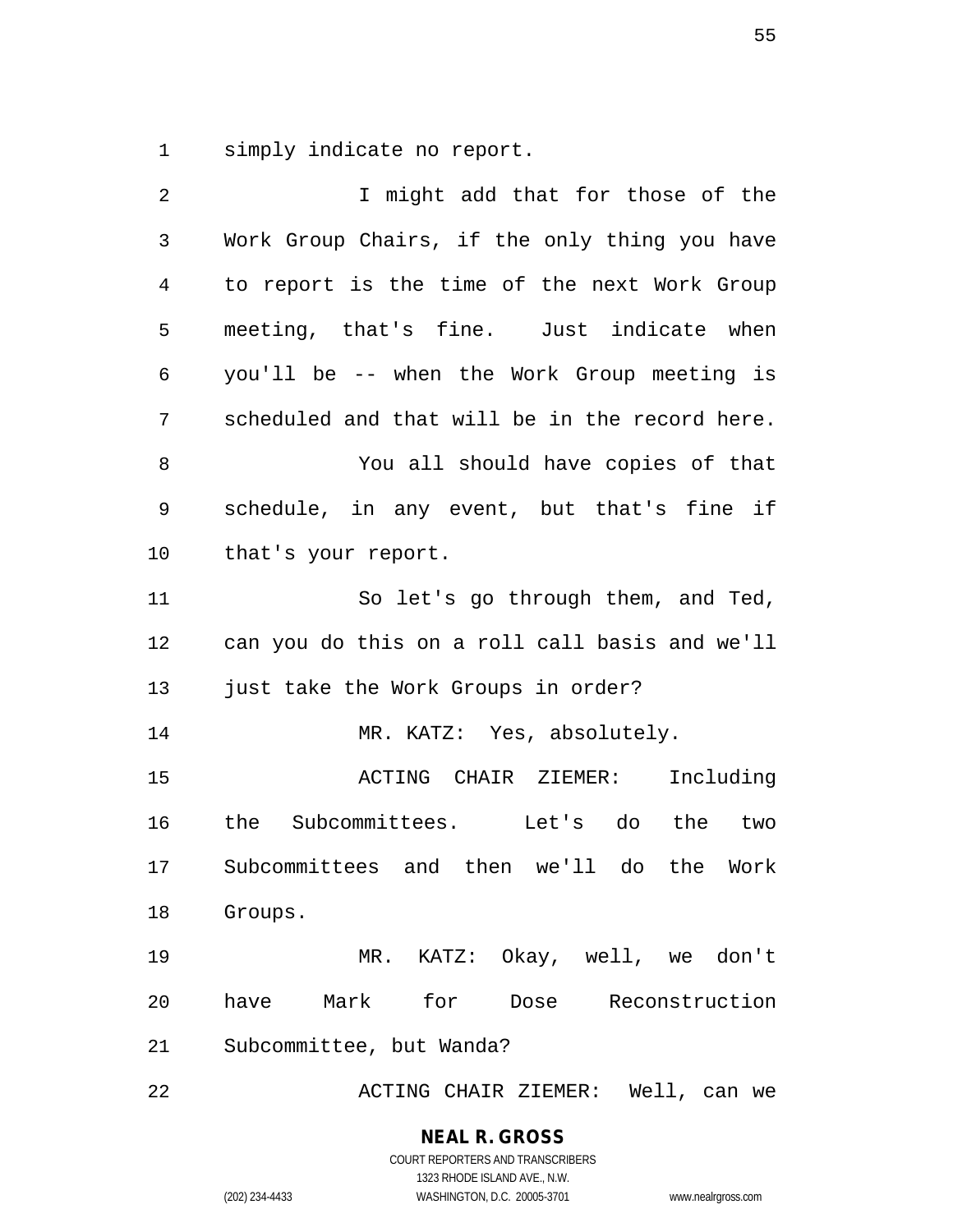ask if anyone from that Subcommittee has -- do we have anything to report?

 MR. KATZ: Well, this is Ted. I can report. We have a meeting scheduled for November 8th.

ACTING CHAIR ZIEMER: Okay.

 MR. KATZ: And we will be doing a number of things including selecting another set of dose reconstructions, possibly dealing with selecting dose reconstructions for a PER review, going over quality assurance issues that have been raised and the first hundred dose reconstructions that was reviewed, and continuing on with the Subcommittee's review of the eighth and ninth -- seventh, eighth and hopefully into the ninth sets of dose reconstructions. That's more or less the agenda for that meeting.

 ACTING CHAIR ZIEMER: Okay. MEMBER MUNN: Thank you, Ted. I was thinking, goodness, we're doing all kinds of things in that Subcommittee, but I wasn't

> **NEAL R. GROSS** COURT REPORTERS AND TRANSCRIBERS 1323 RHODE ISLAND AVE., N.W. (202) 234-4433 WASHINGTON, D.C. 20005-3701 www.nealrgross.com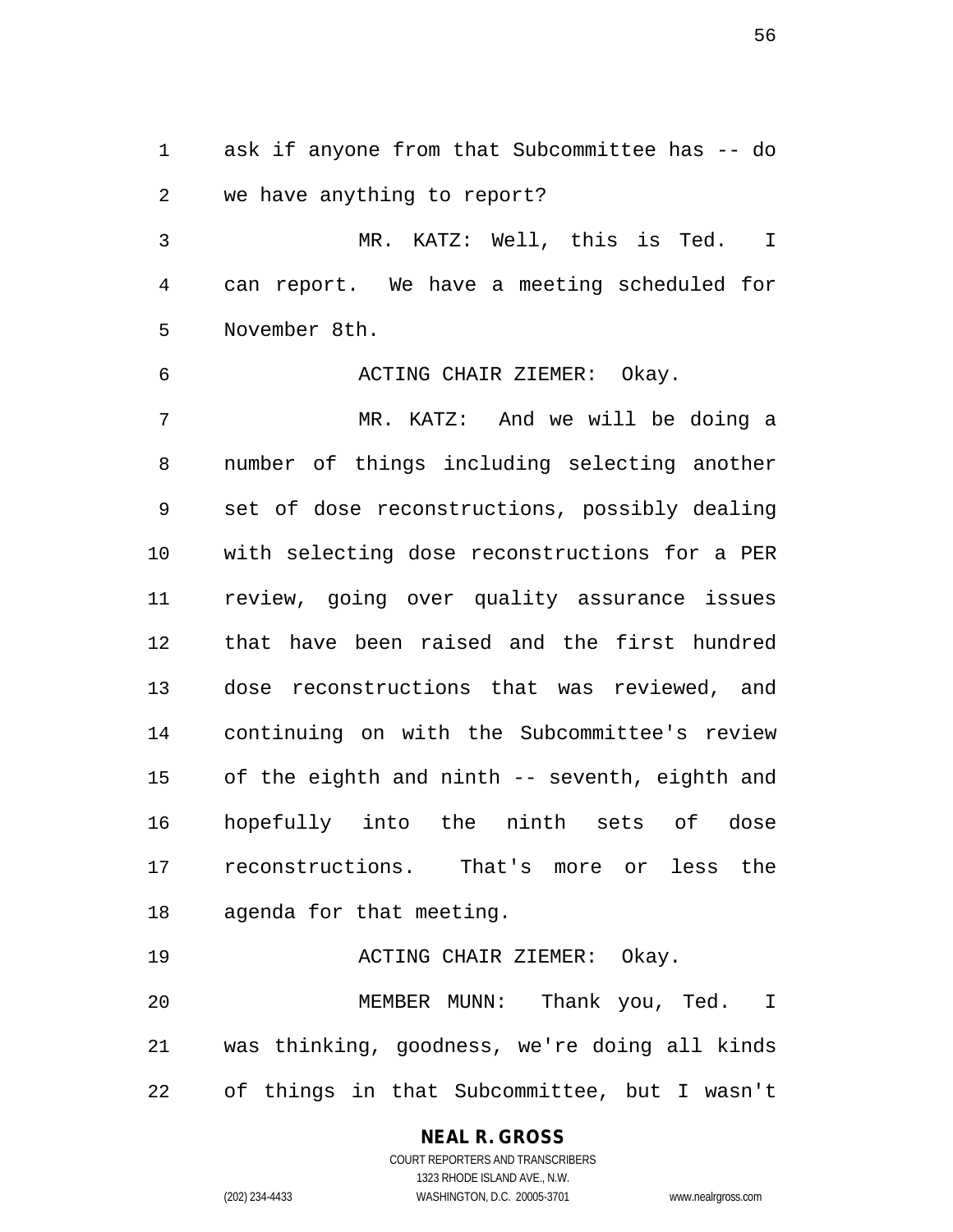prepared to report on a thing. And this is Wanda, the other Subcommittee, the Procedures Subcommittee. We last met in July. We're still having some issues with the electronic database. It's been transferred over to DCAS' hands, but we have one or two items, especially our issue of linkage to other documents so that we don't have to incorporate full documents into the database itself. Those things are still being worked on. We're trying to get those smoothed out.

 We at our last meeting did complete our discussion with respect to the first of the two-page archives that we would use as sort of a structure to follow or follow for the summary reviews that are going to be taking place and placed on the website for the public to have access to. We presented that at the last Board meeting and that was approved in its current form.

 We're right now discussing with the Agency how to get that new portion of the

> **NEAL R. GROSS** COURT REPORTERS AND TRANSCRIBERS 1323 RHODE ISLAND AVE., N.W. (202) 234-4433 WASHINGTON, D.C. 20005-3701 www.nealrgross.com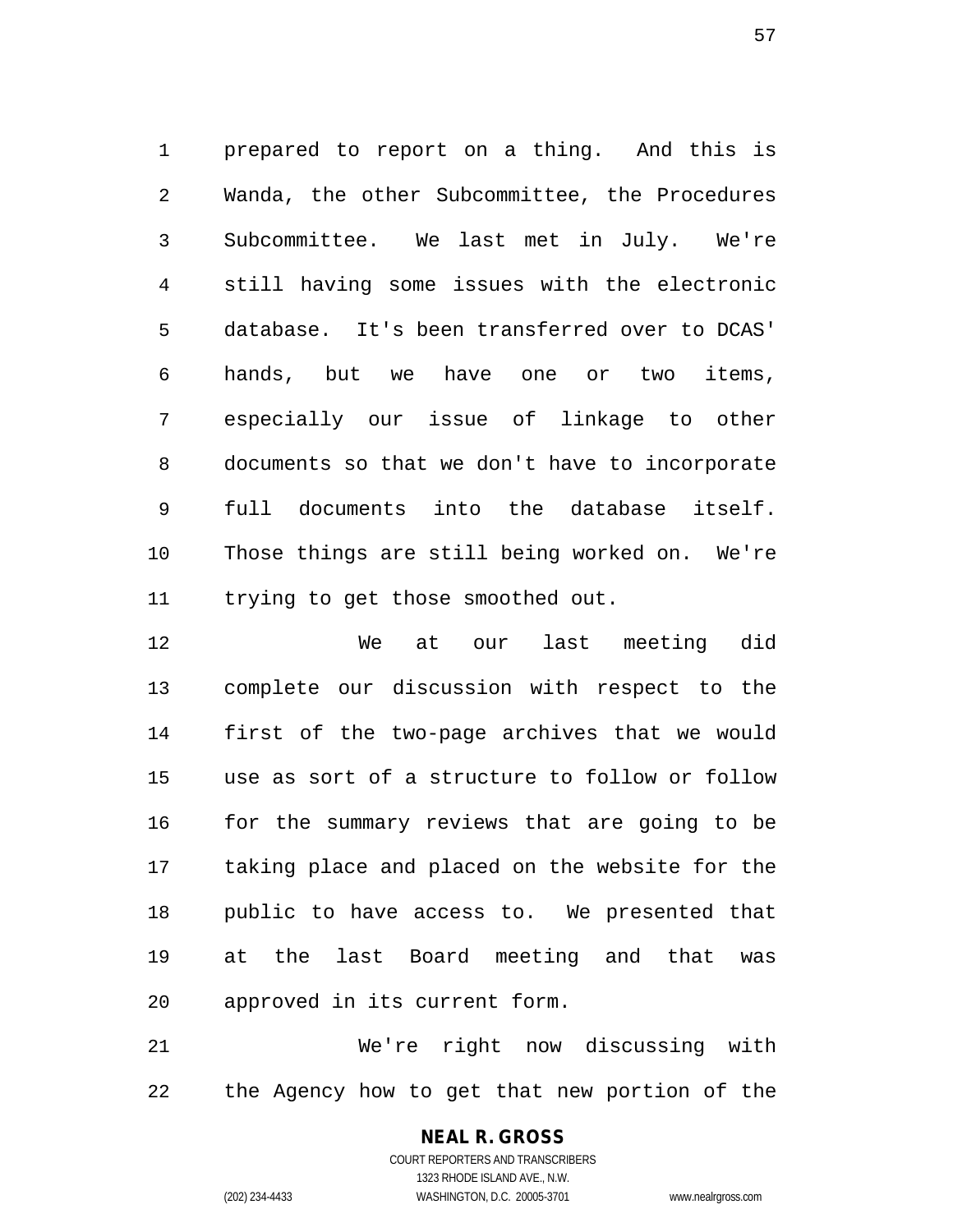site ready and get the archived material up and on it. In the interim, SC&A has provided the Subcommittee with four more of the two-pagers for this archived document.

 We have been looking at it and anticipate spending some time with suggestions on those four at our upcoming Subcommittee meeting which is scheduled for next week, the 13th, I believe.

 We've had quite a bit of discussion about how this database that has been so valuable to us and has been so difficult to get up and running will factor into the use by other Subcommittees and Work Groups over time. There's some difference of opinion in the Subcommittee as to how that may play out, but we ultimately expect at a bare minimum that the platform itself will be available and to any and all Work Groups who want to use that instead of the paper matrix form which is commonly used by most of the Work Groups currently.

## **NEAL R. GROSS**

COURT REPORTERS AND TRANSCRIBERS 1323 RHODE ISLAND AVE., N.W. (202) 234-4433 WASHINGTON, D.C. 20005-3701 www.nealrgross.com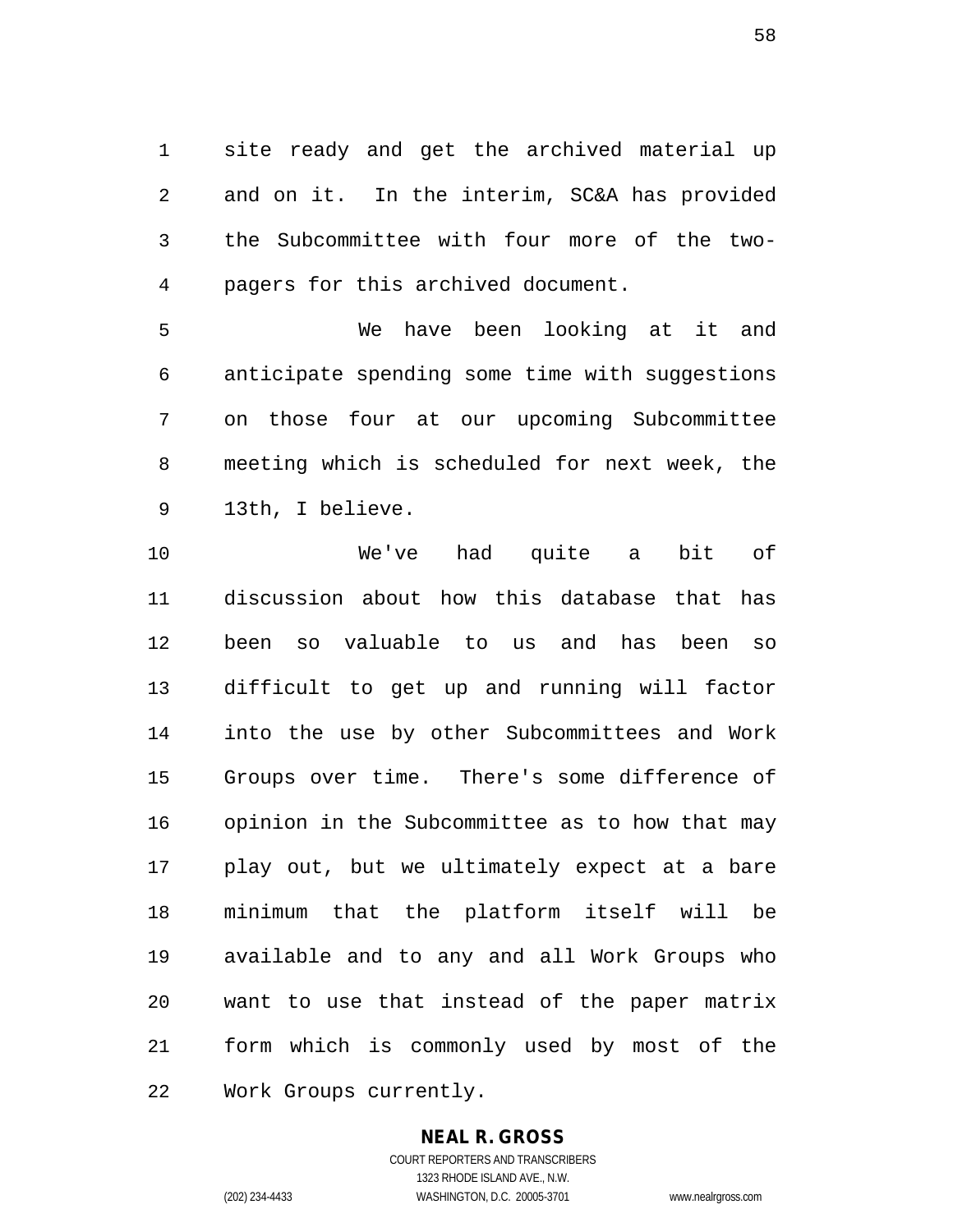We're discussing the best method for having Work Groups report back to us on actions which Procedures Subcommittee transfers to the individual Work Group for resolution of the findings on them.

 And we have asked NIOSH to take a closer look at the open items which we are carrying, many of which have to do with old, old procedures that were established when we were first getting up and running which have been superseded since then and are still being carried on our list as being open, open primarily because that procedure is no longer in use. So we expect to get a report on that particular item next week. And it's our intention to have the four new summary reports available for the Board at the Los Alamos meeting for them to pass judgment on. That's about it.

 MR. KATZ: Thank you, Wanda. Let's go then to Work Groups. Blockson I don't think we need a report for. Brookhaven,

#### **NEAL R. GROSS** COURT REPORTERS AND TRANSCRIBERS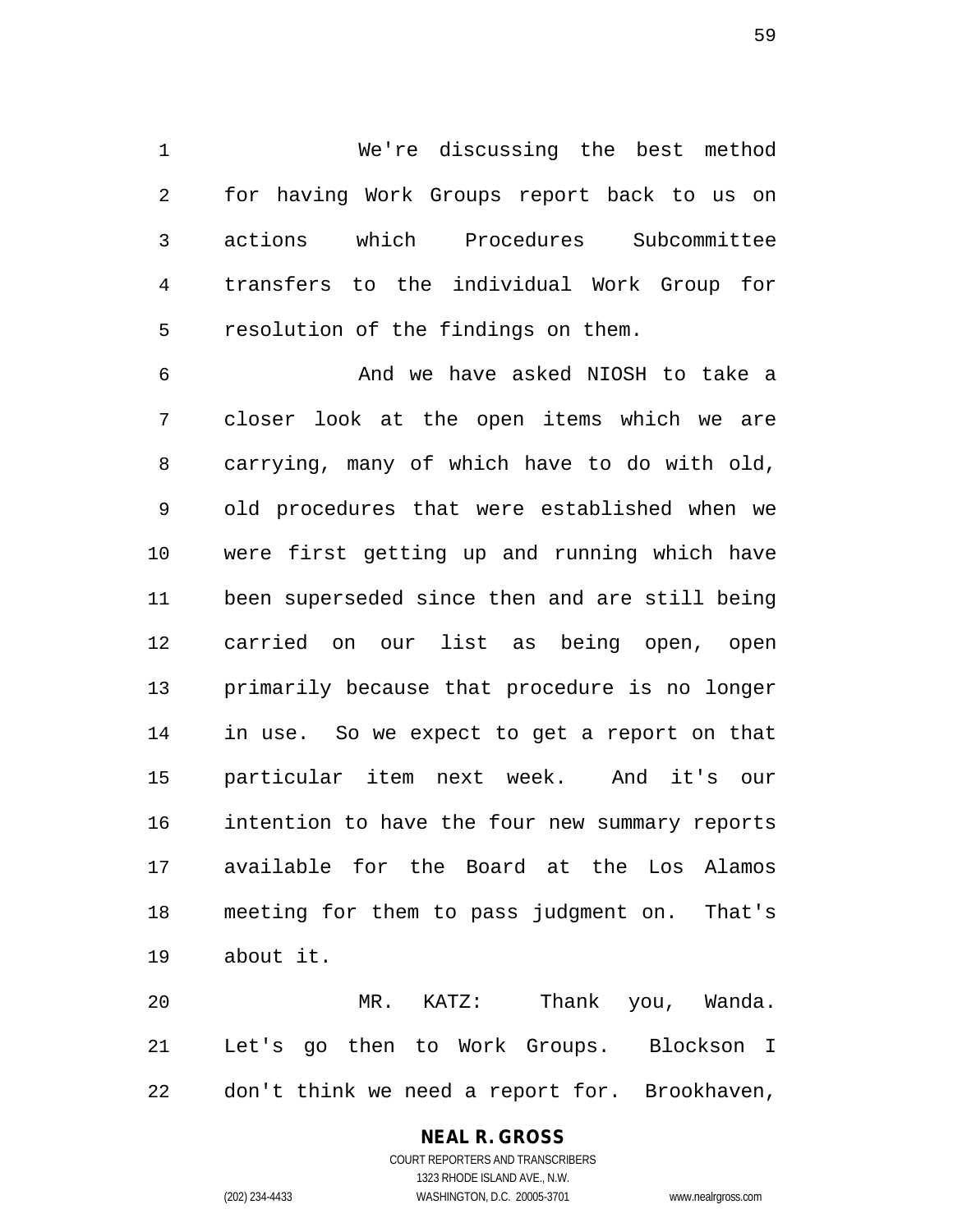Josie?

 MEMBER BEACH: No report there for me either. MR. KATZ: Thank you. Chapman, I don't think we need a report. And same goes - - Fernald, Brad? MEMBER CLAWSON: Yes, we've got a Work Group scheduled for November 9th. That's about it. That's about all I can say there. MR. KATZ: Thank you. The next one is Hanford, which Dr. Melius chairs. There's no Work Group scheduled for that at this point. The next one is INL, Phil is the Chair. Phil, are you with us? MEMBER MUNN: I don't think so. ACTING CHAIR ZIEMER: Phil was with us earlier. I wonder if he's on mute perhaps. Phil, if you're speaking, you're on mute. 21 MR. KATZ: Okay. ACTING CHAIR ZIEMER: We can skip

> **NEAL R. GROSS** COURT REPORTERS AND TRANSCRIBERS

> > 1323 RHODE ISLAND AVE., N.W.

(202) 234-4433 WASHINGTON, D.C. 20005-3701 www.nealrgross.com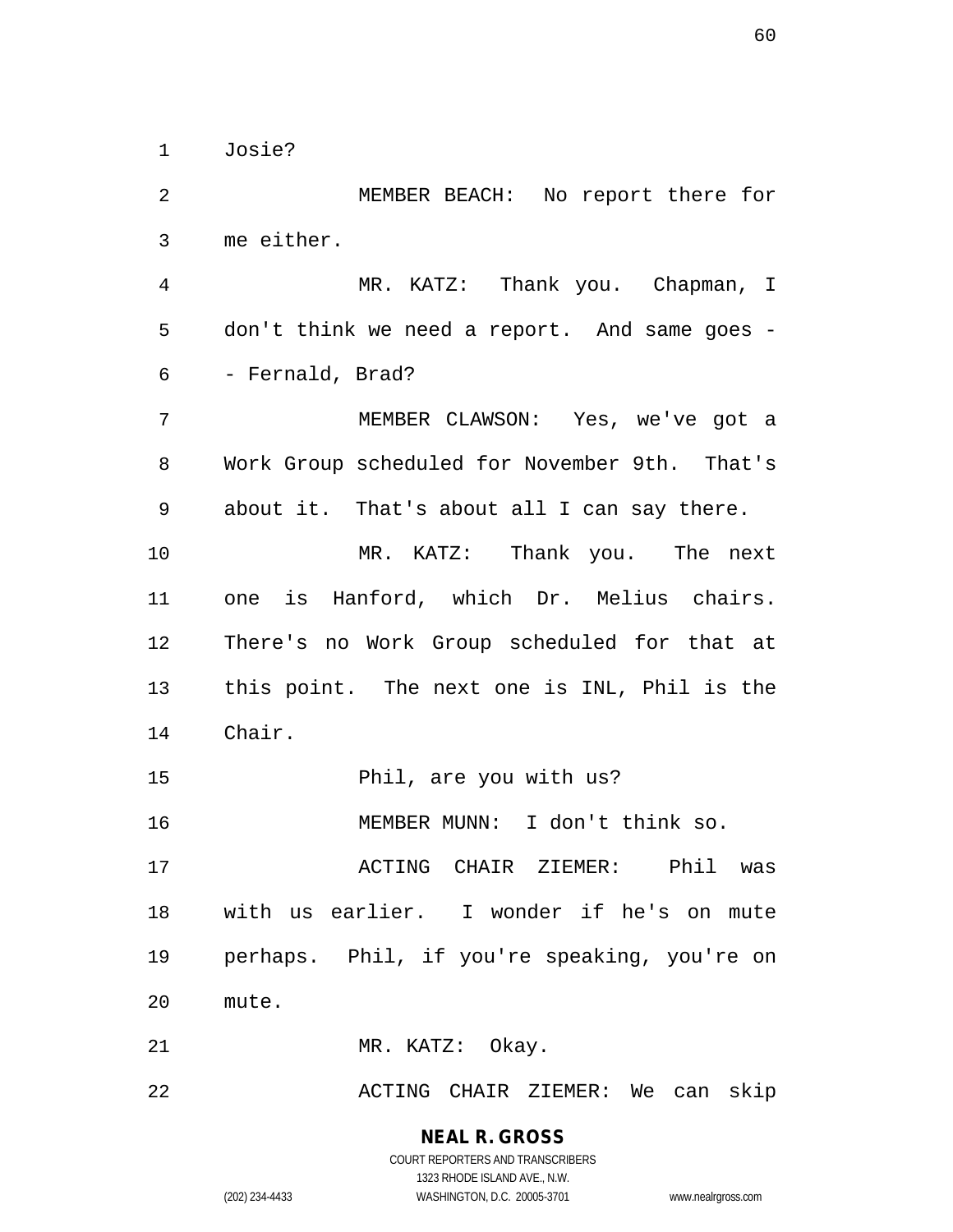ahead.

 MEMBER SCHOFIELD: There I am. I got it off mute. ACTING CHAIR ZIEMER: Okay, Phil, there you are. MEMBER SCHOFIELD: We have an INL Work Group meeting November 30th and the gaseous diffusion plants, December 1st. MR. KATZ: Okay. Thank you, Phil. He's killed two birds with one stone here. 11 Lawrence Berkeley, Dr. Ziemer. ACTING CHAIR ZIEMER: No meeting scheduled at this time. 14 MR. KATZ: Linde, Dr. Roessler. MEMBER ROESSLER: We're scheduled to have a Work Group meeting on Thursday, October 14th at the Cincinnati Airport Marriott starting at 9 Eastern. MR. KATZ: And the next is Los Alamos, that's Mark Griffon. We do have a meeting scheduled for LANL. Let me remind myself when it is. It's --

> **NEAL R. GROSS** COURT REPORTERS AND TRANSCRIBERS

> > 1323 RHODE ISLAND AVE., N.W.

(202) 234-4433 WASHINGTON, D.C. 20005-3701 www.nealrgross.com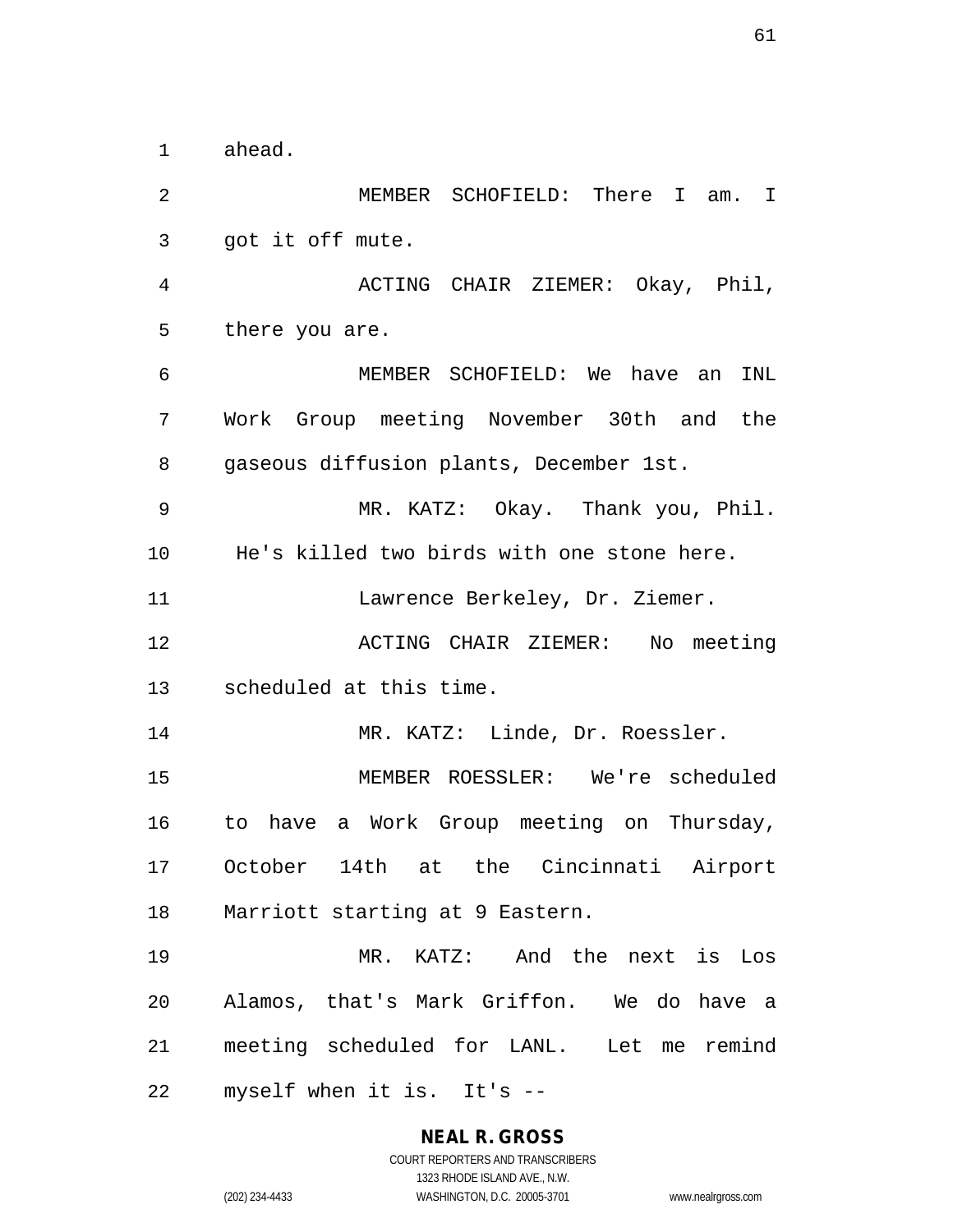MEMBER ROESSLER: The third, Ted, November 3rd.

 MR. KATZ: Thank you, Genevieve. MEMBER ROESSLER: You're welcome. MR. KATZ: Next we have you, Josie, Mound.

 MEMBER BEACH: I have no report for Mound, although we do have a Work Group meeting. I guess I do have something to say. November 5th. I just sent an email to Brant looking for information on where we are with action items. I'm considering postponing that, but won't know for a day or two and I'll let you know, Ted, as soon as I hear back from Brant.

 MR. KATZ: That will be good to know because I have it penciled in for the November Board meeting.

 MEMBER BEACH: I'm concerned because I haven't gotten anything from NIOSH, so I'm not sure we're going to be ready.

MR. KATZ: Let's talk offline,

**NEAL R. GROSS** COURT REPORTERS AND TRANSCRIBERS

1323 RHODE ISLAND AVE., N.W. (202) 234-4433 WASHINGTON, D.C. 20005-3701 www.nealrgross.com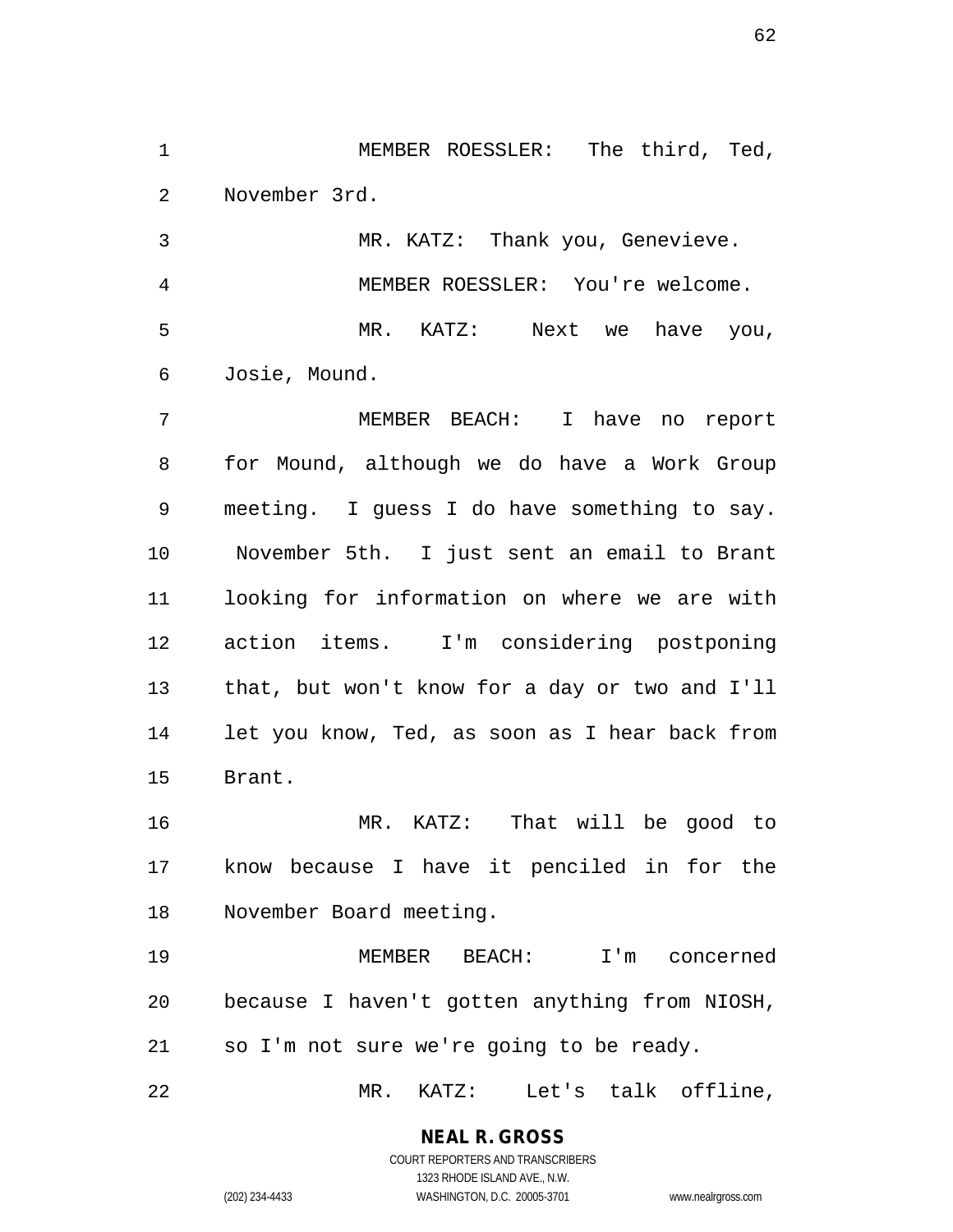maybe later this afternoon, Josie?

 MEMBER BEACH: Okay. Sounds good. MR. KATZ: The next is, let's see, Nevada Test Site, there's nothing active there. Bob is not with us. Pantex plant, Brad? MEMBER CLAWSON: Yes, we've got our tour finally for the end of this month, the 25th. We're going to go down there. We're going in and touring the Pantex facility. MR. KATZ: Thank you, Brad. Pinellas, Phil? MEMBER SCHOFIELD: On Pinellas, we're trying to settle most issues there in the Mound Work Group. If we can settle them from Mound that will settle the majority of issues at Pinellas. MR. KATZ: Thank you, Phil. Dr. Poston was not on when we started for Piqua. Are you with us, Dr. Poston? Okay, we do not have a Work Group scheduled for Piqua at this point.

**NEAL R. GROSS**

COURT REPORTERS AND TRANSCRIBERS 1323 RHODE ISLAND AVE., N.W. (202) 234-4433 WASHINGTON, D.C. 20005-3701 www.nealrgross.com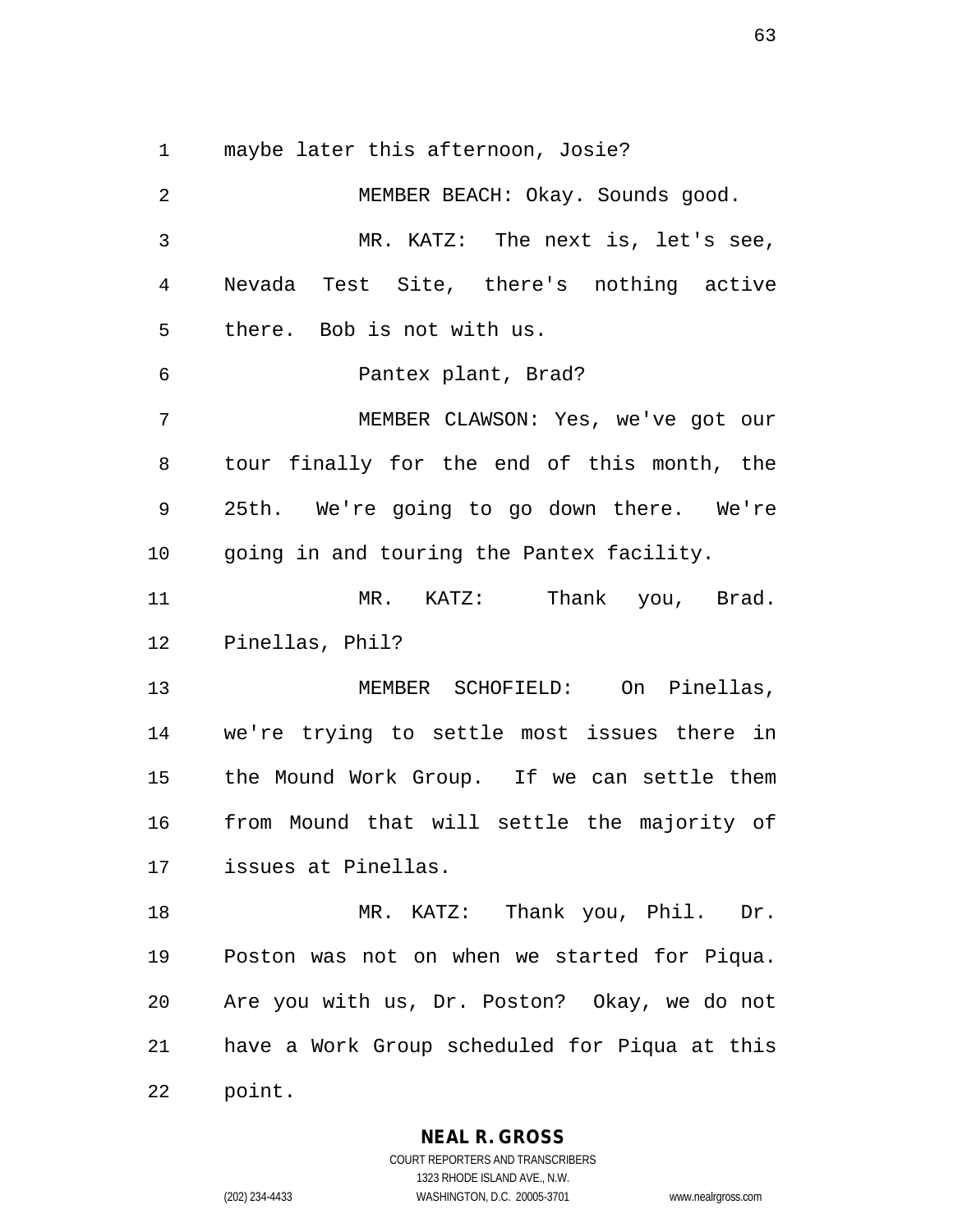Then Rocky Flats is Mark. I just discussed that earlier. There's no Work Group scheduled, but maybe they'll take up this issue of interest from Dr. Richardson and others once that issuance comes from DOL. Santa Susanna is Mr. Gibson.

 MEMBER GIBSON: Ted, DCAS is still working on some stuff and it will probably be early spring or late winter before we have a meeting on that.

 MR. KATZ: Thank you, Mike. Savannah River site is also Mark. And we are working on having a teleconference prior to the Board meeting. It's uncertain that a couple of you on the Work Groups still need to respond to me as to whether you can do it, but it looks like if it will happen, there will be a teleconference on the 10th of November. So those of you on the Savannah River site Work Group if you haven't responded already, let me know if that date works. It would be a one to two hour teleconference, that's it. I think

#### **NEAL R. GROSS** COURT REPORTERS AND TRANSCRIBERS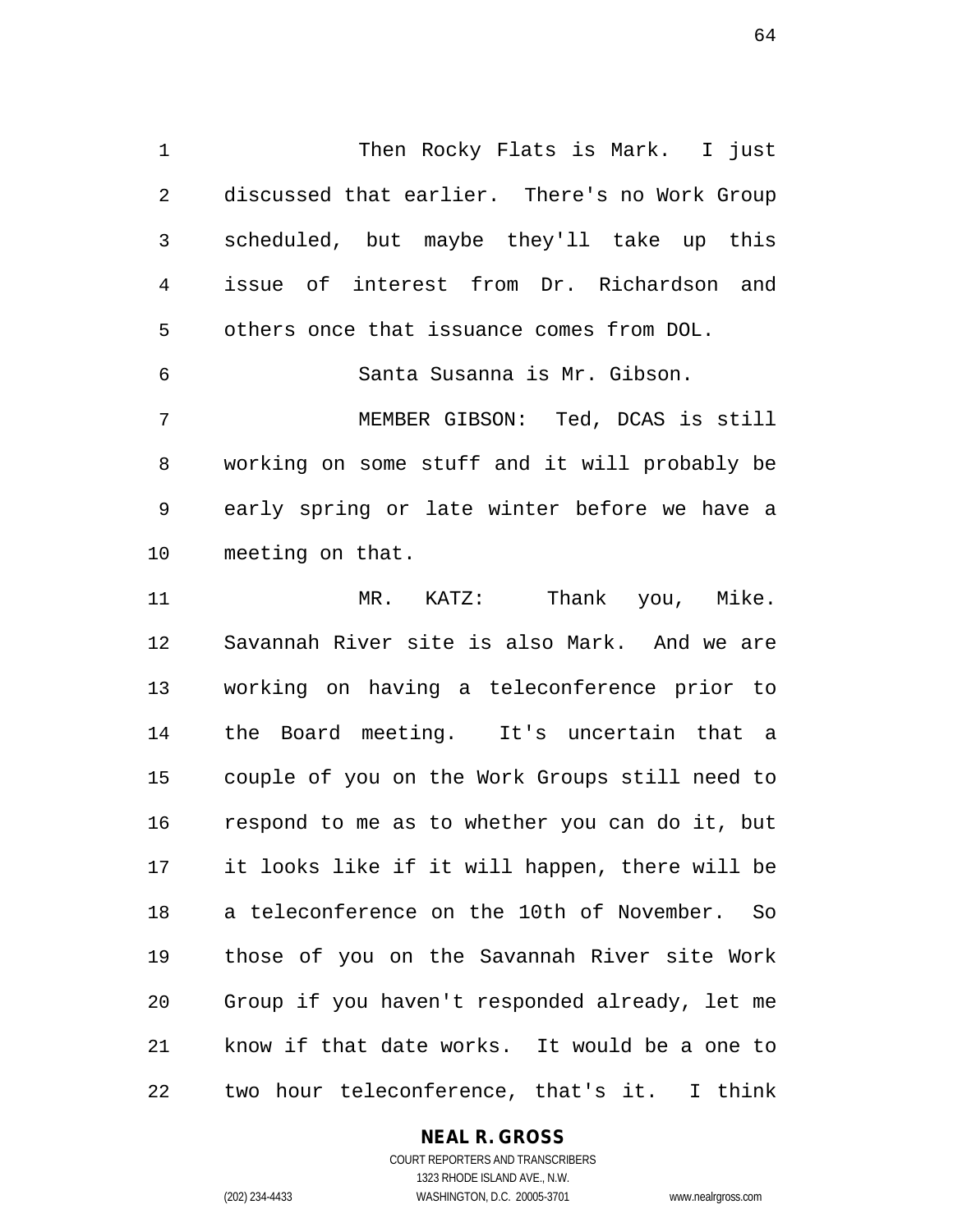in the p.m., the afternoon.

| 2  | Next, we have one of Dr. Melius's                |
|----|--------------------------------------------------|
| 3  | Work Groups, SEC Issues. And it is -- he's       |
| 4  | working on that. It's unclear when it will       |
| 5  | meet. It probably will meet in advance of the    |
| 6  | Board meeting.                                   |
| 7  | Then we have TBD-6000, Dr. Ziemer.               |
| 8  | ACTING CHAIR ZIEMER: Yes, we'll                  |
| 9  | be meeting next week on Tuesday in Cincinnati.   |
| 10 | We have some documents both from NIOSH and       |
| 11 | from our contractor to review, as well as some   |
| 12 | new information from the petitioner. So that     |
| 13 | will take place on Tuesday.                      |
| 14 | MR. KATZ: Thanks, Dr. Ziemer.                    |
| 15 | And for everybody, we're dealing with GSI.       |
| 16 | ACTING CHAIR ZIEMER: Yes. General                |
| 17 | Steel Industries primarily is the focus at       |
|    | 18 this point.                                   |
| 19 | MR. KATZ: TBD-6001, Dr. Anderson?                |
| 20 | MEMBER ANDERSON: We have not met.                |
| 21 | We have a meeting coming up on November 4th,     |
| 22 | at least we're holding that date.<br>It is<br>or |

**NEAL R. GROSS**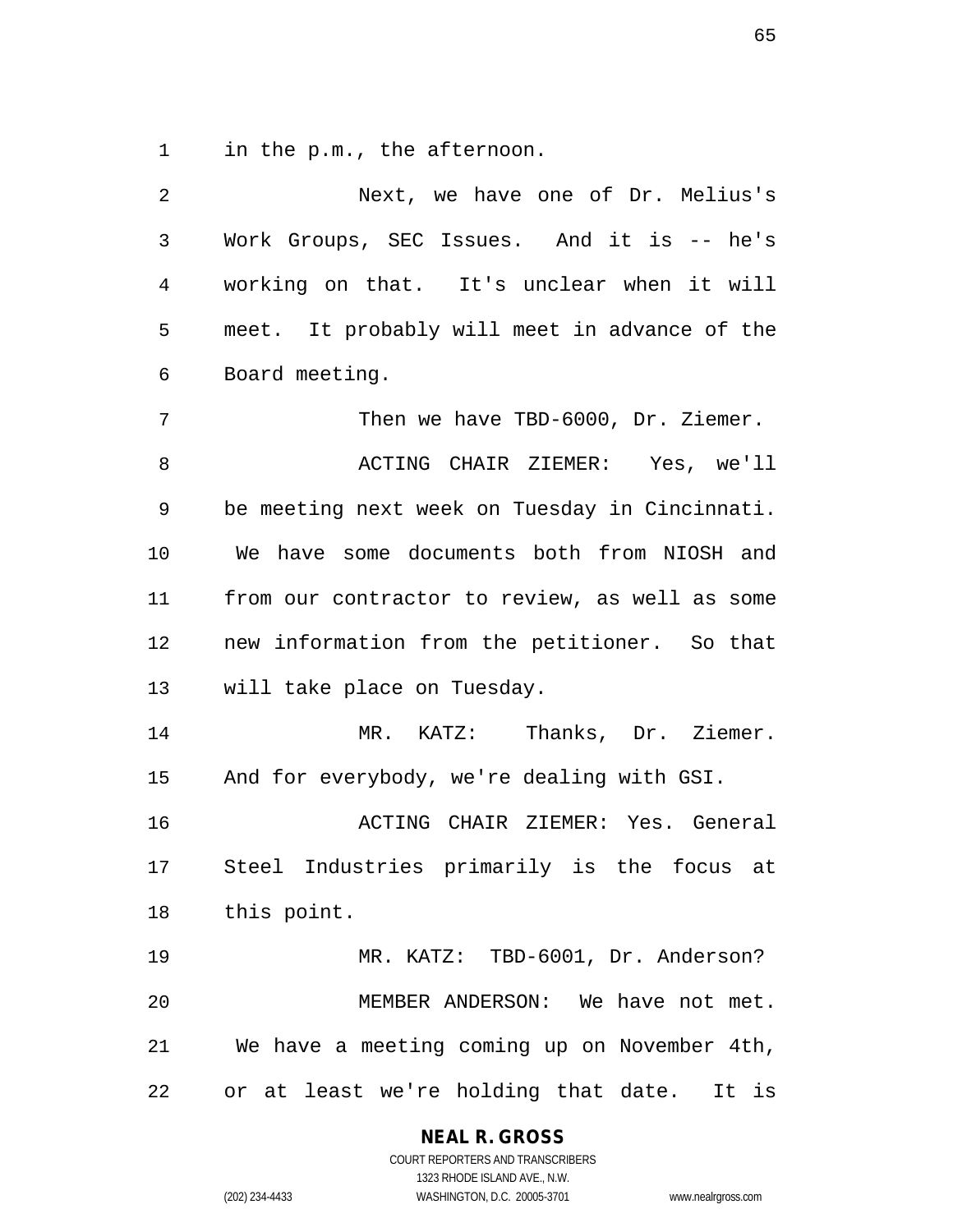sort of depending on what additional information becomes available.

 MR. KATZ: Thank you, Henry. Surrogate Data is Dr. Melius. He has not scheduled a Work Group. I'm not certain whether there will be a Work Group in advance of the November Board meeting for that. Weldon Springs, Mr. Gibson. MEMBER GIBSON: Yes, Ted. October 19th we have a meeting scheduled for Weldon Springs and then while I'm on the line,

October 20th for Worker Outreach Work Group.

 MR. KATZ: Thank you, Mike. That covers the slate.

 ACTING CHAIR ZIEMER: Okay. Very good. Thank you, Ted. Thank you, Work Group Chairs.

 The next item on our agenda is Board correspondence. I've not been privy to this. Ted, you'll have to tell us whether or not there's correspondence that Dr. Melius was intending to present or was this just a

> **NEAL R. GROSS** COURT REPORTERS AND TRANSCRIBERS 1323 RHODE ISLAND AVE., N.W.

(202) 234-4433 WASHINGTON, D.C. 20005-3701 www.nealrgross.com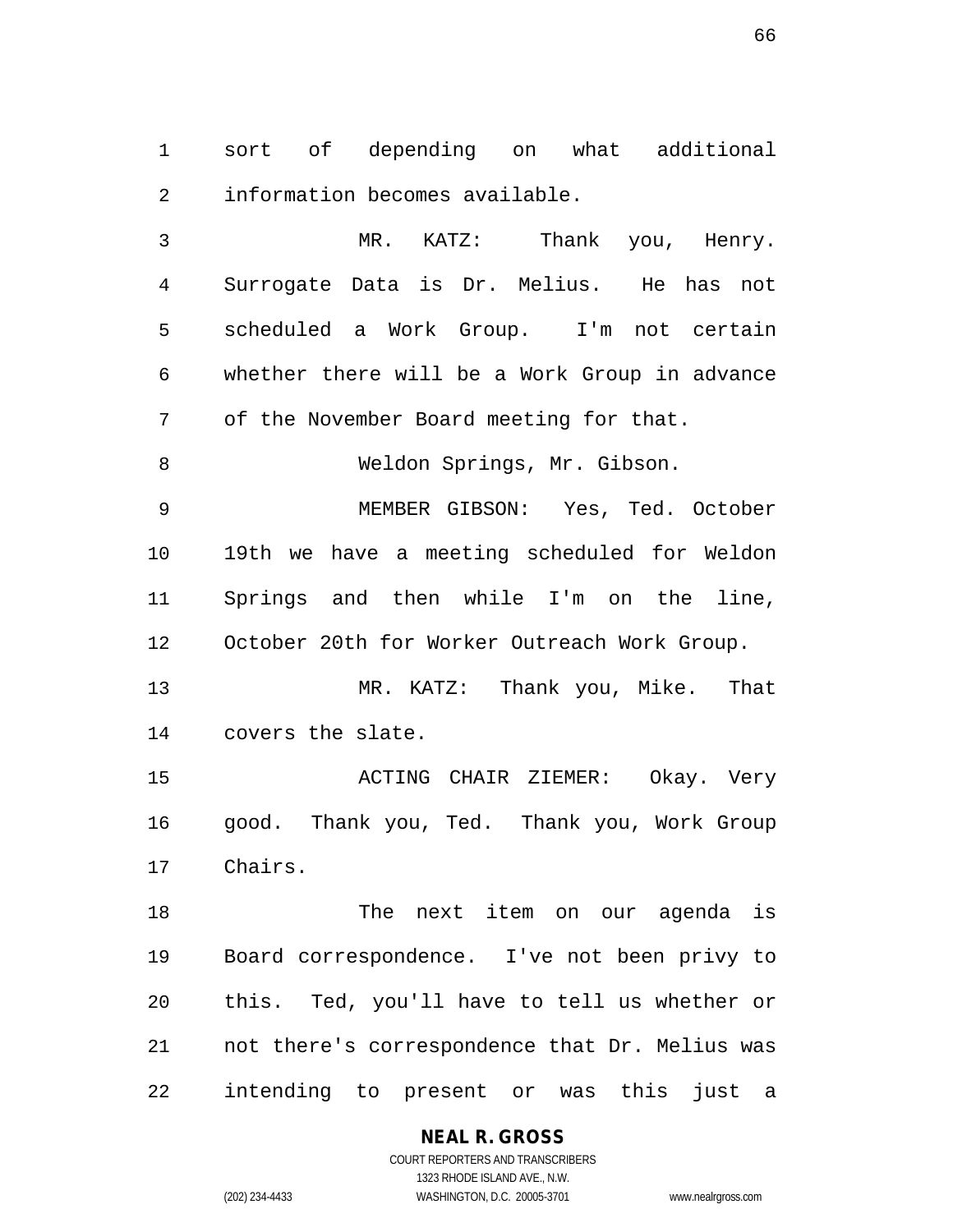general item?

| 2  | MR. KATZ: I don't know that Dr.                |
|----|------------------------------------------------|
| 3  | Melius was intending to present anything at    |
| 4  | teleconference. We did just very<br>this       |
| 5  | recently in the last week receive a letter     |
| 6  | from Congressman Olson, and according to Board |
| 7  | procedures, that will go before the Board, so  |
| 8  | you will get copied on that and it will be an  |
| 9  | item for discussion in November.               |
| 10 | ACTING CHAIR ZIEMER: Okay. So no               |
| 11 | other correspondence that we need to address   |
| 12 | at this time?                                  |
| 13 | No, not at this<br>$MR.$ $KATZ:$               |
| 14 | meeting.                                       |
| 15 | ACTING CHAIR ZIEMER: Then finally              |
| 16 | we have suggestions for the November Board     |
| 17 | meeting agenda and anyone that has comments -- |
| 18 | Ted, let me have you lead it off. Do you have  |
| 19 | any questions on this? Or can you tell us      |
| 20 | anything that -- and would you also talk a     |
| 21 | little bit about the Los Alamos tour?          |
| 22 | MR. KATZ: Sure. Let's start with               |

**NEAL R. GROSS**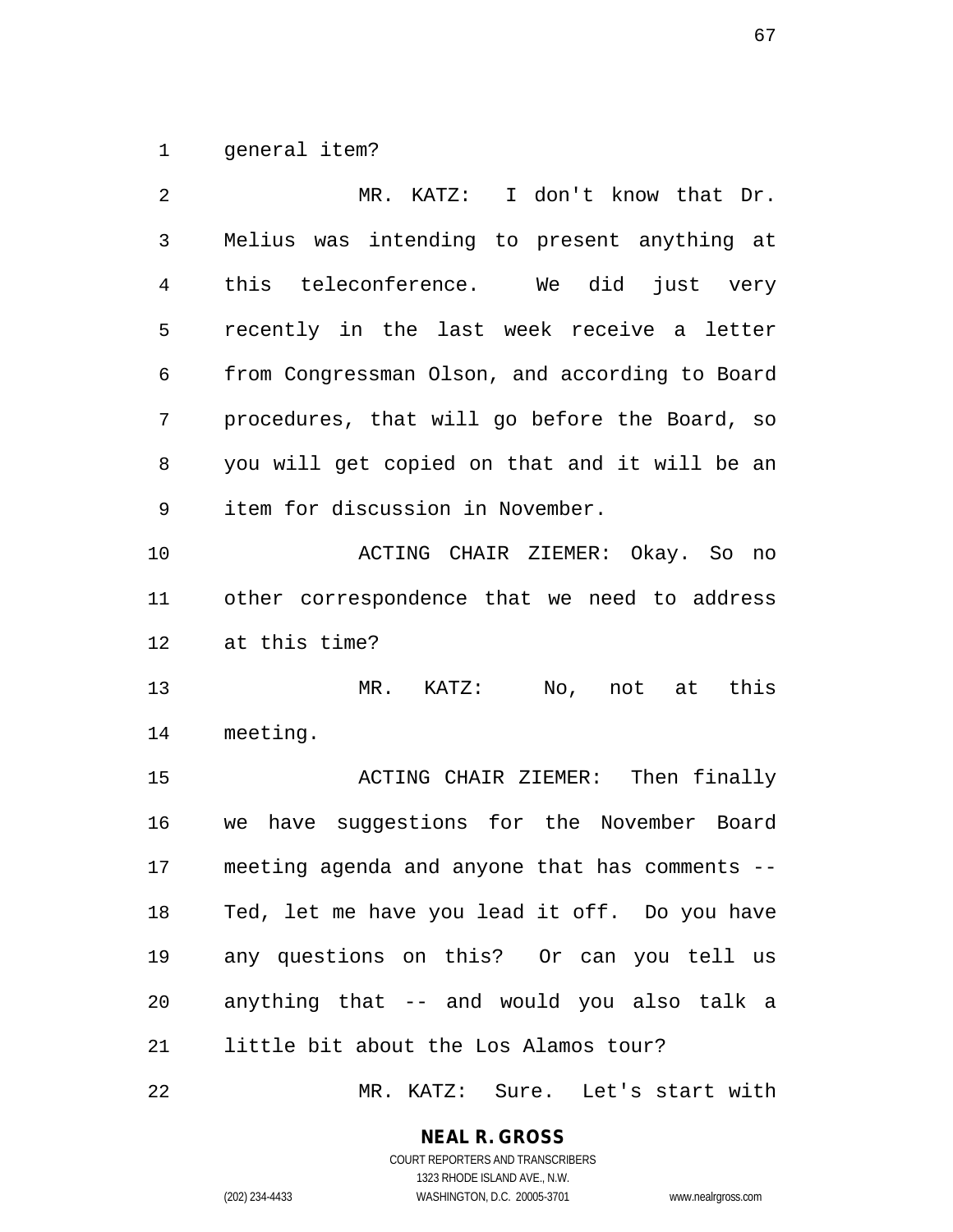the tour. In advance of the Board meeting on, I believe it's November 15th, I have not -- I do not have firm plans from DOE yet. They do affirm that there will be something, an overview or tour or both. And it was discussed that an overview might actually be more effectively done at the museum. And so that's one possibility. That probably will happen.

10 And then the question is whether there can also be a tour of the site, whether it's a windshield tour or whether we could actually go into some facilities and they're still working that question with the site. So I don't have a report as to how that will come out at this point.

 ACTING CHAIR ZIEMER: So we don't know at this point timetable-wise, for example, a museum tour could readily be done, I assume, in the afternoon.

MR. KATZ: Yes.

ACTING CHAIR ZIEMER: Which might

**NEAL R. GROSS** COURT REPORTERS AND TRANSCRIBERS 1323 RHODE ISLAND AVE., N.W.

(202) 234-4433 WASHINGTON, D.C. 20005-3701 www.nealrgross.com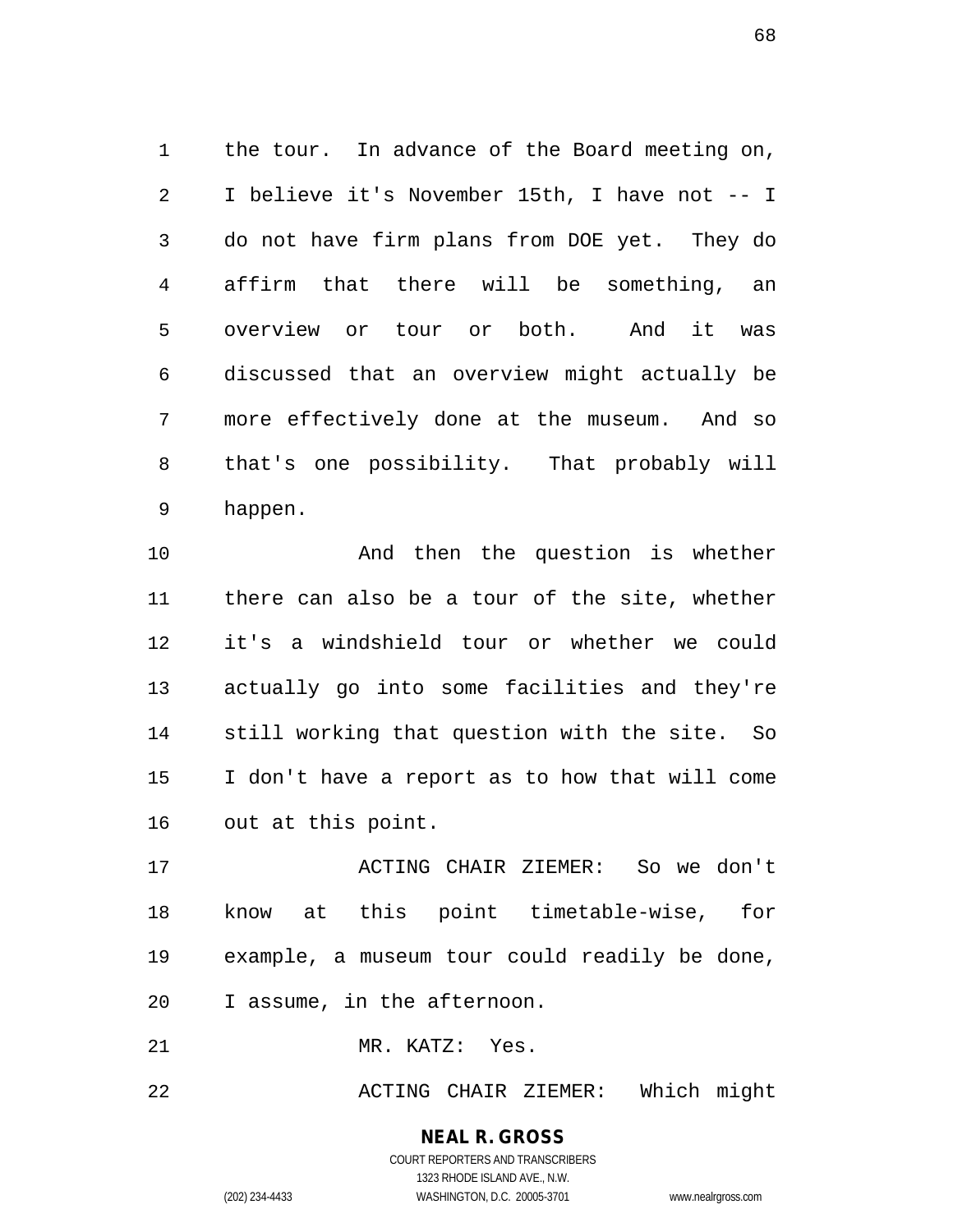affect travel for some folks in terms of whether they leave on Sunday or Monday. So I quess  $-$ 

 MR. KATZ: So my aim would be, if we're limited to a museum event, would be to do that in the afternoon so that those who could come in that morning can. I mean, for those of us who are more far-flung, we're going to have to come in on Sunday anyway.

10 ACTING CHAIR ZIEMER: Right. MR. KATZ: But absolutely, I have

that intent.

 ACTING CHAIR ZIEMER: Okay, and then on the agenda itself we know which SEC petitions are coming up. LaVon has reported on that. We have agreed to at least include something about the Ruttenber data and the DOL documents on the agenda.

 Are there other items, Board Members, that you want to highlight or confirm that will be on the agenda, particularly relating to any of your Work Group issues? Is

## **NEAL R. GROSS**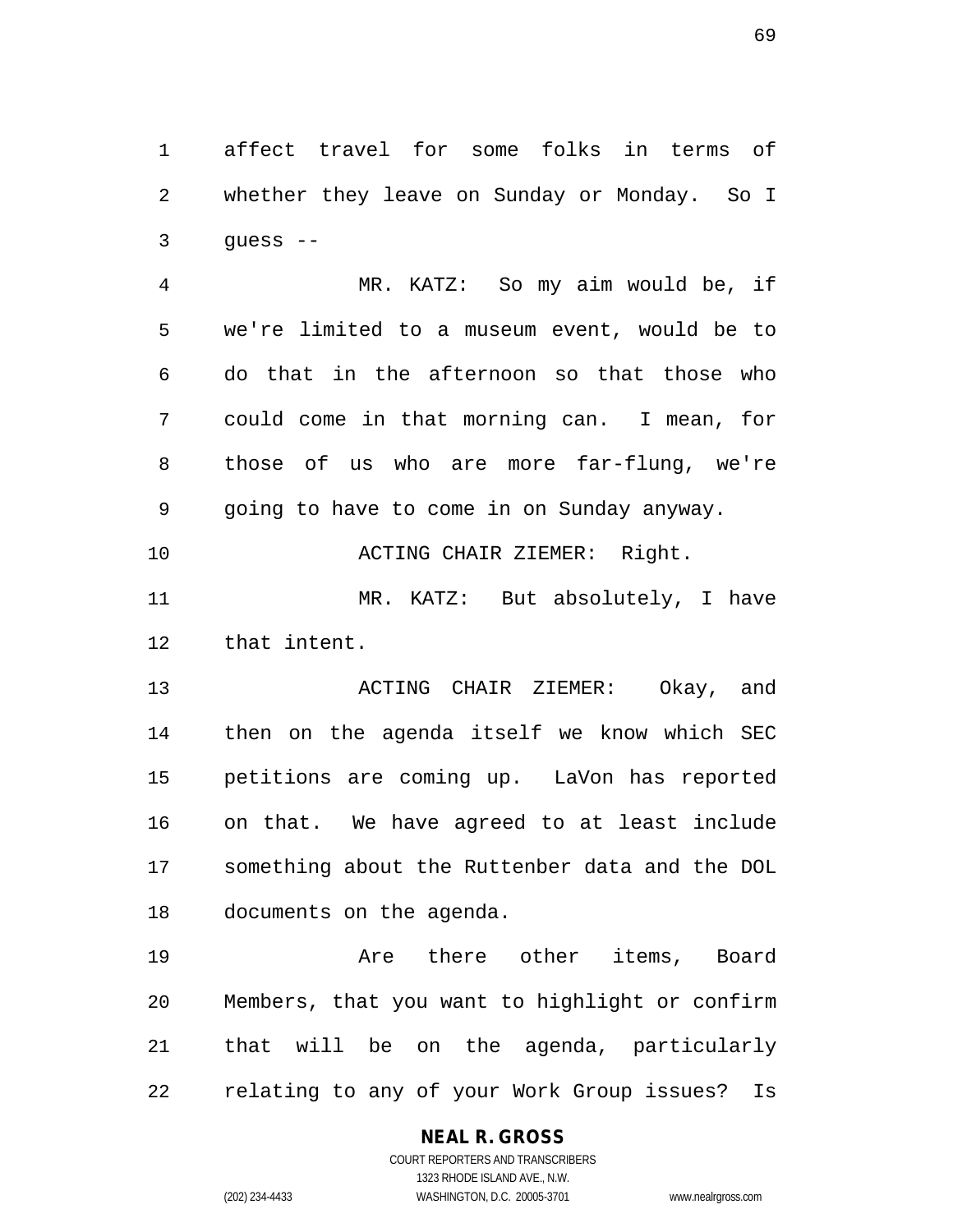there anything to come before the Board? I'm not aware that any of the Work Groups have items that they're elevating at this time at the Board level, but if you do, we need to make sure they're on the agenda.

 MEMBER MUNN: This is Wanda, Paul. I don't mean to highlight it, but it is our hope from the Procedures Subcommittee to have the material that SC&A has given us.

 ACTING CHAIR ZIEMER: Which would be the next four short documents?

 MEMBER MUNN: Correct, the next four summaries. We hope to have those ready to present to the Board.

 ACTING CHAIR ZIEMER: Have those in advance, yes. Right. Okay. Other items, Board Members?

 MEMBER CLAWSON: Do we have a -- what time we'll end on Thursday plan yet? MR. KATZ: This is Ted. We plan to end by noon.

MEMBER CLAWSON: Okay.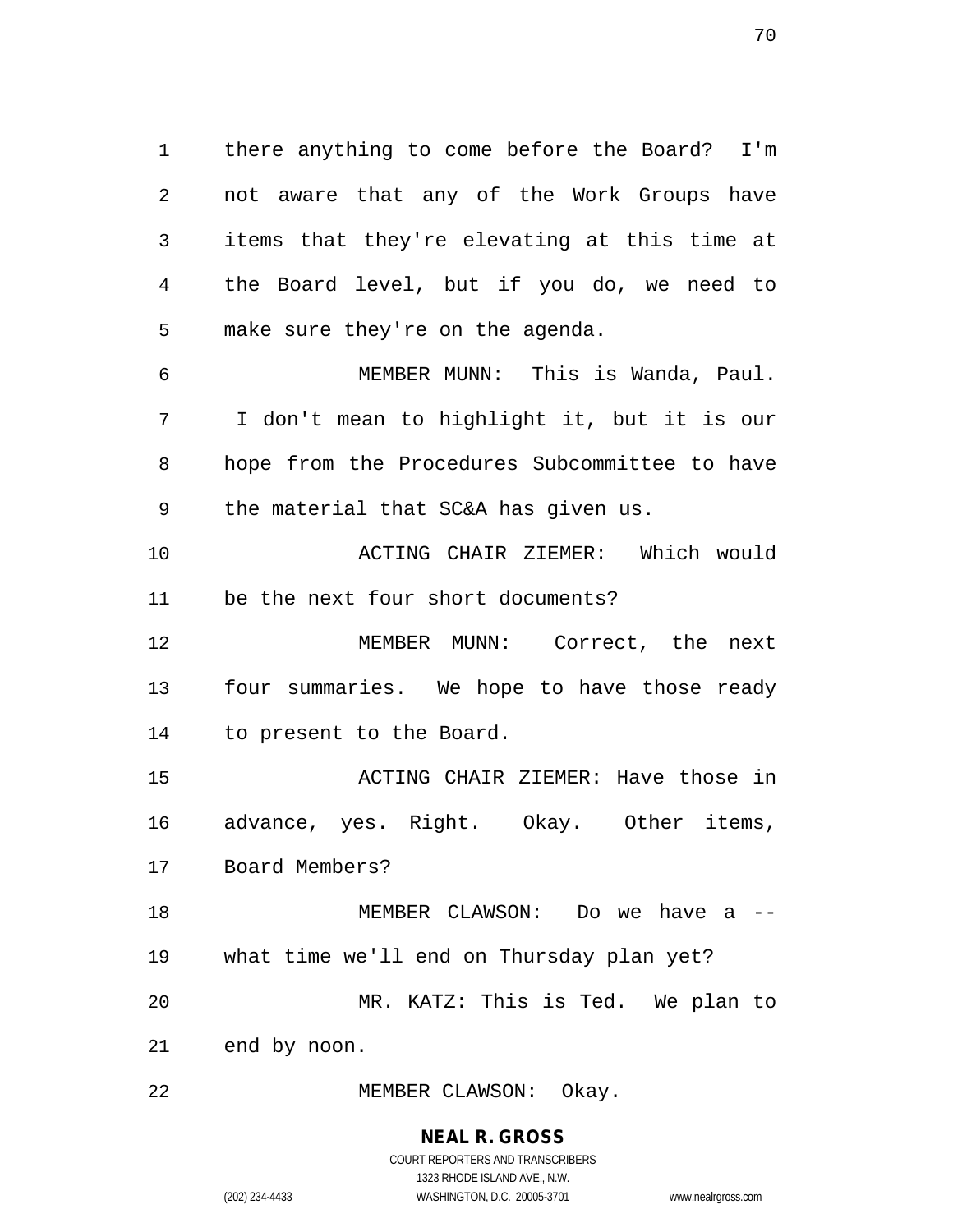1 MR. KATZ: On Thursday. MEMBER CLAWSON: So we can try to get a flight out. MR. KATZ: And right now I will be sending you shortly, I hope by the end of the day, an initial draft for you to look at of an agenda and it's looking like it will be, the first two days will be quite full. MEMBER CLAWSON: So we sort of have overflow to Thursday? MR. KATZ: We have a good, long hardworking day and Thursday a half day. MEMBER CLAWSON: Okay. And how do we get -- what's the best way to get up there? Are we going to be approved to rent cars, or  $16 - -$  MR. KATZ: You can fly directly in, if you want. There's connections, I think you have to go through Dallas-Fort Worth. MEMBER CLAWSON: Okay. MR. KATZ: Or you can fly to, for example, Albuquerque and drive.

> **NEAL R. GROSS** COURT REPORTERS AND TRANSCRIBERS

> > 1323 RHODE ISLAND AVE., N.W.

(202) 234-4433 WASHINGTON, D.C. 20005-3701 www.nealrgross.com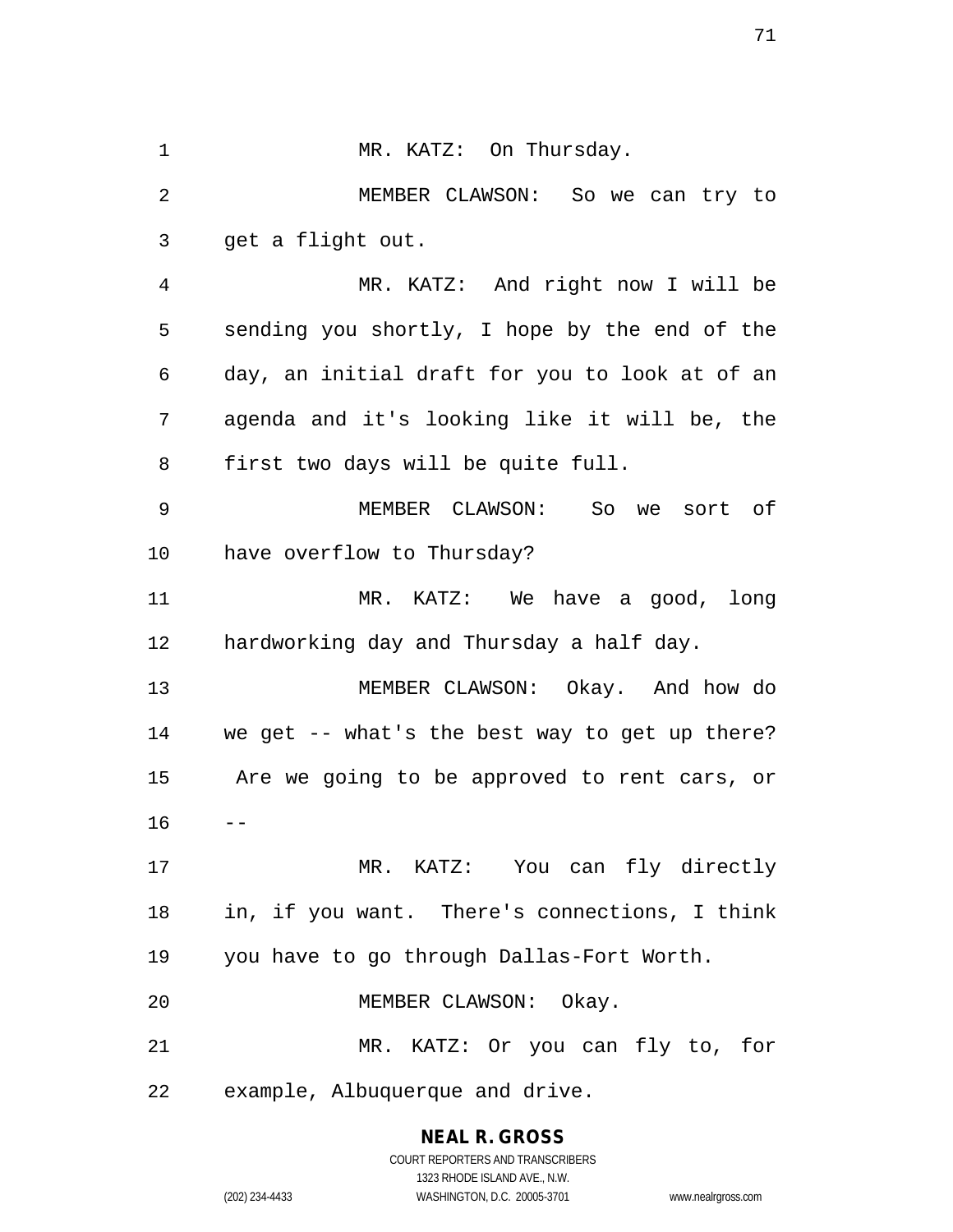1 MEMBER CLAWSON: Okay. MR. KATZ: That reminds me, Zaida has not heard from most of you. Most of you have not booked the hotel which is a due date of this coming Tuesday, so all of you that haven't proceeded with your travel plans should probably do that over this weekend. ACTING CHAIR ZIEMER: Ted, part of that I think was uncertainty, both on the tour part and the ending times. 11 MR. KATZ: I understand that. MEMBER CLAWSON: Ted, also, too, the hotel is not recognizing anybody arriving before Monday. MR. KATZ: Well, Zaida can straighten that out. MEMBER CLAWSON: I know, I just wanted to mention that. MEMBER ROESSLER: Does anybody know about, apparently there's a train that goes from the -- near the Albuquerque airport on up to downtown Santa Fe. Does anybody have

## **NEAL R. GROSS**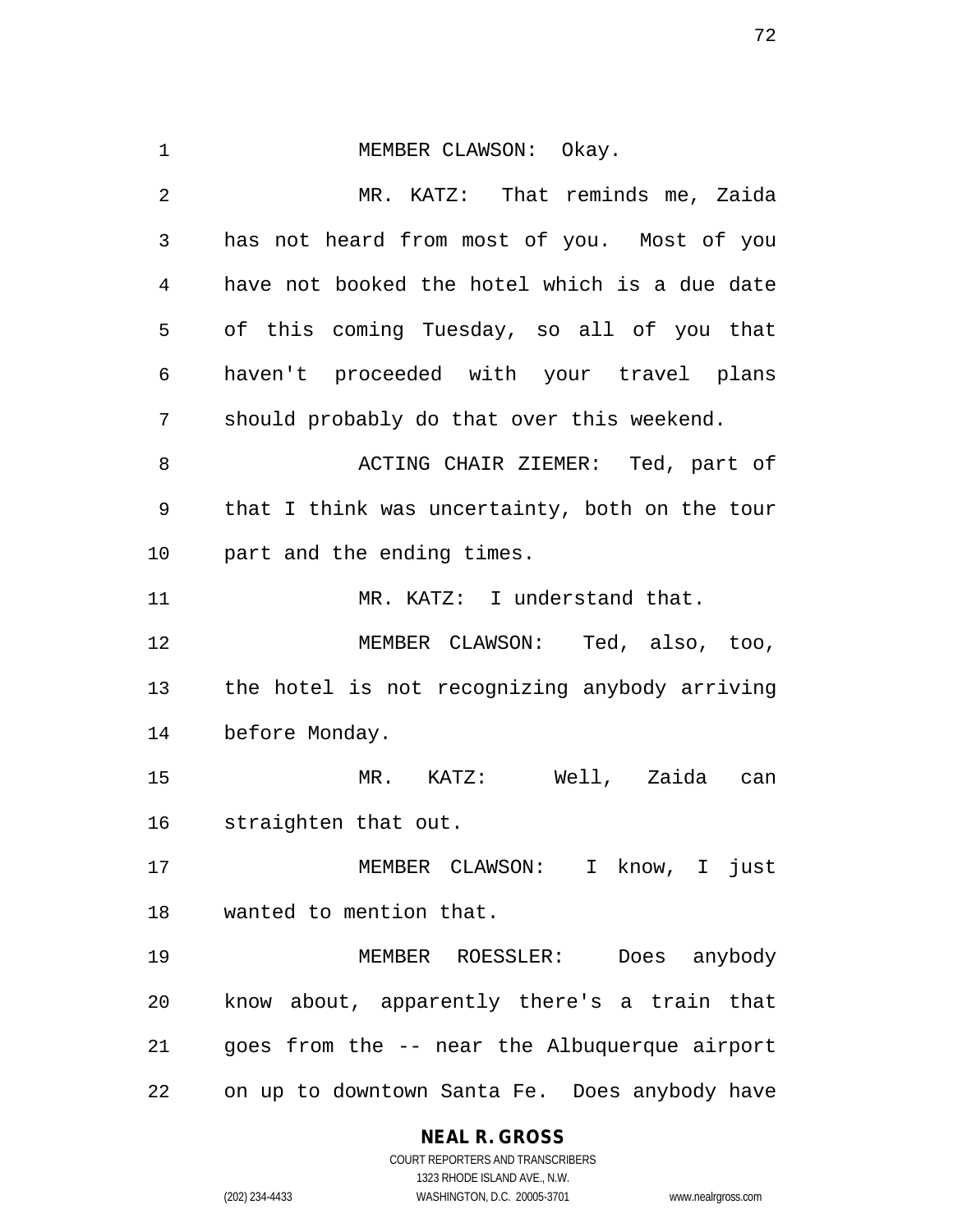any information on that?

 MEMBER SCHOFIELD: That train won't work for anybody. MEMBER ROESSLER: Okay. That's good to know. MEMBER SCHOFIELD: It's a commuter train and the hours are such that it really doesn't help -- I would strongly recommend people just flying to Albuquerque, get a rental car. There's no real taxi service in Los Alamos for going up there and stuff. So I think that would be the best bet for people. MEMBER ROESSLER: Okay, thank you, Phil. MR. KATZ: You can fly right into Santa Fe. MEMBER SCHOFIELD: You can, yes. MR. KATZ: Is that a problem? I mean, tell us, Phil, if that's -- MEMBER SCHOFIELD: That airport and some of the flights are usually pretty small planes and kind of sketchy at times. I

**NEAL R. GROSS**

COURT REPORTERS AND TRANSCRIBERS 1323 RHODE ISLAND AVE., N.W. (202) 234-4433 WASHINGTON, D.C. 20005-3701 www.nealrgross.com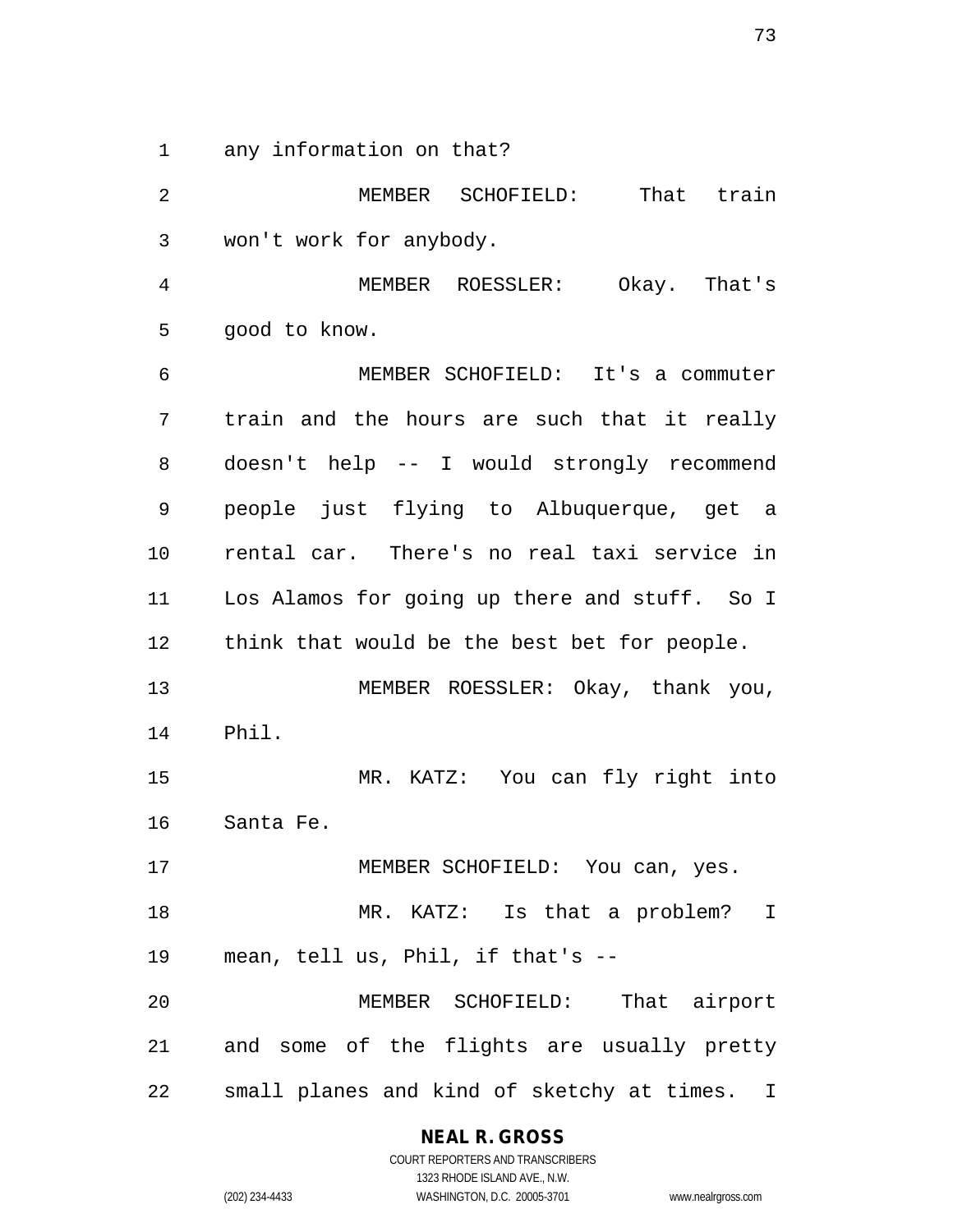would still strongly recommend maybe just flying to Albuquerque and get a rental car. MEMBER LOCKEY: Hey, Brad, you driving? MEMBER CLAWSON: Yes, I'm driving, so you fly into Santa Fe. (Laughter.) MEMBER LOCKEY: Thanks a lot. Do you know which way Santa Fe is from Albuquerque? MEMBER CLAWSON: Yes, I do. ACTING CHAIR ZIEMER: Okay. Any other serious comments on the agenda? MEMBER CLAWSON: I was just wondering if we're going to have time as a Board to be able to go over some of these conflicts of interest. I've just had a few things come up. MR. KATZ: We don't have an administrative session for that, Brad. MEMBER CLAWSON: We will, okay. MR. KATZ: We do not. We do not.

**NEAL R. GROSS**

COURT REPORTERS AND TRANSCRIBERS 1323 RHODE ISLAND AVE., N.W. (202) 234-4433 WASHINGTON, D.C. 20005-3701 www.nealrgross.com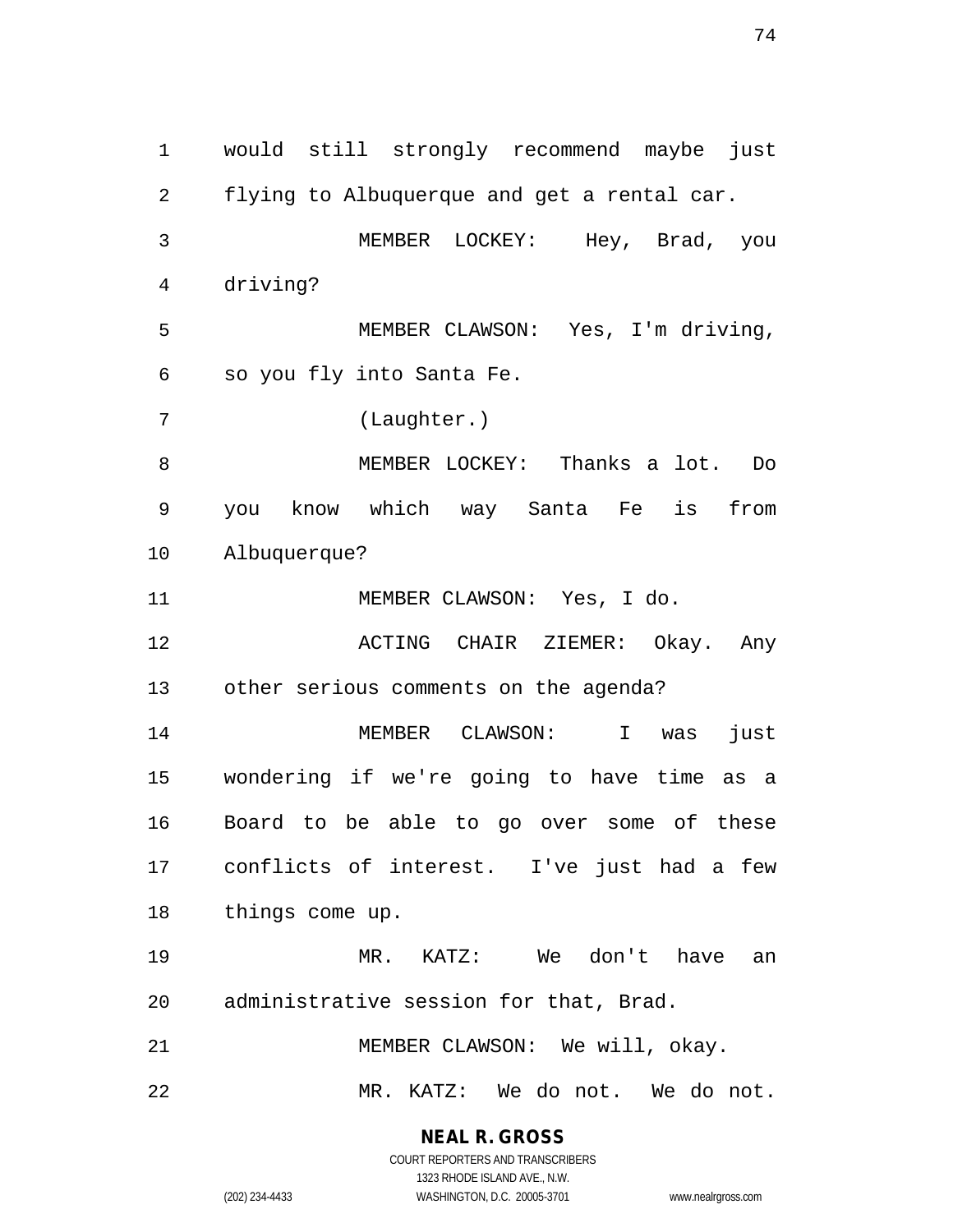We do not have an administrative session set aside. If this opens up because, for example, Josie said that Mound may not be ready for this meeting, if we have time open up and we can set aside an administrative session, but we don't have one set there right now.

 MEMBER CLAWSON: I think, personally, myself, it's something we need to start addressing. So if we could, it would be a good thing.

 ACTING CHAIR ZIEMER: We can address that in open session, can't we?

 MR. KATZ: In February, we have to do your annual training in any event. In every year you have to do conflict-of-interest training, ethics training, I should say. And so it might be just as well to just leave that and you can raise your questions in February. That'll be in Augusta.

 MEMBER CLAWSON: Okay. Because my problem is I'm losing people that have been working on my Work Group and I'm just trying

## **NEAL R. GROSS** COURT REPORTERS AND TRANSCRIBERS

1323 RHODE ISLAND AVE., N.W. (202) 234-4433 WASHINGTON, D.C. 20005-3701 www.nealrgross.com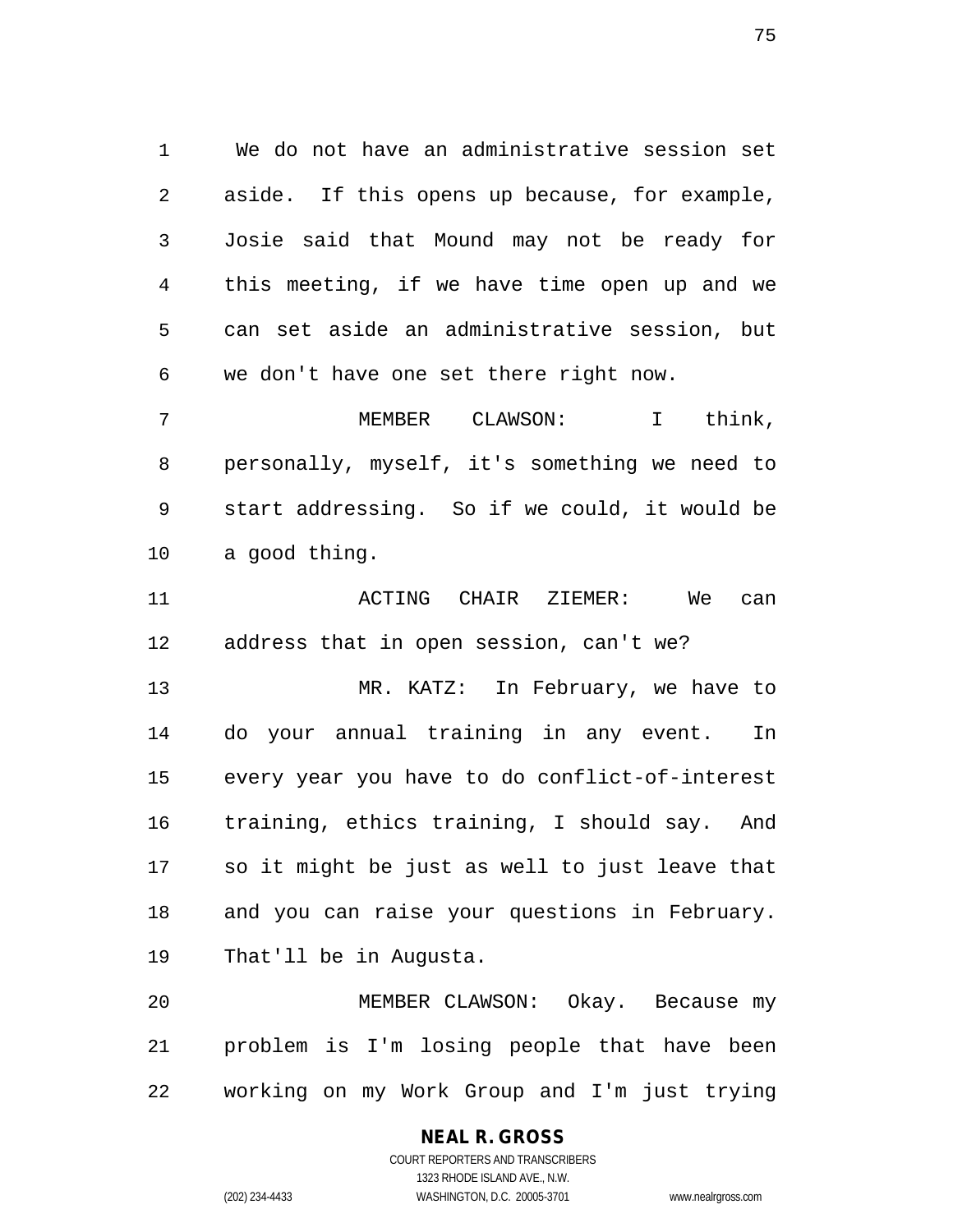to understand what's going on here.

 MR. KATZ: Okay, well, you can always communicate with me, Brad. MEMBER CLAWSON: Okay. ACTING CHAIR ZIEMER: Other questions pertaining to the agenda? MEMBER SCHOFIELD: One thing I'd like to kind of see on there is at least a brief discussion on the length of time it's taken for some of these worker interviews to be processed through DOE before they can be posted. We've got ones from different sites that are -- they've been with DOE for quite some time now. ACTING CHAIR ZIEMER: Maybe we can have that as a subset of the DOE update. 18 MR. KATZ: Right. ACTING CHAIR ZIEMER: Any others? Thank you, Phil. Any other? Okay, so Ted will be sending out a preliminary agenda. You'll have an additional

## **NEAL R. GROSS**

COURT REPORTERS AND TRANSCRIBERS 1323 RHODE ISLAND AVE., N.W. (202) 234-4433 WASHINGTON, D.C. 20005-3701 www.nealrgross.com